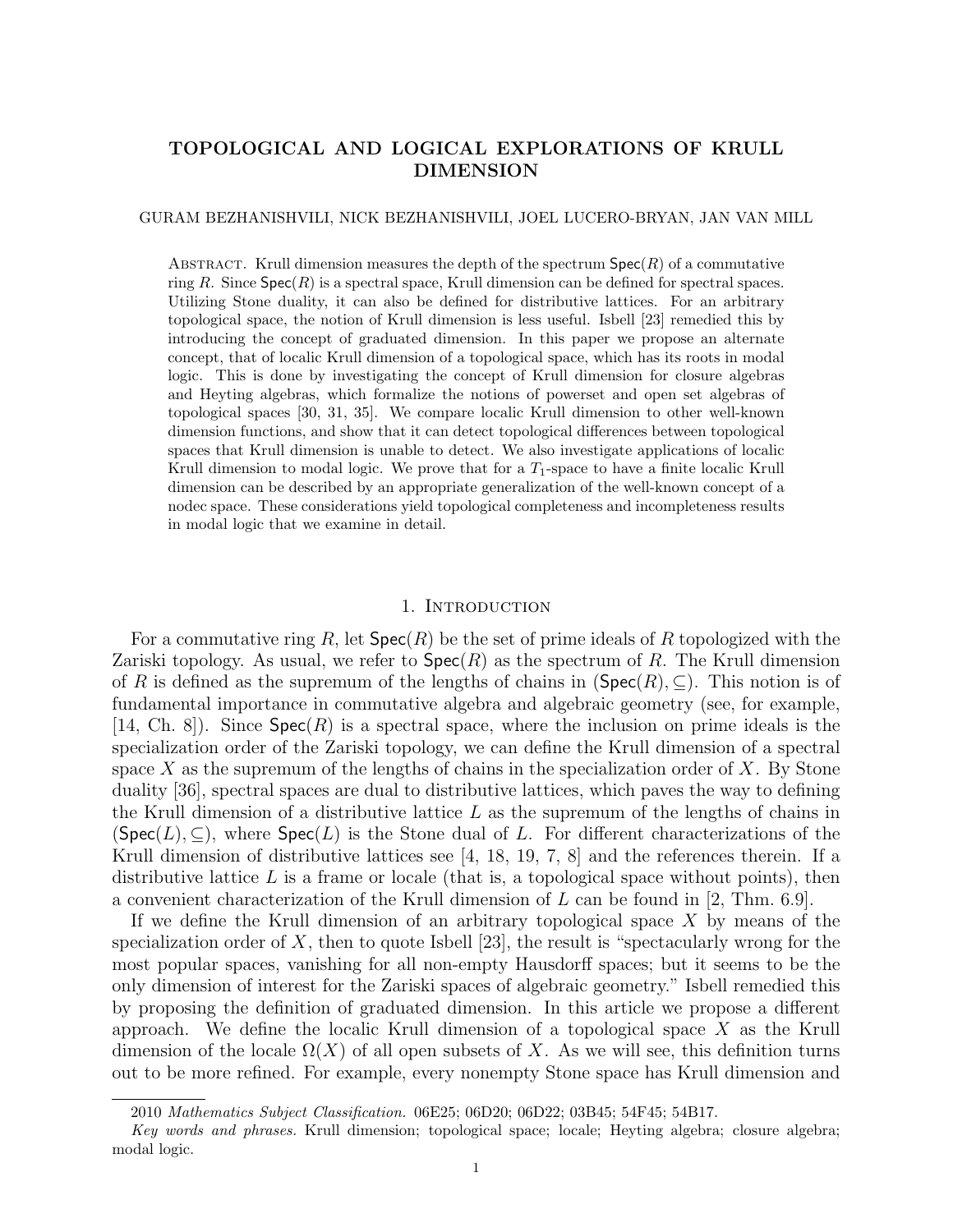graduated dimension 0. On the other hand, for each n (including  $\infty$ ), there is a Stone space X such that the localic Krull dimension of X is n. Thus, localic Krull dimension provides more refined classification of Stone spaces, and this extends to spectral spaces and beyond.

Instead of working with the locale  $\Omega(X)$ , we could work with the powerset algebra  $\wp(X)$ equipped with the closure operator or its dual interior operator. Then the locale  $\Omega(X)$  can be realized as the fixed points of the interior operator. This line of research was developed by McKinsey and Tarski in their classic paper [30]. It gives rise to the concept of a closure algebra, which is a pair  $\mathfrak{A} = (A, \mathbf{C})$ , where A is a Boolean algebra and  $\mathbf{C} : A \to A$  is a unary function satisfying Kuratowski's axioms for closure.

In this article we introduce and develop the theory of Krull dimension for closure algebras. We prove that the Krull dimension of a closure algebra coincides with the Krull dimension of its open elements. Thus, the localic Krull dimension of a topological space X can alternatively be defined as the Krull dimension of the closure algebra  $(\wp(X), \mathbf{C})$ .

This approach has a number of logical applications. Closure algebras serve as algebraic models of Lewis' well-known modal logic **S4** (see, e.g., [35]). For each  $n \ge 1$ , there is a modal formula  $\varphi_n$  that is satisfied in a closure algebra  $\mathfrak A$  iff the Krull dimension of  $\mathfrak A$  is  $\leq n$ . Therefore, for each  $n \geq 1$ , adding  $\varphi_n$  to **S4** yields the modal logic **S4**<sub>n</sub>, which is the logic of all closure algebras of Krull dimension  $\leq n$ . This yields that  $S4_n$  is the logic of all topological spaces whose localic Krull dimension is  $\leq n$ .

We generalize the well-known concept of a nodec space to that of an *n*-discrete space, and prove that if X is a  $T_1$ -space, then the localic Krull dimension of X is  $\leq n$  iff X is n-discrete. As was shown in [1], the modal logic of nodec spaces is the well-known Zeman logic S4.Z. For each  $n \geq 1$ , we generalize the Zeman logic **S4.Z** to the *n*-Zeman logic **S4.Z**<sub>n</sub>, and show that  $S4.Z_n$  is a proper extension of  $S4_n$ . From this we derive that  $S4_n$  is topologically incomplete for any class of T<sub>1</sub>-spaces. In fact, we show that no logic in the interval  $[\mathbf{S4}_n, \mathbf{S4} \mathbf{Z}_n]$  is the logic of any class of  $T_1$ -spaces. On the other hand, for each  $n \geq 1$ , we construct a countable crowded  $\omega$ -resolvable Tychonoff space  $Z_n$  of localic Krull dimension n such that  $S4.Z_n$  is the logic of  $Z_n$ .

The article is organized as follows. Section 2 recalls the basic definitions, notation, and terminology used for closure algebras and Heyting algebras, as well as some connections between these classes of algebras. We also review Esakia duality for these classes of algebras. In Section 3 we define the Krull dimension of a closure algebra in two ways, externally and internally. The main result of Section 3 shows that the two definitions are equivalent, and also demonstrates multiple equivalent conditions characterizing Krull dimension of a closure algebra. In Section 4 we define external and internal Krull dimension of Heyting algebras, and show that they are equivalent. We connect the Krull dimension of Heyting algebras with that of closure algebras, and exhibit equivalent conditions characterizing the Krull dimension of a Heyting algebra.

In Section 5 we introduce the localic Krull dimension of an arbitrary topological space  $X$ , and provide equivalent conditions characterizing finite (nonnegative) localic Krull dimension of X, some of which require us to develop a topological version of the Jankov-Fine formulas [24, 20]. We also compare localic Krull dimension to other well-known dimension functions. In Section 6 we generalize the notion of a discrete closure algebra to that of an  $n$ -discrete closure algebra, and characterize dually when a closure algebra is n-discrete. We also generalize the well-known Zeman formula to a family of formulas we call the *n*-Zeman formulas  $\mathsf{zem}_n$ , and show that  $\text{zem}_n$  characterizes *n*-discrete closure algebras. We conclude the section by showing that each logic  $S4.Z_n$  obtained by adding zem<sub>n</sub> to  $S4$  has the finite model property. In Section 7 we introduce *n*-discrete topological spaces. We prove that being *n*-discrete is a topological property that is defined by  $\text{zem}_n$ , and show that  $\text{S4} \text{Z}_n$  is the logic of *n*-discrete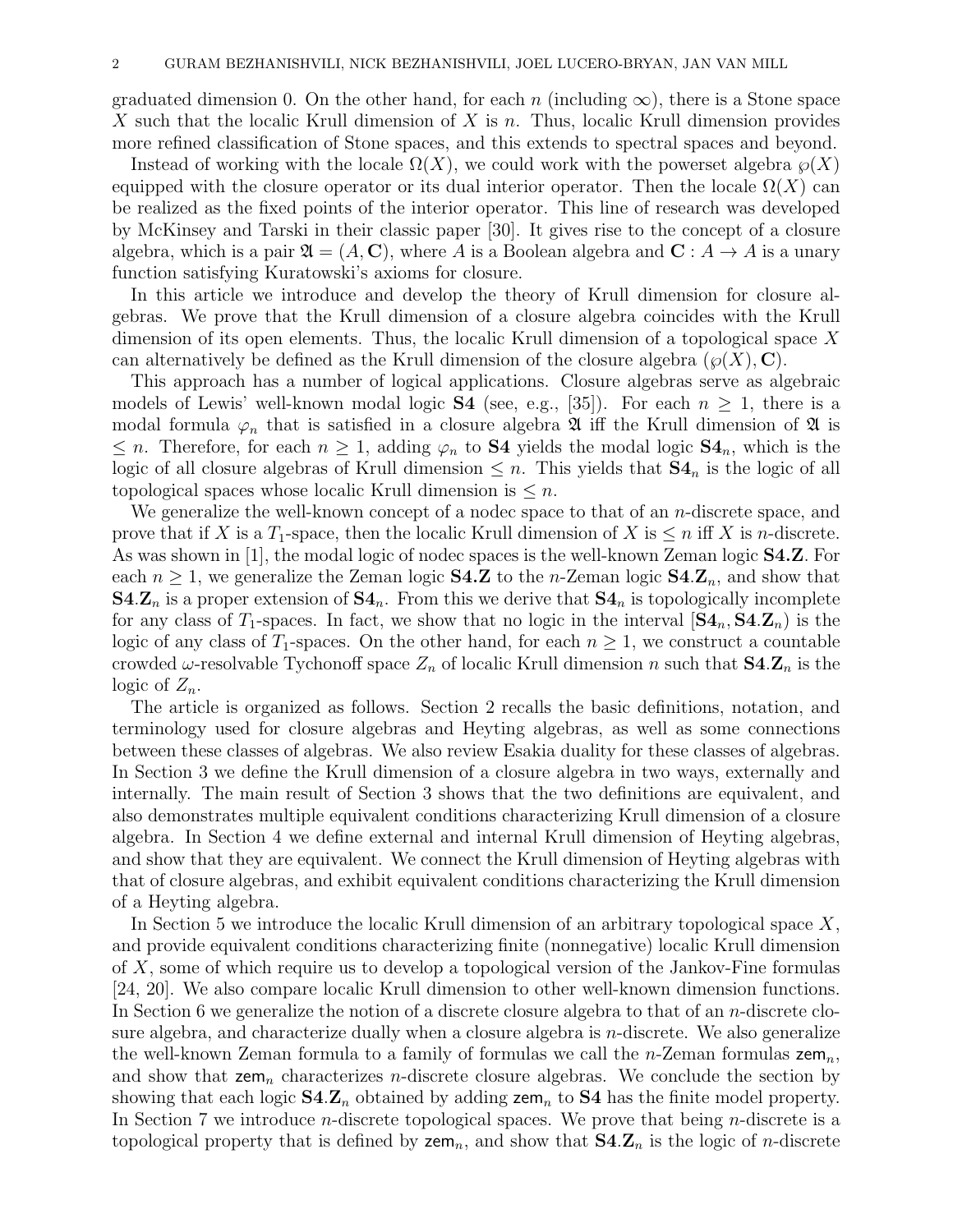spaces. In addition, we prove that a  $T_1$ -space is *n*-discrete iff its localic Krull dimension is  $\leq n$ , thus yielding topological incompleteness results. The section culminates by showing that each logic  $S4.Z_n$  is the logic of a single countable crowded  $\omega$ -resolvable Tychonoff space of localic Krull dimension n.

### 2. Closure algebras and Heyting algebras

**Definition 2.1.** A closure operator on a Boolean algebra A is a unary function  $C: A \rightarrow A$ satisfying Kuratowski's axioms:

- $a \leq \mathbf{C}(a)$ ;
- $CC(a) < C(a)$ ;
- $\mathbf{C}(a \vee b) = \mathbf{C}(a) \vee \mathbf{C}(b);$
- $C(0) = 0$ .

A *closure algebra* is a pair  $\mathfrak{A} = (A, \mathbf{C})$ , where A is a Boolean algebra and C is a closure operator on A. As usual, if  $C$  is a closure operator on A, then its dual *interior operator* is defined by  $\mathbf{I}(a) = -\mathbf{C}(-a)$  for each  $a \in A$ .

A typical example of a closure algebra is the powerset algebra of a topological space  $X$ ; that is, the pair  $\mathfrak{A}_X = (\wp(X), \mathbf{C}_X)$ , where  $\wp(X)$  is the powerset of X and  $\mathbf{C}_X$  is closure in X. By the McKinsey-Tarski representation theorem [30], every closure algebra is represented as a subalgebra of  $\mathfrak{A}_X$  for some topological space X.

There is another representation of closure algebras due to Jónsson-Tarski [25] and Kripke [28], which is central to modal logic. Recall that a Kripke frame is a pair  $\mathfrak{F} = (W, R)$ , where W is a set and R is a binary relation on W. Kripke frames provide relational semantics of modal logic [3, 6]. Those Kripke frames where the relation is reflexive and transitive provide relational semantics of Lewis' well-known modal system S4. This is why Kripke frames with reflexive and transitive relations are often referred to as **S4**-frames. Given an **S4**-frame  $\mathfrak{F} = (W, R)$  and  $A \subseteq W$ , let

$$
R^{-1}[A] = \{ w \in W \mid \exists a \in A \text{ with } wRa \}.
$$

Then the powerset algebra  $\mathfrak{A}_{\mathfrak{F}} = (\wp(W), \mathbf{C}_R)$  is a closure algebra, where  $\mathbf{C}_R(A) = R^{-1}[A]$ . Moreover, every closure algebra is represented as a subalgebra of  $\mathfrak{A}_{\mathfrak{F}}$  for some **S4**-frame  $\mathfrak{F}$ .

There is a close connection between the McKinsey-Tarski and Kripke representations. Suppose  $\mathfrak{F} = (W, R)$  is an S4-frame. Call  $U \subseteq W$  and  $R$ -upset if  $w \in U$  and  $wRv$  imply  $v \in U$  (*R*-downsets are defined dually). Let  $\tau_R$  be the collection of all *R*-upsets of  $\mathfrak{F}$ . Then  $\tau_R$  is a topology on W in which every  $w \in W$  has a least open neighborhood

$$
R[w] := \{ v \in W \mid wRv \}.
$$

Such topological spaces are called Alexandroff spaces, and can alternatively be described as the topological spaces in which intersections of arbitrary families of opens are open. Thus, S4-frames correspond to Alexandroff spaces.

In [16] Esakia put together Stone duality for Boolean algebras with Kripke representation of closure algebras to obtain a full duality for closure algebras. By Esakia duality, the category of closure algebras is dually equivalent to the category of Esakia spaces (aka descriptive S4-frames).

**Definition 2.2.** A *Stone space* is a zero-dimensional compact Hausdorff space, and an *Esakia* space is an **S4**-frame  $\mathfrak{F} = (W, R)$  such that W is equipped with a Stone topology satisfying

- $R[w]$  is closed;
- U clopen implies  $R^{-1}[U]$  is clopen.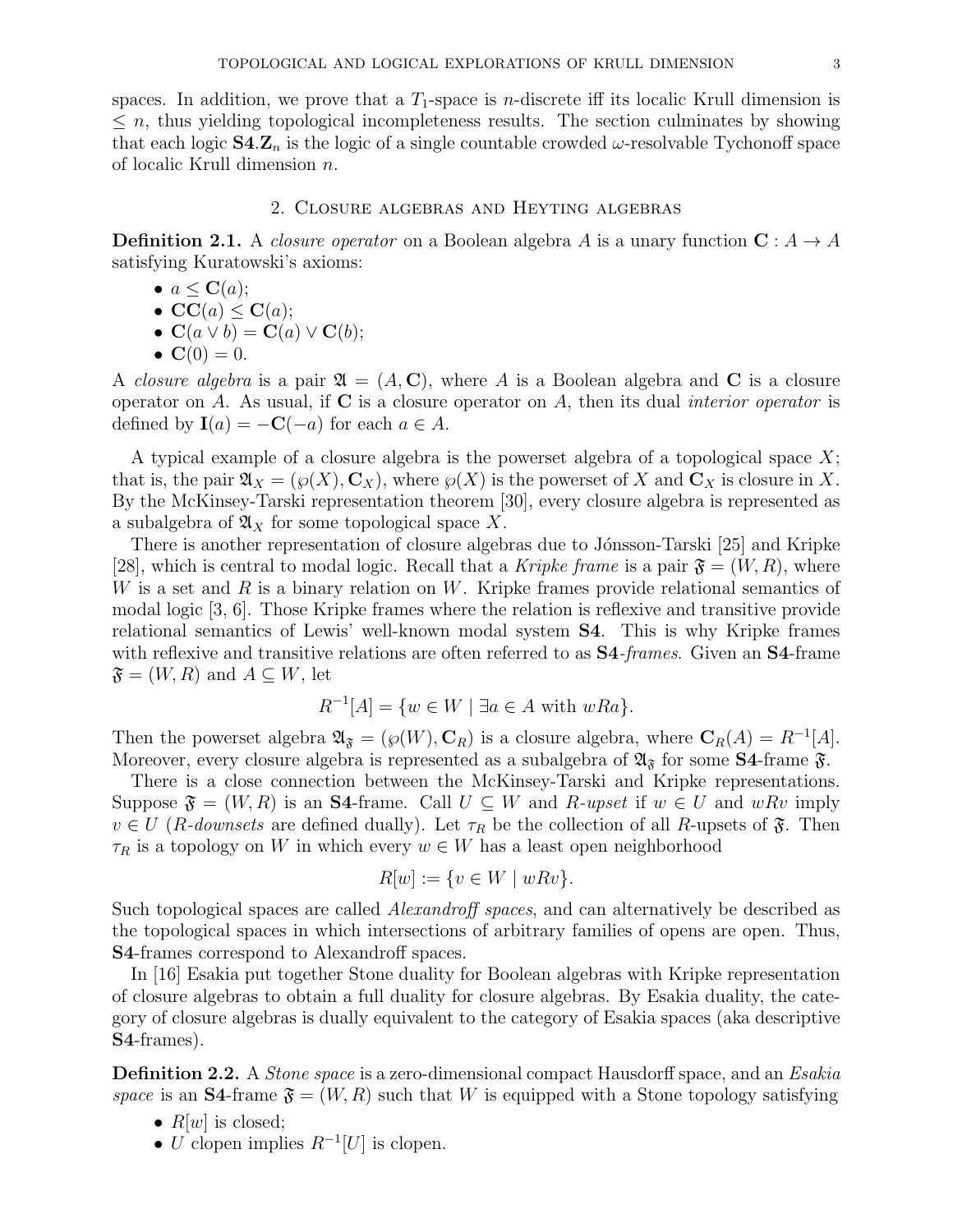The dual Esakia space of a closure algebra  $\mathfrak{A}$  is the pair  $\mathfrak{A}_* = (W, R)$ , where W is the Stone space of A and

$$
wRv \text{ iff } (\forall a \in \mathfrak{A})(a \in v \Rightarrow \mathbf{C}(a) \in w).
$$

The dual closure algebra of an Esakia space  $\mathfrak{F} = (W, R)$  is the closure algebra  $\mathfrak{F}^* =$  $(Clop(W), C_R)$ , where  $Clop(W)$  is the Boolean algebra of clopen subsets of W and

$$
\mathbf{C}_R(U) = R^{-1}[U] \text{ and hence } \mathbf{I}_R(U) = W \setminus R^{-1}[W \setminus U].
$$

Then  $\beta: \mathfrak{A} \to \mathfrak{A}^*$  and  $\varepsilon: \mathcal{E} \to \mathcal{E}^*$  are isomorphisms, where

$$
\beta(a) = \{ w \in W \mid a \in w \} \text{ and } \varepsilon(w) = \{ U \in \text{Clop}(W) \mid w \in U \}.
$$

In the finite case, the topology on an Esakia space becomes discrete, and we identify finite Esakia spaces with finite S4-frames.

Let  $\mathfrak A$  be a closure algebra and  $\mathfrak A_*$  be the Esakia space of  $\mathfrak A$ . As is customary, we adopt topological terminology and call  $a \in \mathfrak{A}$  closed if  $a = \mathbf{C}(a)$ , open if  $a = \mathbf{I}(a)$ , dense if  $\mathbf{C}(a) = 1$ , and *nowhere dense* if  $IC(a) = 0$ . The following is well known (and easy to see):

- a is closed iff  $\beta(a)$  is a clopen R-downset in  $\mathfrak{A}_*$ ;
- a is open iff  $\beta(a)$  is a clopen R-upset in  $\mathfrak{A}_*$ ;
- *a* is dense iff  $C_R\beta(a) = W;$
- a is nowhere dense iff  $I_R C_R \beta(a) = \emptyset$ .

The relativization of  $\mathfrak A$  to  $a \in \mathfrak A$  is the closure algebra  $\mathfrak A_a$  whose underlying set is the interval [0, a], the meet and join in  $\mathfrak{A}_a$  coincide with those in  $\mathfrak{A}$ , the complement of  $b \in \mathfrak{A}_a$ is given by  $a - b$ , and the closure of b is given by  $C_a(b) = a \wedge C(b)$ . It follows that the interior of  $b \in \mathfrak{A}_a$  is given by  $I_a(b) = a \wedge I(a \to b)$ . If  $\mathfrak{A} = \mathfrak{A}_X$  is the powerset algebra of a topological space X and  $Y \subseteq X$ , then the relativization of  $\mathfrak A$  to Y is the powerset algebra  $\mathfrak{A}_Y$  of the subspace Y of  $X$ .<sup>1</sup> The relativization  $\mathfrak{A}_a$  is realized dually as the restriction of R to the clopen subspace  $\beta(a)$  of  $\mathfrak{A}_*$ . In order to describe dually a connection between nowhere dense elements and relativizations, we recall the notion of an R-maximal point.

**Definition 2.3.** Let  $\mathfrak{F} = (W, R)$  be an **S4**-frame,  $U \subseteq W$ , and  $w \in U$ . Then w is an R*maximal point* of U provided wRu and  $u \in U$  imply uRw. We denote the set of R-maximal points of  $\mathfrak{F}$  by  $\max_{R}(\mathfrak{F}).$ 

It is well known (see, e.g., [17, Sec. III.2]) that in an Esakia space  $\mathfrak{F} = (W, R)$ , the set  $\max_R(\mathfrak{F})$  is a closed R-upset, and for each  $w \in W$  there is  $v \in \max_R(\mathfrak{F})$  such that  $wRv$ .

**Lemma 2.4.** Let  $\mathfrak{A}$  be a closure algebra and  $\mathfrak{A}_*$  be its Esakia space. Suppose  $a \in \mathfrak{A}$  and  $d \in \mathfrak{A}_a$ . Then d is nowhere dense in  $\mathfrak{A}_a$  iff  $\beta(d) \cap \max_Q \beta(a) = \varnothing$ , where Q is the restriction of R to  $\beta(a)$ .

*Proof.* Since  $\mathfrak{A}_*$  is an Esakia space and  $\beta(a)$  is clopen in  $\mathfrak{A}_*$ , it is well known (see, e.g., [17, Sec. III.2]) that  $\mathfrak{F} = (\beta(a), Q)$  is also an Esakia space. As  $\max_{Q} \beta(a)$  is a Q-upset of  $\beta(a)$ , the condition  $\beta(d) \cap \max_Q \beta(a) = \emptyset$  is equivalent to  $C_Q[\beta(d)] \cap \max_Q \beta(a) = \emptyset$ , which in turn is equivalent to  $I_Q C_Q[\beta(d)] \cap \max_Q \beta(a) = \emptyset$ . Since  $I_Q C_Q[\beta(d)]$  is a Q-upset of  $\beta(a)$ , the last condition is equivalent to  $I_{Q}C_{Q}[\beta(d)] = \emptyset$ . Therefore,  $\beta(d) \cap \max_{Q} \beta(a) = \emptyset$  iff  $\beta(I_a C_a d) = \emptyset$ , which is equivalent to d being nowhere dense in  $\mathfrak{A}_a$ .

We next turn to Heyting algebras, which are closely related to closure algebras [31, 35].

<sup>&</sup>lt;sup>1</sup>Despite subscript being used to denote both a relativization of a closure algebra  $\mathfrak A$  and the powerset algebra of a space X, there is no ambiguity when  $\mathfrak{A} = \mathfrak{A}_X$  because  $(\mathfrak{A}_X)_Y = \mathfrak{A}_Y$ .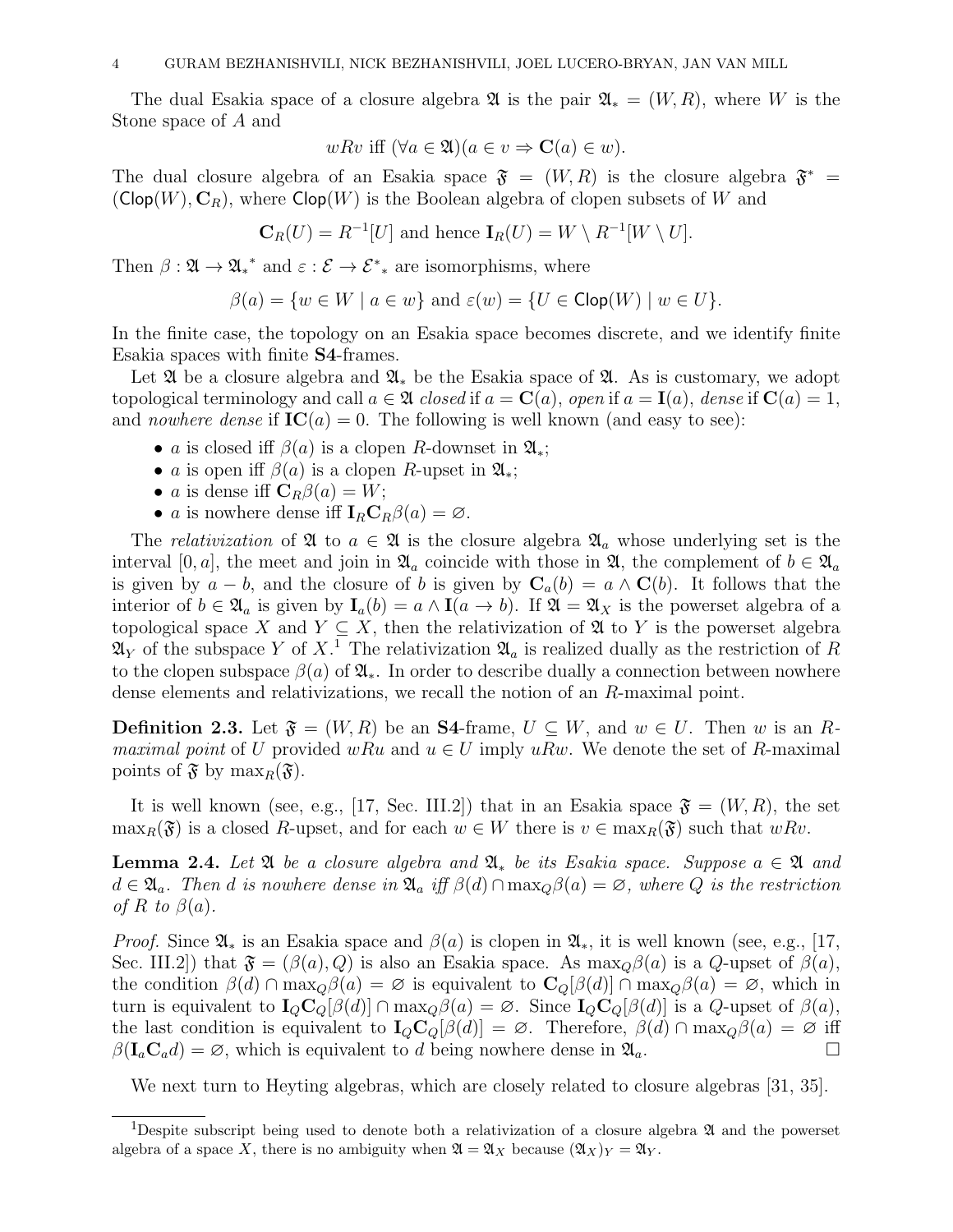**Definition 2.5.** A *Heyting algebra* is a bounded implicative lattice; that is, a bounded distributive lattice such that  $\land$  has a residual  $\rightarrow$  satisfying

$$
x \le a \to b \text{ iff } a \wedge x \le b.
$$

If  $\mathfrak A$  is a closure algebra, then  $\mathfrak H(\mathfrak A):=\{Ia \mid a \in \mathfrak A\}$  is a Heyting algebra. Conversely, if  $\mathfrak H$  is a Heyting algebra, then the free Boolean extension  $\mathfrak B(\mathfrak H)$  of  $\mathfrak H$  can be equipped with a closure operator C so that  $\mathfrak{A}(\mathfrak{H}) := (\mathfrak{B}(\mathfrak{H}), C)$  is a closure algebra,  $\mathfrak{H}$  is isomorphic to  $\mathfrak{H}(\mathfrak{A}(\mathfrak{H}))$ , and  $\mathfrak{A}(\mathfrak{H}(\mathfrak{A}))$  is isomorphic to a subalgebra of  $\mathfrak{A}$  (see, e.g., [35, Sec. IV.1 and IV.3] or [17, Sec. II.2 and II.5]).

As with closure algebras, a typical example of a Heyting algebra is the Heyting algebra  $\mathfrak{H}_X$  of all opens of a topological space X, and every Heyting algebra is represented as a subalgebra of  $\mathfrak{H}_X$  for some topological space X [31, 35].

Another representation of Heyting algebras is by means of R-upsets of S4-frames, but since R-upsets do not distinguish between points that are R-related to each other, we may restrict ourselves to those S4-frames that are in addition antisymmetric. This extends to Esakia duality between Heyting algebras and partially ordered Esakia spaces [16].

Define an equivalence relation on an **S4**-frame  $\mathfrak{F} = (W, R)$  by setting

## $w \sim v$  iff wRv and vRw.

As is customary, we call equivalence classes of  $\sim$  *R-clusters*.

If  $\mathfrak A$  is a closure algebra and  $\mathfrak A_*$  is the dual of  $\mathfrak A$ , then the dual  $\mathfrak H(\mathfrak A)_*$  of  $\mathfrak H(\mathfrak A)$  is obtained by modding out  $\mathfrak{A}_*$  by the equivalence relation ∼. Conversely, if  $\mathfrak{H}$  is a Heyting algebra, then the dual  $\mathfrak{A}(\mathfrak{H})_*$  of  $\mathfrak{A}(\mathfrak{H})$  is isomorphic to the dual  $\mathfrak{H}_*$  of  $\mathfrak{H}$  (see, e.g., [17, Sec. III.4]).

We conclude this preliminary section by a brief discussion of relativizations of Heyting algebras. Let  $\mathfrak H$  be a Heyting algebra and  $a \in \mathfrak H$ . The *relativization* of  $\mathfrak H$  with respect to a is the Heyting algebra  $\mathfrak{H}_a$  whose underlying set is the interval [a, 1] and the meet, join, and implication in  $\mathfrak{H}_a$  coincide with those in  $\mathfrak{H}$ . If  $\mathfrak{H} = \mathfrak{H}_X$  is the Heyting algebra of all opens of a topological space X and U is an open subset of X, then the relativization of  $\mathfrak H$  with respect to U is isomorphic to the Heyting algebra of all opens of the subspace  $X \setminus U$ .

## 3. Krull dimension of closure algebras

In this section we define the Krull dimension of a closure algebra  $\mathfrak{A}$  via chains in the Esakia space of A. We relate this definition to the concept of depth of an Esakia space, which plays an important role in modal logic. The main result of the section is a pointfree characterization of the Krull dimension of  $\mathfrak A$  without accessing the Esakia space of  $\mathfrak A$ .

For an **S4**-frame  $\mathfrak{F} = (W, R)$ , we write  $w\overrightarrow{R}v$  provided  $wRv$  and  $vRw$ . We call a finite sequence  $\{w_i \in W \mid i < n\}$  an R-chain provided  $w_i \vec{R} w_{i+1}$  for all i, and define the length of the R-chain  $\{w_i \in W \mid i \leq n\}$  to be  $n-1$ . Note that we allow the empty R-chain which has  $length -1$ .

**Definition 3.1.** Let  $\mathfrak{A}$  be a closure algebra. Define the Krull dimension kdim( $\mathfrak{A}$ ) of  $\mathfrak{A}$  as the supremum of the lengths of R-chains in  $\mathfrak{A}_*$ . If the supremum is not finite, then we write  $kdim(\mathfrak{A}) = \infty.$ 

The definition of the length of an R-chain that we have adopted has its roots in algebra. Modal logicians have used a similar concept of depth of a frame  $\mathfrak{F} = (W, R)$ . But in modal logic the length of an R-chain  $\{w_i \in W \mid i \leq n\}$  is typically defined to be n. This notion of length is always one more than the notion of length in algebra. The difference is whether we count the number of  $R$ -links in the  $R$ -chain (as algebraists do) or the number of points in the R-chain (as modal logicians do). Therefore, the Krull dimension of  $\mathfrak A$  is one less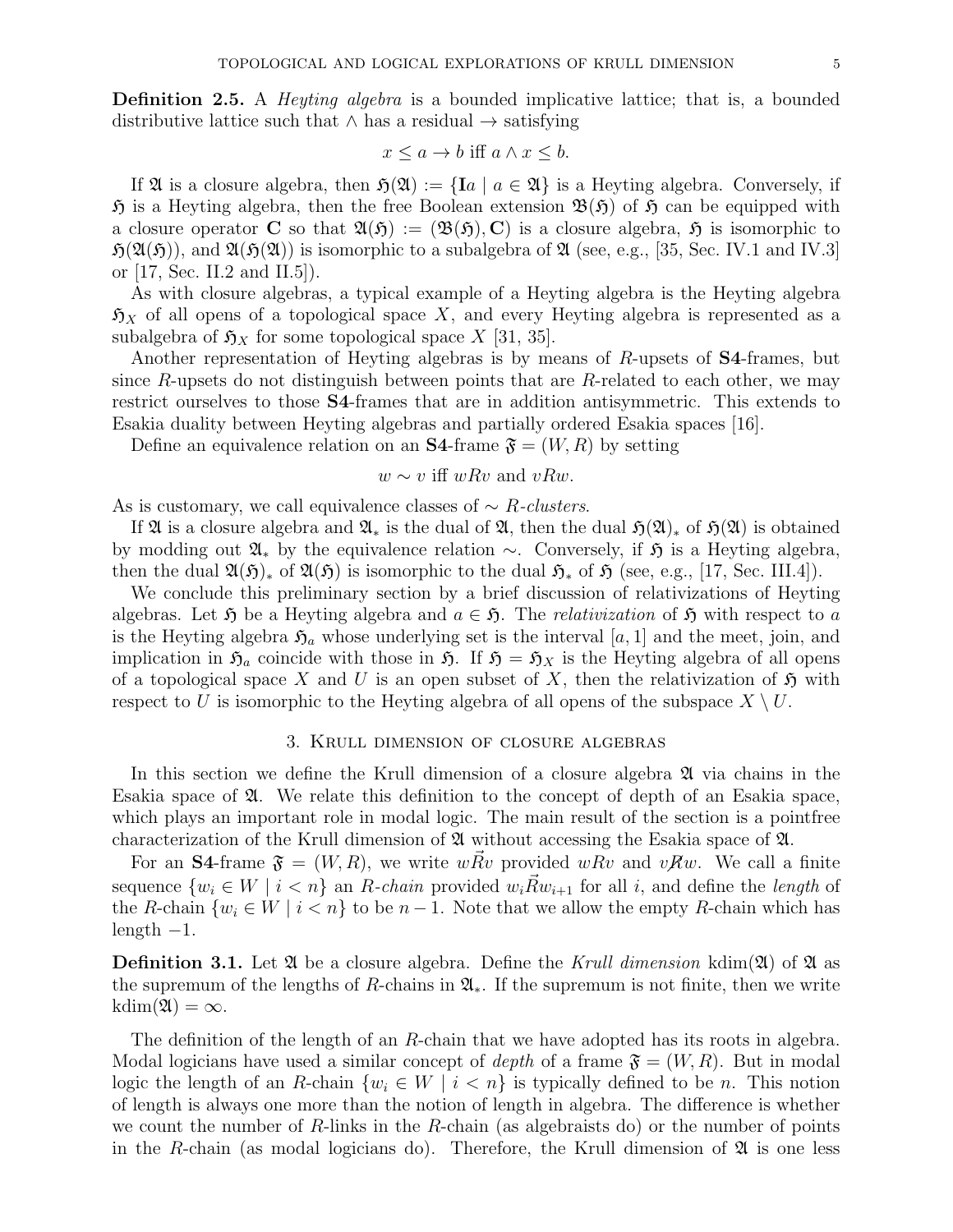than the depth of  $\mathfrak{A}_*$  (provided the Krull dimension of  $\mathfrak A$  is finite). Thus, kdim( $\mathfrak{A}$ ) = n iff  $depth(\mathfrak{A}_*) = n + 1$  for  $n \in \omega$ . It is expressible by a modal formula whether depth $(\mathfrak{A}_*)$  is bounded by n.

**Definition 3.2.** For  $n \geq 1$ , consider the formulas:

$$
bd_1 = \Diamond \Box p_1 \to p_1,
$$
  

$$
bd_{n+1} = \Diamond (\Box p_{n+1} \land \neg bd_n) \to p_{n+1}.
$$

The modal language is interpreted in a closure algebra  $\mathfrak{A} = (A, \mathbb{C})$  by assigning to each propositional letter an element of  $\mathfrak{A}$ , letting the classical connectives disjunction and negation be the Boolean join and complement in  $\mathfrak{A}$ , and letting the modal diamond be the closure C. For a modal formula  $\varphi$ , we say  $\varphi$  is *satisfiable* in  $\mathfrak A$  provided  $\varphi$  is interpreted as 1 for some assignment of the propositional letters. We say  $\varphi$  is *valid* in  $\mathfrak{A}$ , written  $\mathfrak{A} \models \varphi$ , whenever  $\varphi$ is 1 under all assignments of the letters. The following lemma is well known (see, e.g., [6, Prop. 3.44]).

**Lemma 3.3.** Let  $\mathfrak{A}$  be a nontrivial closure algebra and  $n \geq 1$ . Then depth $(\mathfrak{A}_*) \leq n$  iff  $\mathfrak{A} \models \mathsf{bd}_n$ .

We next describe when kdim( $\mathfrak{A}$ )  $\leq 0$ . Recall that  $\mathfrak{A}$  is *trivial* if  $0 = 1$ , it is *discrete* if **C** is the identity function, and it is an  $S5-algebra$  (or monadic algebra) if  $a \leq IC(a)$  for all  $a \in A$ . If  $\mathfrak{A}_*$  is the Esakia space of  $\mathfrak A$  then it is well known that  $\mathfrak A$  is trivial iff  $\mathfrak{A}_* = \emptyset$ , that  $\mathfrak A$  is discrete iff R is the identity, and  $\mathfrak A$  is an  $S_5$ -algebra iff R is an equivalence relation.

**Lemma 3.4.** Let  $\mathfrak A$  be a closure algebra.

- (1) kdim( $\mathfrak{A}$ ) = −1 iff  $\mathfrak{A}$  is the trivial algebra.
- (2) kdim( $\mathfrak{A}$ )  $\leq 0$  *iff*  $\mathfrak{A}$  *is an* **S5**-algebra.
- (3) kdim( $\mathfrak{A}$ ) = 0 iff  $\mathfrak{A}$  is a nontrivial **S5**-algebra.
- (4) If  $\mathfrak{A}$  is discrete, then kdim( $\mathfrak{A}$ ) < 0.

*Proof.* (1) Suppose  $\mathfrak{A}$  is trivial. Then  $\mathfrak{A}_* = \emptyset$ , so the only R-chain in  $\mathfrak{A}_*$  is the empty chain whose length is  $-1$ . Therefore, kdim( $\mathfrak{A}$ ) =  $-1$ . Conversely, if kdim( $\mathfrak{A}$ ) =  $-1$ , then every R-chain in  $\mathfrak{A}_*$  has length  $-1$ , and hence is the empty chain. Thus,  $\mathfrak{A}_* = \emptyset$ , and so  $\mathfrak{A}$  is the trivial algebra.

(2) Suppose  $\mathfrak A$  is an S5-algebra. Then R is an equivalence relation, so there are no  $w, v \in \mathfrak{A}_*$  with  $w\overline{R}v$ . Therefore, every R-chain in  $\mathfrak{A}_*$  has length  $\leq 0$ . Thus, kdim $(\mathfrak{A}) \leq 0$ . Conversely, suppose kdim( $\mathfrak{A}$ )  $\leq 0$ . Then every R-chain in  $\mathfrak{A}_*$  has length  $\leq 0$ . Therefore, if  $xRy$ , then it cannot be the case that  $yRx$ . Thus, R is symmetric, and so  $\mathfrak A$  is an S5-algebra.

- (3) This follows from (1) and (2).
- (4) This follows from (2) since every discrete algebra is an S5-algebra.  $\square$

## Remark 3.5.

- (1) Since not every S5-algebra is discrete, the converse of Lemma 3.4(4) does not hold.
- (2) Suppose  $\mathfrak A$  is a subalgebra of  $\mathfrak A_X$  for some topological space X. If  $\mathfrak A$  consists of clopen subsets of X, then  $\mathfrak{A}$  is discrete, and hence kdim( $\mathfrak{A}$ ) < 0.

By Lemma 3.4, whether the Krull dimension of  $\mathfrak{A}$  is  $\leq 0$  can be determined internally in A, without accessing A∗. The goal of the remainder of this section is to develop a pointfree description of the Krull dimension of  $\mathfrak A$  that does not require the Esakia space of  $\mathfrak A$ . In fact, we will prove that  $kdim(\mathfrak{A})$  can be defined recursively as follows.

**Definition 3.6.** The Krull dimension kdim( $\mathfrak{A}$ ) of a closure algebra  $\mathfrak{A}$  can be defined as follows: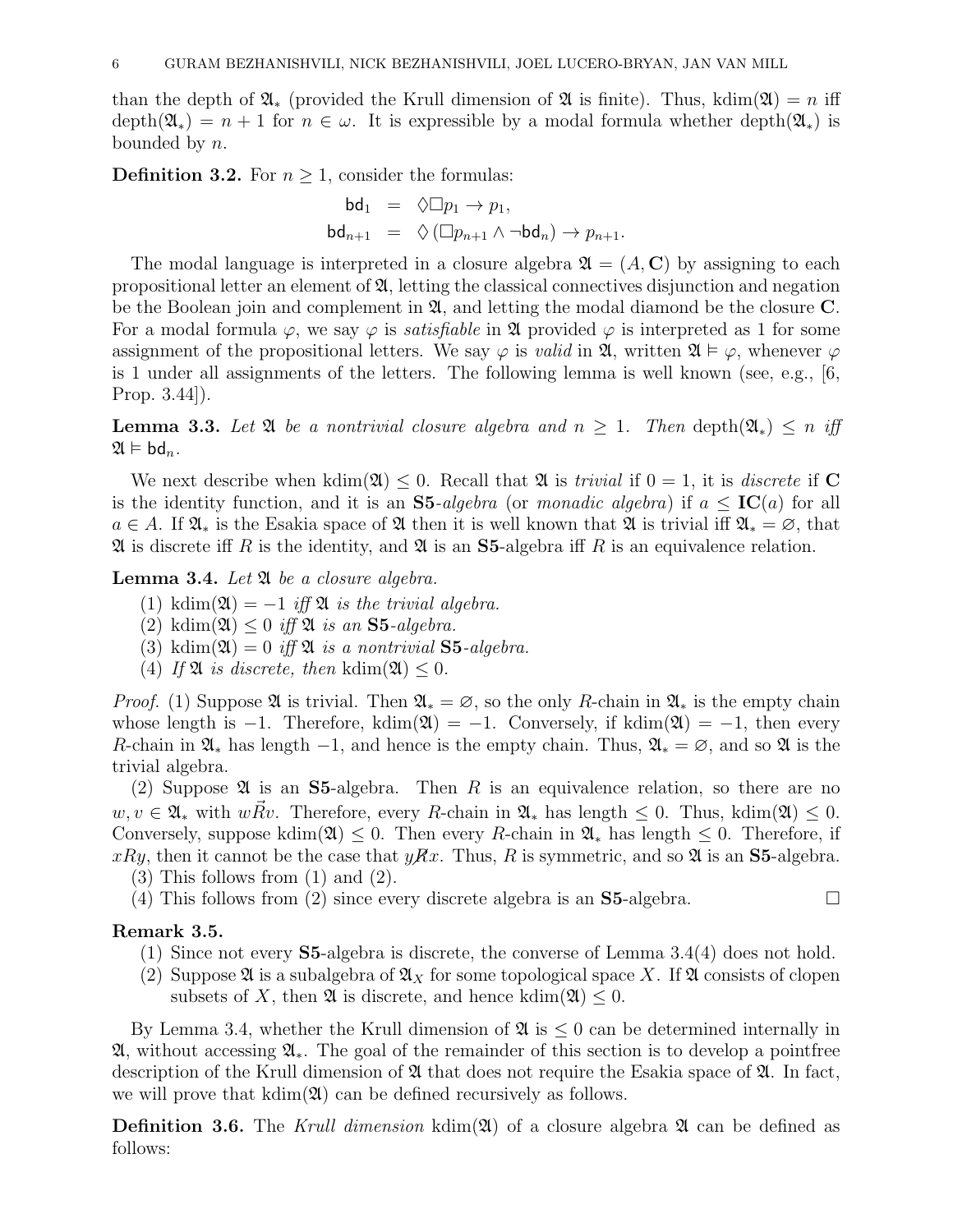- (1) kdim( $\mathfrak{A}$ ) = −1 if  $\mathfrak{A}$  is the trivial algebra,
- (2) kdim( $\mathfrak{A}$ )  $\leq n$  if kdim( $\mathfrak{A}_d$ )  $\leq n-1$  for every nowhere dense  $d \in \mathfrak{A}$ ,
- (3) kdim( $\mathfrak{A}$ ) = n if kdim( $\mathfrak{A}$ ) < n and kdim( $\mathfrak{A}$ )  $\leq n-1$ ,
- (4) kdim( $\mathfrak{A}$ ) =  $\infty$  if kdim( $\mathfrak{A}$ )  $\leq n$  for any  $n = -1, 0, 1, 2, \ldots$ .

To show that Definitions 3.1 and 3.6 are equivalent requires some preparation. For now we refer to Definition 3.1 as the external Krull dimension and to Definition 3.6 as the internal Krull dimension of A.

**Lemma 3.7.** Let  $\mathfrak{A}$  be a closure algebra,  $a \in \mathfrak{A}$ , and  $d \in \mathfrak{A}_a$ . If d is nowhere dense in  $\mathfrak{A}_a$ , then d is nowhere dense in A.

*Proof.* Set  $u = IC(d)$ . Then u is open, so

$$
\mathbf{I}_a(a \wedge u) = a \wedge \mathbf{I}(a \to (a \wedge u)) = a \wedge \mathbf{I}(a \to u) \ge a \wedge \mathbf{I}(u) = a \wedge u.
$$

Therefore,  $a \wedge u$  is open in  $\mathfrak{A}_a$ . Moreover,  $a \wedge u \leq a \wedge \mathbf{C}(d) = \mathbf{C}_a(d)$ . Thus,  $a \wedge u \leq \mathbf{I}_a \mathbf{C}_a(d)$ . Since d is nowhere dense in  $\mathfrak{A}_a$ , we obtain  $a \wedge u = 0$ . This yields  $d \wedge u = 0$  as  $d \leq a$ . Therefore,  $d \leq -u$ . Since  $-u$  is closed, we obtain  $\mathbf{C}(d) \leq -u$ , giving  $\mathbf{C}(d) \wedge u = 0$ . Thus,  $u = 0$ , and hence d is nowhere dense in  $\mathfrak{A}$ .

**Definition 3.8.** For  $a_1, \ldots, a_{n+2} \in \mathfrak{A}$ , define:

$$
d_1 = \mathbf{CI}a_1 - a_1 \quad \text{and} \quad e_1 = \mathbf{C}(\mathbf{I}a_2 \wedge d_1),
$$
  
\n
$$
\vdots \quad \vdots
$$
  
\n
$$
d_{n+1} = \mathbf{C}(\mathbf{I}a_{n+1} \wedge d_n) - a_{n+1} \quad \text{and} \quad e_{n+1} = \mathbf{C}(\mathbf{I}a_{n+2} \wedge d_{n+1}).
$$

Clearly  $d_{n+2} = \mathbf{C}(\mathbf{I}a_{n+2} \wedge d_{n+1}) - a_{n+2} = e_{n+1} - a_{n+2}$ , so  $d_{n+2} \le e_{n+1}$ . It is also straightforward to see that if we interpret  $p_i$  as  $a_i$ , then since  $\Box$  is interpreted as **I** and  $\Diamond$  as **C**, the formula  $\neg bd_n$  is interpreted as  $d_n$ , and the antecedent of  $bd_{n+1}$  as  $e_n$ .

**Lemma 3.9.** Let  $\mathfrak{A}$  be a closure algebra,  $a_1, \ldots, a_{n+2} \in \mathfrak{A}$ , and  $d_i, e_i$  be defined as in Definition 3.8.

- (1)  $d_1$  and  $e_1$  are nowhere dense in  $\mathfrak{A}$ .
- (2)  $Ia_{n+2} \wedge d_{n+1}$  is nowhere dense in  $\mathfrak{A}_{e_n}$ .
- (3)  $e_{n+1}$  and  $d_{n+2}$  are nowhere dense in  $\mathfrak{A}_{e_n}$ .

Proof. (1) We have

$$
IC(d_1) = IC(Cla_1 - a_1) \leq I(Cla_1 - Ia_1) = ICIa_1 - CIa_1 \leq CIa_1 - CIa_1 = 0.
$$

Therefore,  $d_1$  is nowhere dense in  $\mathfrak{A}$ . This yields that  $I_{a_2} \wedge d_1$  is nowhere dense in  $\mathfrak{A}$ . Thus,  $e_1 = \mathbf{C}(\mathbf{I}a_2 \wedge d_1)$  is nowhere dense in  $\mathfrak{A}$ .

(2) Since  $e_n$  is closed in  $\mathfrak{A}$ , we have  $\mathbf{C}_{e_n}(a) = \mathbf{C}(a)$  for all  $a \leq e_n$ . To see that  $Ia_{n+2} \wedge d_{n+1}$  is nowhere dense in  $\mathfrak{A}_{e_n}$ , let u be open in  $\mathfrak{A}_{e_n}$  with  $u \leq C(\mathbf{I}a_{n+2} \wedge d_{n+1})$ . We set  $u' = u \wedge \mathbf{I}a_{n+1}$ . Then u' is open in  $\mathfrak{A}_{e_n}$  and  $u' \leq a_{n+1}$ , so

$$
u' \wedge \text{I}a_{n+2} \wedge d_{n+1} = u' \wedge \text{I}a_{n+2} \wedge (e_n - a_{n+1}) \le u' \wedge (e_n - a_{n+1}) = u' - a_{n+1} = 0.
$$

Therefore,  $u' \wedge C(Ia_{n+2} \wedge d_{n+1}) = 0$ . This together with  $u' \leq u \leq C(Ia_{n+2} \wedge d_{n+1})$  yields that  $u' = 0$ . Thus,  $u \wedge \mathbf{I}a_{n+1} = 0$ , and so  $u \wedge \mathbf{I}a_{n+1} \wedge d_n = 0$ . But  $\mathbf{I}a_{n+1} \wedge d_n$  is dense in  $\mathfrak{A}_{e_n}$ , giving that  $u = 0$ . Consequently,  $Ia_{n+2} \wedge d_{n+1}$  is nowhere dense in  $\mathfrak{A}_{e_n}$ .

(3) By (2),  $Ia_{n+2} \wedge d_{n+1}$  is nowhere dense in  $\mathfrak{A}_{e_n}$ . Therefore,  $e_{n+1} = \mathbf{C}(Ia_{n+2} \wedge d_{n+1})$  is nowhere dense in  $\mathfrak{A}_{e_n}$ . Thus,  $d_{n+2} = e_{n+1} - a_{n+2}$  is nowhere dense in  $\mathfrak{A}_{e_n}$ . The contract of  $\Box$ 

The next lemma concerns the internal Krull dimension of a closure algebra.

**Lemma 3.10.** Let  $\mathfrak{A}$  be a closure algebra.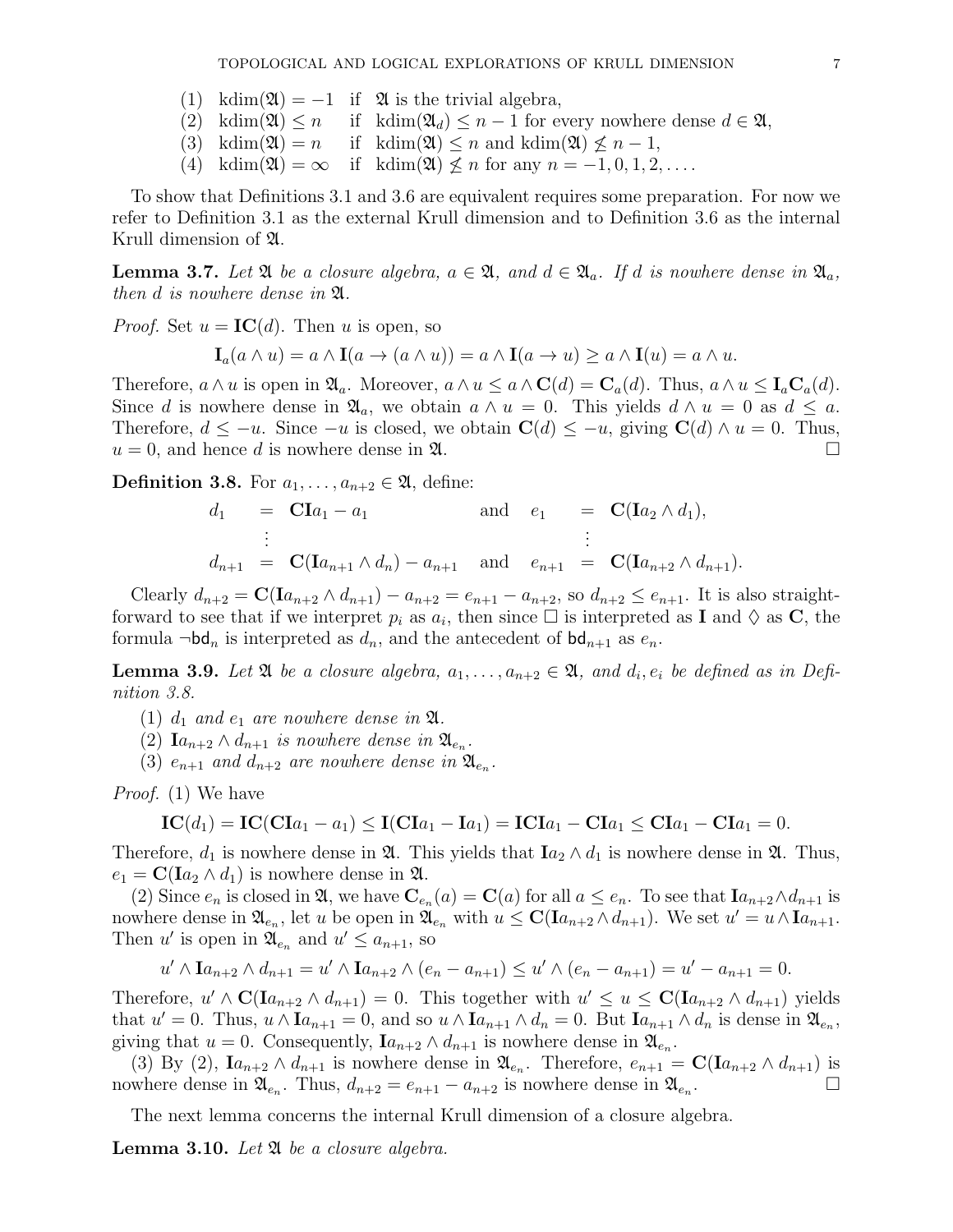#### 8 GURAM BEZHANISHVILI, NICK BEZHANISHVILI, JOEL LUCERO-BRYAN, JAN VAN MILL

- (1) For  $a \in \mathfrak{A}$ , we have kdim $(\mathfrak{A}_a) \leq kdim(\mathfrak{A})$ .
- (2) kdim( $\mathfrak{A}$ )  $\leq n$  iff kdim( $\mathfrak{A}_d$ )  $\leq n-1$  for every closed nowhere dense  $d \in \mathfrak{A}$ .

*Proof.* (1) If kdim( $\mathfrak{A}$ ) =  $\infty$ , then there is nothing to prove. Suppose kdim( $\mathfrak{A}$ ) = n. Let  $d \in \mathfrak{A}_a$  be nowhere dense in  $\mathfrak{A}_a$ . By Lemma 3.7, d is nowhere dense in  $\mathfrak{A}$ . Since kdim( $\mathfrak{A}$ ) = n, we see that kdim( $\mathfrak{A}_d$ )  $\leq n-1$ . Because  $(\mathfrak{A}_a)_d = \mathfrak{A}_d$ , we conclude that kdim( $\mathfrak{A}_a$ )  $\leq n$ . Thus,  $kdim(\mathfrak{A}_a) \leq kdim(\mathfrak{A}).$ 

(2) One implication is trivial. For the other, let d be nowhere dense in  $\mathfrak{A}$ . Then  $\mathbf{C}(d)$  is closed and nowhere dense in  $\mathfrak{A}$ . Therefore, kdim( $\mathfrak{A}_{\mathbf{C}(d)} \leq n-1$ . Thus, (1) yields

$$
kdim(\mathfrak{A}_d) = kdim((\mathfrak{A}_{\mathbf{C}(d)})_d) \leq kdim(\mathfrak{A}_{\mathbf{C}(d)}) \leq n - 1.
$$

Consequently, kdim( $\mathfrak{A}$ )  $\leq n$ .

We next recall the notion of an Esakia morphism between Esakia spaces.

**Definition 3.11.** Suppose  $\mathfrak{F} = (W, R)$  and  $\mathfrak{G} = (V, Q)$  are Esakia spaces.

- (1) A map  $f: W \to V$  is a p-morphism provided  $\mathbf{C}_R f^{-1}(v) = f^{-1}(\mathbf{C}_Q\{v\})$  for all  $v \in V$ .
- (2) An Esakia morphism is a continuous p-morphism  $f: W \to V$ .

It is well known (see, e.g., [17, Sec. IV.3]) that Esakia morphisms correspond dually to closure algebra homomorphisms; that is,  $h : \mathfrak{A} \to \mathfrak{B}$  is a closure algebra homomorphism iff  $h_* : \mathfrak{B}_* \to \mathfrak{A}_*$  is an Esakia morphism, where  $h_*(w) = h^{-1}(w)$ . Moreover, h is 1-1 (resp. onto) iff  $h_*$  is onto (resp. 1-1).

The modal language is interpreted in an Esakia space  $\mathfrak{F}$  by interpreting the modal formulas in the dual closure algebra  $\mathfrak{F}^*$ . Consequently, a modal formula  $\varphi$  is satisfiable (resp. valid, written  $\mathfrak{F} \models \varphi$  in  $\mathfrak{F}$  exactly when  $\varphi$  is satisfiable (resp. valid) in  $\mathfrak{F}^*$ .

We call  $\mathfrak F$  *rooted* if there is  $r \in W$  with  $W = R[r]$ . We refer to r as a root of  $\mathfrak F$ . In general, r is not unique. Let  $\mathfrak{F} = (W, R)$  be a finite rooted **S4**-frame. It is well known [24, 20] that with  $\mathfrak F$  we can associate the *Jankov-Fine formula*  $\chi_{\mathfrak F}$ , which satisfies the following property:

 $\chi_{\mathfrak{F}}$  is satisfiable in an Esakia space  $\mathfrak{G}$  iff there is an Esakia space  $\mathfrak{E}$ 

and Esakia morphisms  $\mathfrak{F} \stackrel{f}{\leftarrow} \mathfrak{E} \stackrel{g}{\rightarrow} \mathfrak{G}$  such that f is onto and g is 1-1.

Let  $\mathfrak{F}_n = (W_n, R)$  be the *n*-element chain, where  $W_n = \{w_0, \ldots, w_{n-1}\}\$  and  $w_i R w_j$  iff  $j \leq i$ ; see Figure 1.

$$
\begin{array}{c}\n\bullet \quad w_0 \\
w_1 \\
\vdots \\
w_{n-2} \\
w_{n-1}\n\end{array}
$$

FIGURE 1. The *n*-element chain.

We are ready to characterize the internal Krull dimension of a closure algebra.

**Theorem 3.12.** Let  $\mathfrak A$  be a nontrivial closure algebra and  $n > 1$ . The following are equivalent:

- $(1)$  kdim $(\mathfrak{A}) \leq n-1$ .
- (2) There does not exist a sequence  $e_0, \ldots, e_n$  of nonzero closed elements of  $\mathfrak A$  such that  $e_0 = 1$  and  $e_{i+1}$  is nowhere dense in  $\mathfrak{A}_{e_i}$  for each  $i \in \{0, \ldots, n-1\}$ .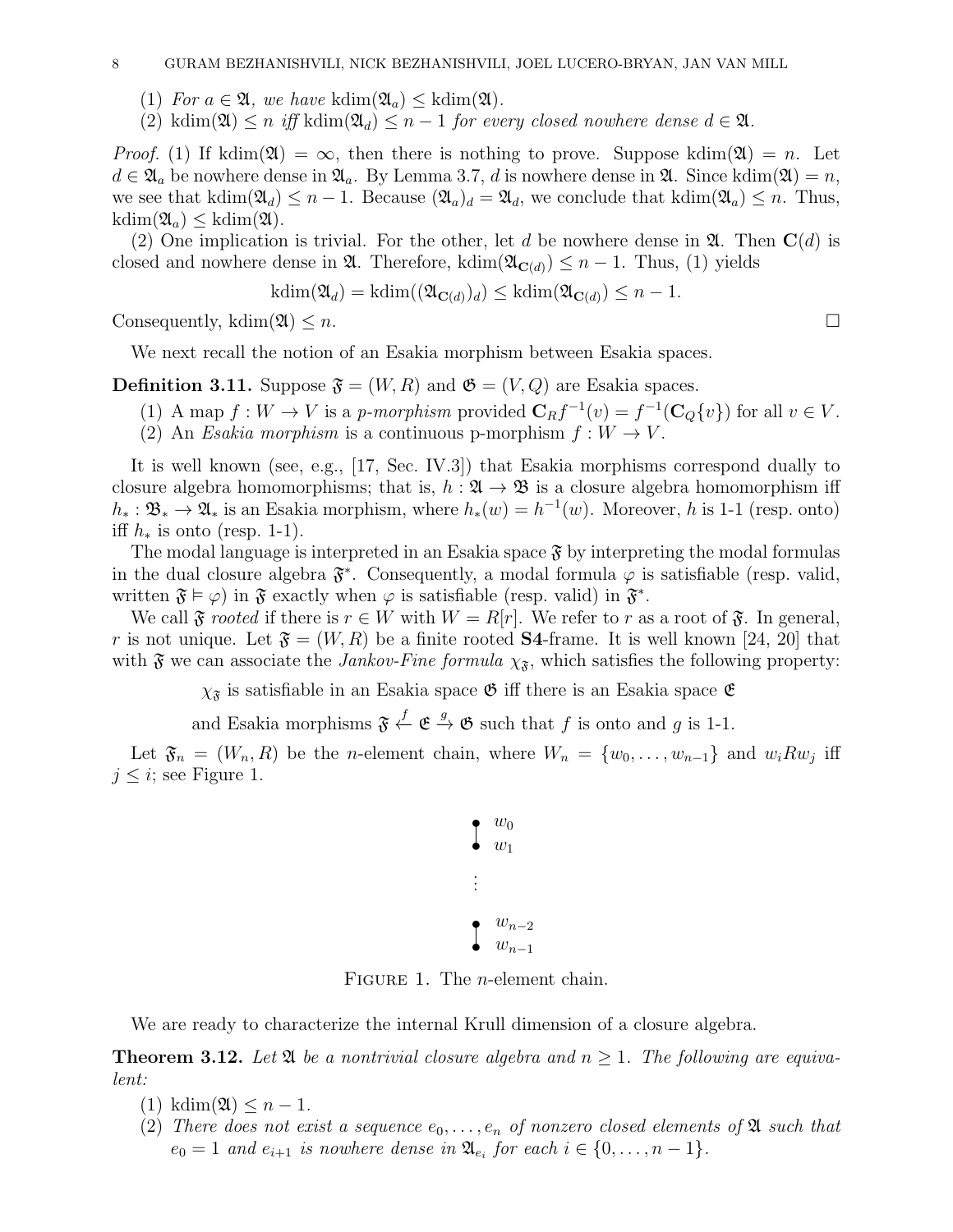- $(3)$   $\mathfrak{A} \models \mathsf{bd}_n$ .
- (4) depth $(\mathfrak{A}_*) \leq n$ .
- (5)  $\mathfrak{A} \models \neg \chi_{\mathfrak{F}_{n+1}}$ .
- (6)  $\mathfrak{F}_{n+1}^*$  is not isomorphic to a subalgebra of a homomorphic image of  $\mathfrak{A}$ .
- (7) There do not exist an Esakia space  $\mathfrak{G}$  and Esakia morphisms  $\mathfrak{F}_{n+1} \overset{f}{\leftarrow} \mathfrak{G} \overset{g}{\rightarrow} \mathfrak{A}_*$  such that  $f$  is onto and  $g$  is 1-1.
- (8)  $\mathfrak{F}_{n+1}^*$  is not isomorphic to a subalgebra of  $\mathfrak{A}$ .
- (9)  $\mathfrak{F}_{n+1}$  is not an image of  $\mathfrak{A}_*$  under an onto Esakia morphism.

*Proof.* (1)⇒(2): Induction on *n*. Let  $n = 1$ . Since  $\mathfrak A$  is nontrivial, kdim( $\mathfrak A$ )  $\leq 0$  yields kdim( $\mathfrak{A}$ ) = 0. Therefore, for any nowhere dense d in  $\mathfrak{A}$ , we have kdim( $\mathfrak{A}_d$ ) = -1, so  $\mathfrak{A}_d$ is trivial, and hence  $d = 0$ . Thus,  $\mathfrak{A}$  has no nonzero closed nowhere dense elements, as required. Next let  $n > 1$  and kdim( $\mathfrak{A}$ )  $\leq n - 1$ . Suppose there is a sequence  $e_0, \ldots, e_n$  of nonzero closed elements of  $\mathfrak A$  such that  $e_0 = 1$  and  $e_{i+1}$  is nowhere dense in  $\mathfrak A_{e_i}$  for each  $i \in \{0, \ldots, n-1\}$ . Then  $e_1, \ldots, e_n$  is a sequence of nonzero closed elements of  $\mathfrak{A}_{e_1}$  such that  $e_{i+1}$  is nowhere dense in  $\mathfrak{A}_{e_i}$  for each  $i \in \{1, \ldots, n-1\}$ . By the induction hypothesis, applied to  $\mathfrak{A}_{e_1}$ , we have kdim $(\mathfrak{A}_{e_1}) > n-1$ . Since  $e_1$  is nowhere dense in  $\mathfrak{A}$  with kdim $(\mathfrak{A}_{e_1}) > n-1$ , we conclude that  $kdim(\mathfrak{A}) > n$ . This contradicts (1).

 $(2) \Rightarrow (3)$ : If  $\mathfrak{A} \not\models \mathsf{bd}_n$ , then there exist  $a_1, \ldots, a_n \in \mathfrak{A}$  such that  $d_n \neq 0$ , where  $d_n$  is defined as in Definition 3.8. Put  $e_0 = 1$  and  $a_{n+1} = 1$ . Let  $e_1, \ldots, e_n$  be defined as in Definition 3.8. Then

$$
e_n = \mathbf{C}(\mathbf{I}a_{n+1} \wedge d_n) = \mathbf{C}(\mathbf{I}1 \wedge d_n) = \mathbf{C}(d_n) \ge d_n \neq 0.
$$

Therefore,  $e_0, \ldots, e_n$  is a sequence of nonzero closed elements in  $\mathfrak A$  such that  $e_0 = 1$  and, by Lemma 3.9,  $e_{i+1}$  is nowhere dense in  $\mathfrak{A}_{e_i}$  for each  $i \in \{0, \ldots, n-1\}$ .

 $(3) \Rightarrow (1)$ : Suppose that kdim(20) > n − 1. We define a decreasing sequence  $b_0, \ldots, b_n$  of closed elements in  $\mathfrak A$  such that  $b_{i+1}$  is nowhere dense in  $\mathfrak A_{b_i}$  and kdim $(\mathfrak A_{b_{i+1}}) > (n-1)-(i+1)$ . Set  $b_0 = 1$ . If  $b_i$  is already defined with  $\text{kdim}(\mathfrak{A}_{b_i}) > (n-1) - i$ , then by Lemma 3.10, there is a closed nowhere dense  $b_{i+1}$  of  $\mathfrak{A}_{b_i}$  such that kdim $(\mathfrak{A}_{b_{i+1}}) > (n-1) - (i+1)$ . Noting that  $\text{kdim}(\mathfrak{A}_{b_n}) > (n-1) - n = -1$ , it follows that  $\mathfrak{A}_{b_n}$  is not trivial, and hence  $b_n \neq 0$ .

Let  $a_i = -b_i$  and let  $d_i$  be defined as in Definition 3.8. We show that for each i we have  $b_i = d_i$ . If  $i = 1$ , then since  $b_1$  is nowhere dense in  $\mathfrak{A}$ , we have

$$
b_1 = 1 \wedge b_1 = (-\mathbf{IC}b_1) \wedge b_1 = \mathbf{CI}(-b_1) \wedge -(-b_1) = \mathbf{CI}a_1 - a_1 = d_1.
$$

Next suppose that  $b_i = d_i$ , and show that  $b_{i+1} = d_{i+1}$ . Since  $a_{i+1}$  is open in  $\mathfrak{A}, b_{i+1}$  is nowhere dense in  $\mathfrak{A}_{b_i}$ , and  $b_i$  is closed in  $\mathfrak{A}$ , we have

$$
b_{i+1} = b_i \wedge b_{i+1} = \mathbf{C}(b_i - b_{i+1}) \wedge b_{i+1} = \mathbf{C}(b_i - b_{i+1}) - (-b_{i+1})
$$
  
=  $\mathbf{C}(a_{i+1} \wedge b_i) - a_{i+1} = \mathbf{C}(\mathbf{I}a_{i+1} \wedge d_i) - a_{i+1} = d_{i+1}.$ 

Thus,  $d_n = b_n \neq 0$ . Since  $\neg \mathsf{bd}_n$  is interpreted in  $\mathfrak{A}$  as  $d_n$ , we conclude that  $\mathfrak{A}$  refutes  $\mathsf{bd}_n$ .

 $(3) \Leftrightarrow (4) \Leftrightarrow (8)$ : This is well known; see, e.g., [29, Lem. 2].

 $(5) \Leftrightarrow (7)$ : This is the Jankov-Fine Theorem.

- $(6) \Leftrightarrow (7)$ : This follows from Esakia duality.
- $(6) \Rightarrow (8)$ : This is obvious.
- $(8) \Leftrightarrow (9)$ : This follows from Esakia duality.
- $(4) \Rightarrow (7)$ : This is obvious since onto Esakia morphisms do not increase the depth.  $\Box$

As an immediate consequence, we obtain:

Corollary 3.13. The internal and external Krull dimensions of a closure algebra coincide, and so Definitions 3.1 and 3.6 are equivalent.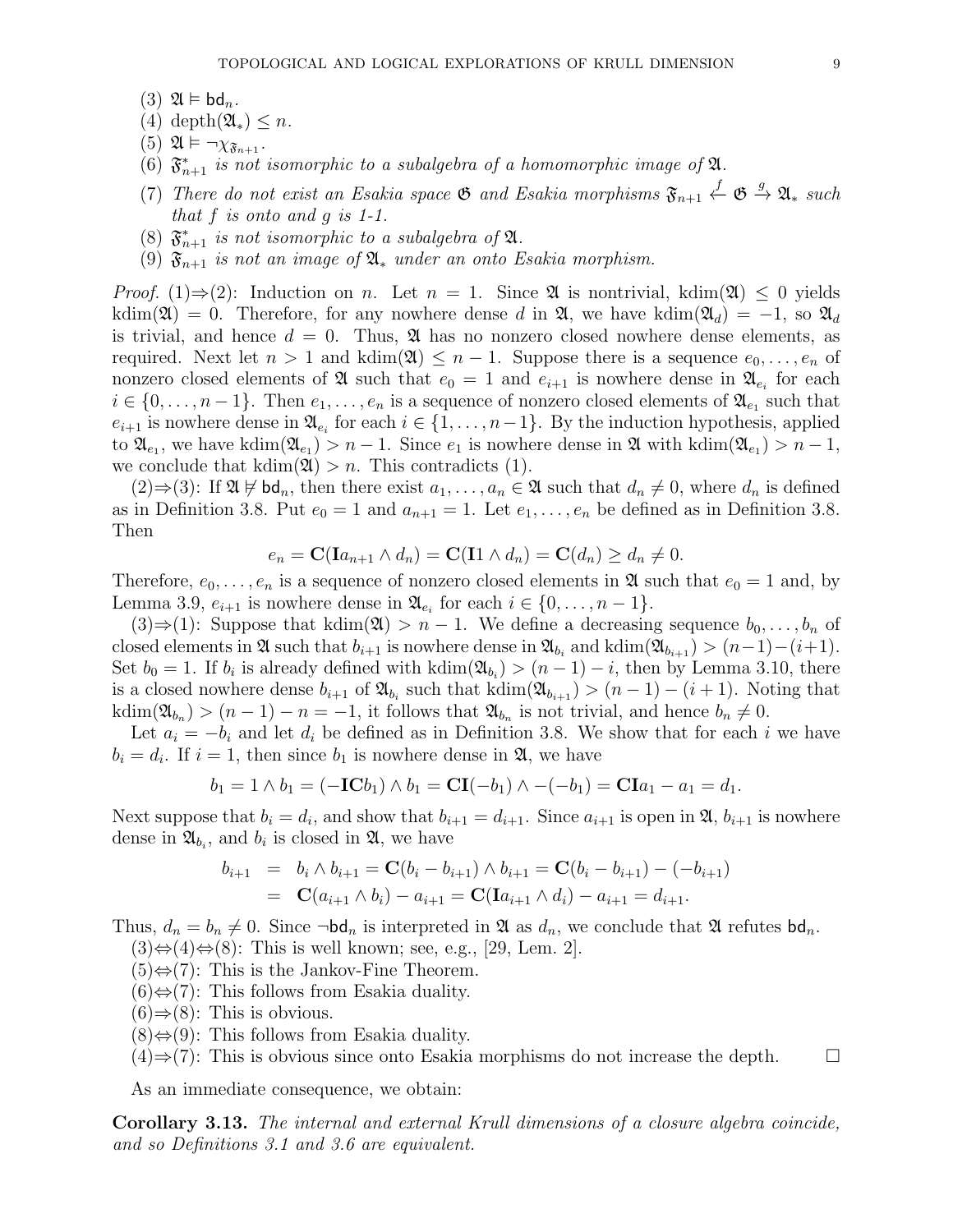#### 4. Krull dimension of Heyting algebras

We next study Krull dimension of Heyting algebras. As with closure algebras, we first define Krull dimension of Heyting algebras externally and then provide an equivalent internal definition of it. We also show that Krull dimensions of a closure algebra  $\mathfrak A$  and the associated Heyting algebra  $\mathfrak{H}(\mathfrak{A})$  of opens of  $\mathfrak A$  coincide.

**Definition 4.1.** Let  $\mathfrak{H}$  be a Heyting algebra. Define the Krull dimension kdim( $\mathfrak{H}$ ) of  $\mathfrak{H}$  as the supremum of the lengths of R-chains in  $\mathfrak{H}_{*}$ . If the supremum is not finite, then we write  $kdim(\mathfrak{H}) = \infty.$ 

## Lemma 4.2.

(1) If  $\mathfrak{A}$  is a closure algebra, then kdim( $\mathfrak{A}$ ) = kdim( $\mathfrak{H}(\mathfrak{A})$ ).

(2) If  $\mathfrak{H}$  is a Heyting algebra, then kdim $(\mathfrak{H}) =$ kdim $(\mathfrak{A}(\mathfrak{H}))$ .

*Proof.* (1) Since  $\mathfrak{H}(\mathfrak{A})_*$  is obtained from  $\mathfrak{A}_*$  by modding out R-clusters, we see that the corresponding R-chains in  $\mathfrak{A}_*$  and  $\mathfrak{H}(\mathfrak{A})_*$  have the same length. Thus, kdim( $\mathfrak{A}$ ) = kdim( $\mathfrak{H}(\mathfrak{A})$ ). (2) This is obvious since  $\mathfrak{H}_*$  is isomorphic to  $(\mathfrak{A}(\mathfrak{H}))_*$ .

As with closure algebras, the concept of Krull dimension of a Heyting algebra  $\mathfrak{H}$  is closely related to that of the depth of  $\mathfrak{H}$ . It is well known that whether the depth of  $\mathfrak{H}$  is  $\leq n$  is described by the following formulas in the language of intuitionistic logic.

**Definition 4.3.** For  $n \geq 1$ , consider the formulas:

$$
\begin{array}{rcl}\n\mathsf{ibd}_1 & = & p_1 \vee \neg p_1, \\
\mathsf{ibd}_{n+1} & = & p_{n+1} \vee (p_{n+1} \to \mathsf{ibd}_n)\n\end{array}
$$

The intuitionistic language is interpreted in a Heyting algebra  $\mathfrak H$  by assigning to propositional letters elements of  $\mathfrak H$  and by interpreting conjunction, disjunction, implication, and negation as the corresponding operations of  $\mathfrak{H}$ . The next lemma is well known (see, e.g., [6, Prop. 2.38]).

**Lemma 4.4.** Let  $\mathfrak{H}$  be a nontrivial Heyting algebra and  $n \geq 1$ . Then depth $(\mathfrak{H}_*) \leq n$  iff  $\mathfrak{H} \models \text{ibd}_n$ .

To characterize the Krull dimension of a Heyting algebra internally, we require some preparation. We call an element a of a Heyting algebra  $\mathfrak{H}$  dense if  $\neg a = 0$ .

**Lemma 4.5.** Let  $\mathfrak{H}$  be a Heyting algebra,  $a \in \mathfrak{H}$ , and  $b \in \mathfrak{H}_a$ . If b is dense in  $\mathfrak{H}_a$ , then b is dense in  $\mathfrak{H}.$ 

*Proof.* Since b is dense in  $\mathfrak{H}_a$  and a is the bottom of  $\mathfrak{H}_a$ , we have  $b \to a = a$ . Therefore,  $\neg b = b \rightarrow 0 \le b \rightarrow a = a$ . On the other hand,  $a \le b$  implies  $\neg b \le \neg a$ . Thus,  $\neg b \le a \land \neg a = 0$ , and hence b is dense in  $\mathfrak{H}$ .

**Lemma 4.6.** Let  $\mathfrak{A}$  be a closure algebra and let  $a \in \mathfrak{A}$  be open. Then a is dense in  $\mathfrak{H}(\mathfrak{A})$  iff  $-a$  is nowhere dense in  $\mathfrak{A}$ .

*Proof.* Since a is open,  $-a$  is closed. Therefore,

*a* is dense in 
$$
\mathfrak{H}(\mathfrak{A})
$$
 iff  $\neg a = 0$   
iff  $\mathbf{I}(-a) = 0$   
iff  $\mathbf{IC}(-a) = 0$   
iff  $\neg a$  is nowhere dense.

 $\Box$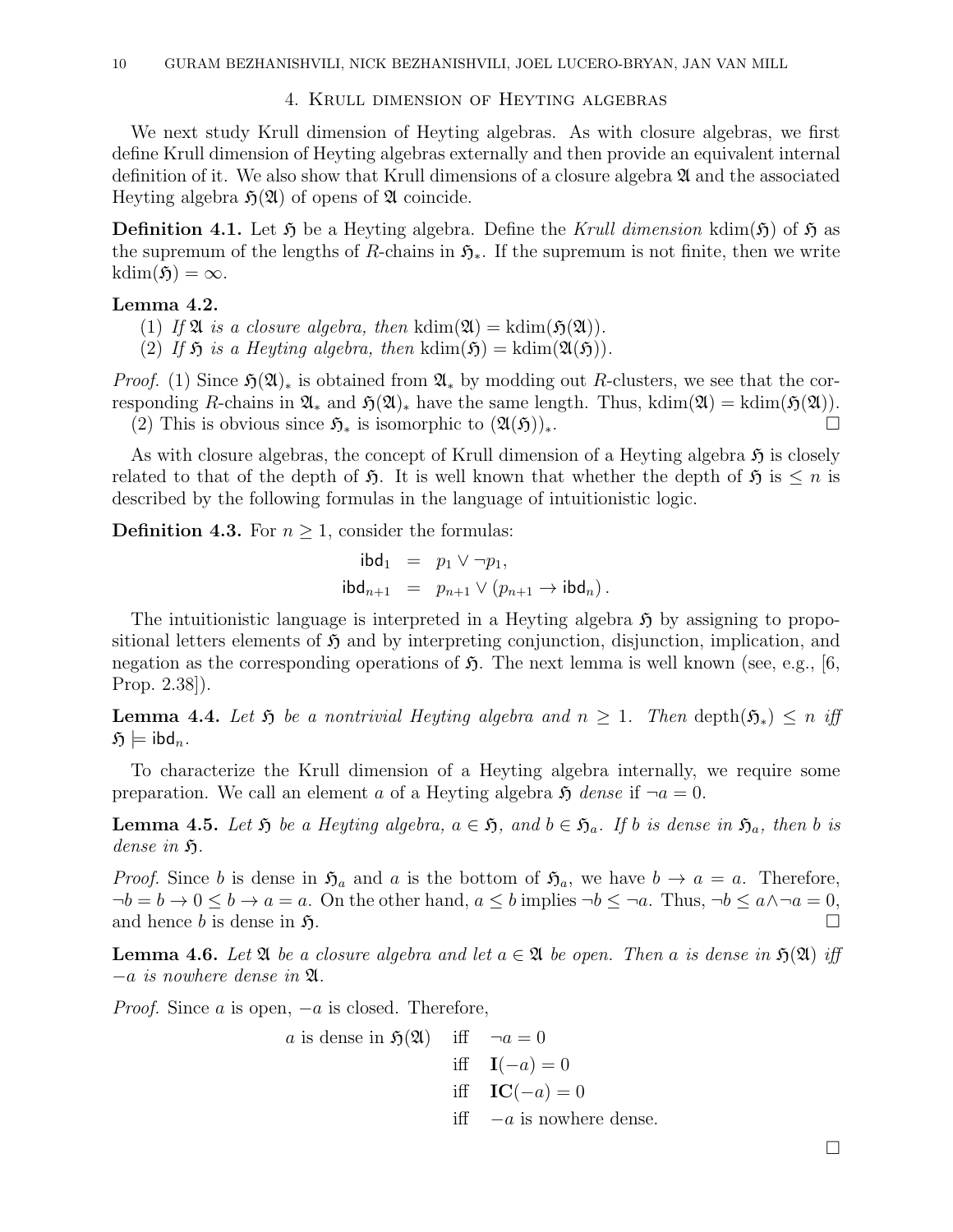We are ready to give an internal recursive definition of the Krull dimension of a Heyting algebra.

**Definition 4.7.** The Krull dimension kdim( $\mathfrak{H}$ ) of a Heyting algebra  $\mathfrak{H}$  can be defined as follows:

> $kdim(\mathfrak{H}) = -1$  if  $\mathfrak{H}$  is the trivial algebra, kdim( $\mathfrak{H}$ ) ≤ n if kdim( $\mathfrak{H}_b$ ) ≤ n − 1 for every dense  $b \in \mathfrak{H}$ ,  $kdim(\mathfrak{H}) = n$  if  $kdim(\mathfrak{H}) \leq n$  and  $kdim(\mathfrak{H}) \leq n-1$ ,  $kdim(\mathfrak{H}) = \infty$  if  $kdim(\mathfrak{H}) \nleq n$  for any  $n = -1, 0, 1, 2, \ldots$ .

The next two results concern the internal definition of the Krull dimension.

**Lemma 4.8.** Let  $\mathfrak{H}$  be a Heyting algebra and let  $a \in \mathfrak{H}$ . Then kdim $(\mathfrak{H}_a) \leq$  kdim $(\mathfrak{H})$ .

*Proof.* If kdim( $\mathfrak{H}$ ) =  $\infty$ , then there is nothing to prove. Suppose kdim( $\mathfrak{H}$ ) = n. Let  $b \in \mathfrak{H}_a$ be dense in  $\mathfrak{H}_a$ . By Lemma 4.5, b is dense in  $\mathfrak{H}$ . Since kdim $(\mathfrak{H}) = n$ , we see that kdim $(\mathfrak{H}_b) \leq$  $n-1$ . Because  $(\mathfrak{H}_a)_b = \mathfrak{H}_b$ , we conclude that kdim $(\mathfrak{H}_a) \leq n$ . Thus, kdim $(\mathfrak{H}_a) \leq kdim(\mathfrak{H})$ . □

### Theorem 4.9.

- (1) If  $\mathfrak A$  is a closure algebra, then kdim $(\mathfrak A) =$ kdim $(\mathfrak H(\mathfrak A)).$
- (2) If  $\mathfrak H$  is a Heyting algebra, then kdim $(\mathfrak H) =$ kdim $(\mathfrak{A}(\mathfrak H))$ .

*Proof.* (1) By Theorem 3.12, kdim( $\mathfrak{A}$ )  $\geq n$  iff there is a sequence  $e_0, \ldots, e_n$  of nonzero closed elements of  $\mathfrak A$  such that  $e_0 = 1$  and  $e_{i+1}$  is nowhere dense in  $\mathfrak A_{e_i}$  for each  $i \in \{0, \ldots, n-1\}$ . By [2, Thm. 6.9], kdim( $\mathfrak{H}(\mathfrak{A})$ )  $\geq n$  iff there is a sequence  $1 > b_1 > \cdots > b_n > 0$  in  $\mathfrak{H}(\mathfrak{A})$ such that  $b_{i-1}$  is dense in  $\mathfrak{H}(\mathfrak{A})_{b_i}$  for each  $i \in \{1, \ldots, n\}$ . The two conditions are equivalent by Lemma 4.6. The result follows.

(2) Since  $\mathfrak H$  is isomorphic to  $\mathfrak H(\mathfrak{A}(\mathfrak{H}))$ , we have kdim $(\mathfrak H) =$  kdim $(\mathfrak H(\mathfrak{A}(\mathfrak{H}))$ . By (1),  $k\dim(\mathfrak{H}(\mathfrak{A}(\mathfrak{H}))) = k\dim(\mathfrak{A}(\mathfrak{H}))$ . Thus,  $k\dim(\mathfrak{H}) = k\dim(\mathfrak{A}(\mathfrak{H}))$ .

As a consequence we obtain:

Corollary 4.10. The external and internal definitions of the Krull dimension of a Heyting algebra coincide, so Definitions 4.1 and 4.7 are equivalent.

*Proof.* Apply Corollary 3.13, Lemma 4.2, and Theorem 4.9.

Let  $\mathfrak{L}_n$  be the  $(n + 1)$ -element linear Heyting algebra. Then  $(\mathfrak{L}_n)_*$  is isomorphic to the n-element chain  $\mathfrak{F}_n$  shown in Figure 1. Let  $\chi(\mathfrak{L}_n)$  be the Jankov formula of  $\mathfrak{L}_n$ . Another immediate consequence of our results is the following:

**Corollary 4.11.** Let  $\mathfrak{H}$  be a nontrivial Heyting algebra and  $n \geq 1$ . The following are equivalent:

- (1) kdim( $\mathfrak{H}$ )  $\leq n-1$ .
- (2) There does not exist a sequence  $1 > b_1 > \cdots > b_n > 0$  in  $\mathfrak{H}$  such that  $b_{i-1}$  is dense in  $\mathfrak{H}_{b_i}$  for each  $i \in \{1, \ldots, n\}.$
- (3)  $\mathfrak{H} \models \mathsf{ibd}_n$ .
- (4) depth $(\mathfrak{H}_*) \leq n$ .
- (5)  $\mathfrak{H} \models \neg \chi(\mathfrak{L}_{n+1}).$
- (6)  $\mathfrak{L}_{n+1}$  is not isomorphic to a subalgebra of a homomorphic image of  $\mathfrak{H}$ .
- (7)  $\mathfrak{L}_{n+1}$  is not isomorphic to a subalgebra of  $\mathfrak{H}$ .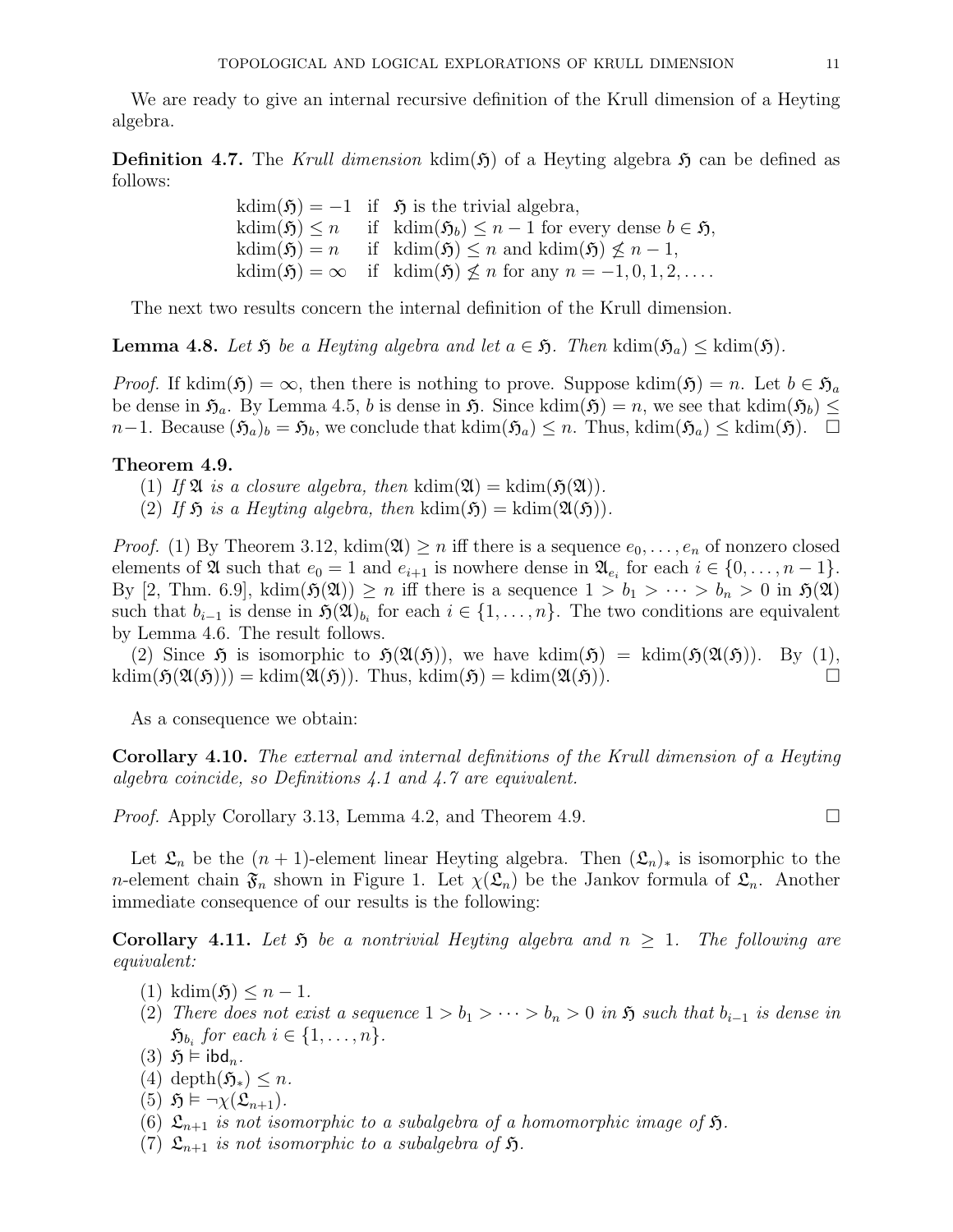#### 5. Localic Krull dimension of topological spaces

As we pointed out in the introduction, it is inadequate to define the Krull dimension of a topological space  $X$  as the supremum of the lengths of chains in the specialization order of X. The previous two sections suggest that a more adequate definition would result by working with the Krull dimension of either  $\mathfrak{A}_X$  or  $\mathfrak{H}_X$ . Since  $\mathfrak{H}_X$  is the Heyting algebra of opens of  $\mathfrak{A}_X$ , by Lemma 4.2 (or Theorem 4.9), kdim $(\mathfrak{A}_X) = \text{kdim}(\mathfrak{H}_X)$ . Because  $\mathfrak{H}_X$  is the locale of opens of X, we refer to this new concept as the localic Krull dimension of  $X$ .

**Definition 5.1.** Define the *localic Krull dimension*  $\dim(X)$  of a topological space X as the Krull dimension of  $\mathfrak{H}_X$  (equivalently, as the Krull dimension of  $\mathfrak{A}_X$ ); that is, ldim(X) =  $kdim(\mathfrak{H}_X) = kdim(\mathfrak{A}_X).$ 

Remark 5.2. It is immediate from the results of the previous section that the localic Krull dimension of a topological space  $X$  can be defined recursively as follows:

 $ldim(X) = -1$  if  $X = \emptyset$ ,  $ldim(X) \leq n$  if  $ldim(D) \leq n-1$  for every nowhere dense subset D of X,  $ldim(X) = n$  if  $ldim(X) \leq n$  and  $ldim(X) \leq n-1$ ,  $ldim(X) = \infty$  if  $ldim(X) \nleq n$  for any  $n = -1, 0, 1, 2, \ldots$ .

**Lemma 5.3.** If Y is a subspace of X, then  $\dim(Y) \leq \dim(X)$ .

*Proof.* By Lemma 3.10(1),  $\text{ldim}(Y) = \text{kdim}(\mathfrak{A}_Y) \leq \text{kdim}(\mathfrak{A}_X) = \text{ldim}(X)$ .

**Lemma 5.4.**  $\text{ldim}(X) \leq n$  iff for every closed nowhere dense subset D of X we have  $\dim(D) \leq n-1.$ 

*Proof.* Apply Lemma 3.10(2).

To obtain an analogue of Theorem 3.12 for localic Krull dimension, we require an analogue of the Jankov-Fine theorem for topological spaces. Let  $\mathfrak{F} = (W, R)$  be a finite rooted **S4**frame and choose any enumeration of  $W = \{w_i \mid i \leq n\}$  in which  $w_0$  is a root of  $\mathfrak{F}$ . We recall [20] that the Jankov-Fine formula  $\chi_{\mathfrak{F}}$  associated with  $\mathfrak{F}$  is the conjunction of the following formulas:

$$
(1) p_0,
$$

- $(2) \ \Box (p_0 \vee \cdots \vee p_{n-1}),$
- (3)  $\Box (p_i \rightarrow \neg p_j)$  for distinct  $i, j < n$ ,
- (4)  $\Box(p_i \rightarrow \Diamond p_j)$  whenever  $w_i R w_j$ , and
- (5)  $\square(\dot{p}_i \rightarrow \neg \Diamond \dot{p}_j)$  whenever  $w_i \dot{R} w_j$ .

The modal language is interpreted in a topological space  $X$  by interpreting it in the powerset algebra  $\mathfrak{A}_X$ . Consequently, a modal formula  $\varphi$  is satisfiable (resp. valid, written  $X \vDash \varphi$  in X exactly when  $\varphi$  is satisfiable (resp. valid) in  $\mathfrak{A}_X$ . If  $\varphi$  is satisfiable at  $x \in X$ , then we write  $x \vDash \varphi$ . An *interior map* between topological spaces X, Y is a continuous open map  $f: X \to Y$ . We call Y an *interior image* of X if there is an onto interior map  $f: X \to Y$ . The next lemma generalizes [20, Lem. 1] to topological spaces.

**Lemma 5.5.** Let X be a topological space. Then  $\chi_{\tilde{s}}$  is satisfiable in X iff  $\tilde{s}$  is an interior image of an open subspace of  $X$ .

*Proof.* First suppose that  $\mathfrak{F}$  is an interior image of an open subspace U of X, say via  $f: U \to$  $\mathfrak{F}$ . Let  $p_i$  be interpreted as  $A_i := f^{-1}(w_i)$  when  $i < n$  and as  $A_i := \emptyset$  when  $i \geq n$ . Since  $A_0 = f^{-1}(w_0) \neq \emptyset$ , there is  $x \in U$  with  $x \models p_0$ . We show that  $x \models \chi_{\mathfrak{F}}$ . As  $A_0 \cup \cdots \cup A_{n-1} = U$ and  $x \in U$ , we see that  $x \models \Box(p_0 \vee \cdots \vee p_{n-1})$ . Suppose  $i \neq j$ . Because  $A_i \cap A_j = \varnothing$ , we see that  $x \in \Box(p_i \to \neg p_j)$ . Suppose  $w_i R w_j$ . Then  $w_i \in \mathbf{C}_R\{w_j\}$ , so since f is interior,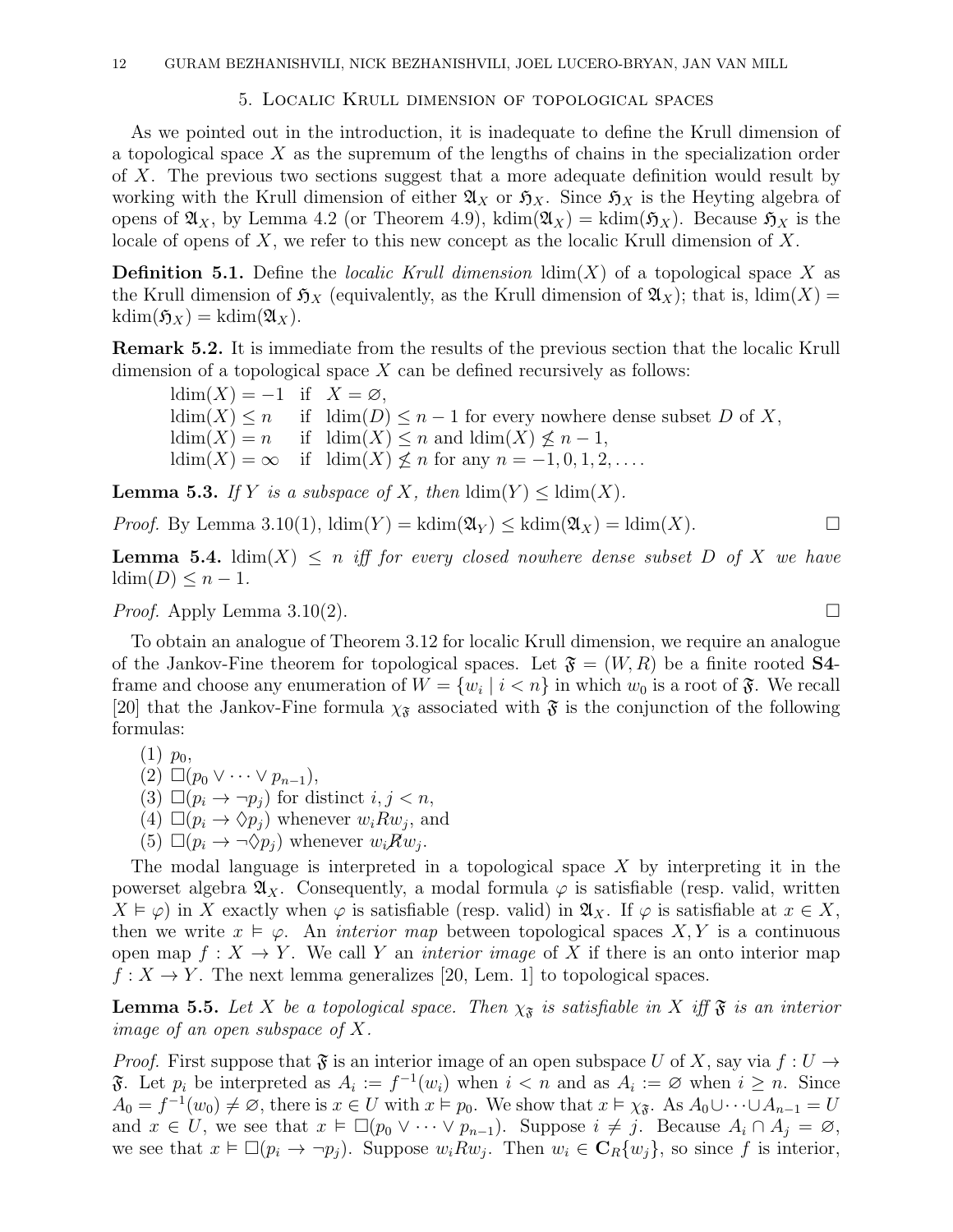$A_i = f^{-1}(w_i) \subseteq f^{-1} \mathbf{C}_R \{w_j\} = \mathbf{C}_U f^{-1}(w_j) = \mathbf{C} A_j$ , where  $\mathbf{C}_U$  denotes closure in the subspace U. Therefore,  $x \in \Box(p_i \to \Diamond p_j)$ . Finally, suppose  $w_i R w_j$ . Then  $\{w_i\} \cap \mathbf{C}_R \{w_j\} = \emptyset$ . As f is interior, this yields  $f^{-1}(w_i) \cap C_U f^{-1}(w_j) = \emptyset$ . Thus,  $A_i \cap C_U A_j = \emptyset$ , which gives  $x \vDash \Box (p_i \rightarrow \neg \Diamond p_j)$ . Consequently,  $\chi_{\mathfrak{F}}$  is satisfiable at x in X.

Conversely suppose that  $\chi_{\mathfrak{F}}$  is satisfied at some  $x \in X$  by interpreting  $p_i$  as  $A_i \subseteq X$ . Set

$$
U = \mathbf{I} \left( \bigcup_{i < n} A_i \right) \cap \bigcap_{0 \le i \ne j < n} \mathbf{I} \left( (X \setminus A_i) \cup (X \setminus A_j) \right)
$$
\n
$$
\cap \bigcap_{w_i R w_j} \mathbf{I} \left( (X \setminus A_i) \cup \mathbf{C} A_j \right) \cap \bigcap_{w_i R w_j} \mathbf{I} \left( (X \setminus A_i) \cup (X \setminus \mathbf{C} A_j) \right)
$$

Then U is open and nonempty since  $x \in A_0 \cap U$ . Define  $f: U \to \mathfrak{F}$  by setting  $f(y) = w_i$ provided  $y \in A_i$  (for  $i < n$ ). To see that f is well defined, let  $y \in A_i \cap A_j$ . Then  $y \notin A_i$  $X \setminus \mathbf{C}(A_i \cap A_j) = \mathbf{I}((X \setminus A_i) \cup (X \setminus A_j)).$  Therefore, it follows from the definition of U that  $i = j$ , and so f is well defined.

To see that f is onto, since  $w_0$  is a root of  $\mathfrak{F}$ , we have  $w_0 R w_j$ , and so  $U \subseteq (X \setminus A_0) \cup \mathbf{C} A_j$ for all  $j < n$ . Recalling that  $x \in A_0 \cap U$ , we get  $x \in \mathbf{C}A_j$  for each  $j < n$ . As U is open and contains x, we have  $U \cap A_j \neq \emptyset$  for each  $j < n$ . Thus, f is onto.

Finally, to see that f is interior, it is sufficient to show that  $f^{-1}(\mathbf{C}_R\{w_j\}) = \mathbf{C}_U f^{-1}(w_j)$ for each  $j < n$ . Suppose  $y \in f^{-1}(\mathbb{C}_R\{w_j\})$ . Then  $f(y)Rw_j$ . Assuming  $f(y) = w_i$ , we have  $y \in A_i$  and  $y \in (X \setminus A_i) \cup CA_j$ , giving  $y \in CA_j$ . So  $y \in C_U A_j = C_U f^{-1}(w_j)$ . Conversely, suppose  $y \notin f^{-1}(\mathbf{C}_R\{w_j\})$ . Then  $f(y)Rw_j$ . Assuming  $f(y) = w_i$ , we have  $y \in A_i$  and  $y \in (X \setminus A_i) \cup (X \setminus CA_j)$ , yielding  $y \in X \setminus CA_j$ . Thus,  $y \notin CA_j$ , and hence  $y \notin C_U A_j = C_U f^{-1}(w_j)$ . Consequently, f is interior, and hence  $\mathfrak{F}$  is an interior image of an open subspace of X.

The next theorem is an analogue of Theorem 3.12 for localic Krull dimension, and is the main result of this section.

**Theorem 5.6.** Let  $X \neq \emptyset$  and  $n \geq 1$ . Let  $\mathfrak{F}_{n+1}$  be the  $(n+1)$ -element chain. The following are equivalent:

- (1)  $\dim(X) \leq n-1$ .
- (2) There does not exist a sequence  $E_0, \ldots, E_n$  of nonempty closed subsets of X such that  $E_0 = X$  and  $E_{i+1}$  is nowhere dense in  $E_i$  for each  $i \in \{0, \ldots, n-1\}$ .
- (3)  $X \models bd_n$ .
- (4)  $X \models \neg \chi_{\mathfrak{F}_{n+1}}$ .
- (5)  $\mathfrak{F}_{n+1}$  is not an interior image of any open subspace of X.
- (6)  $\mathfrak{F}_{n+1}$  is not an interior image of X.

*Proof.* (1) $\Leftrightarrow$ (2) $\Leftrightarrow$ (3): This follows from the equivalence of Items (1), (2), and (3) of Theorem 3.12, Definition 5.1, the correspondence between relativizations and subspaces, and the fact that X and  $\mathfrak{A}_X$  validate exactly the same modal formulas.

(4)⇔(5): We have  $X \models \neg \chi_{\mathfrak{F}_{n+1}}$  iff  $\chi_{\mathfrak{F}_{n+1}}$  is not satisfiable in X. This, by Lemma 5.5, is equivalent to  $\mathfrak{F}_{n+1}$  not being an interior image of any open subspace of X.

 $(5) \Rightarrow (6)$ : This is obvious.

 $(6) \Rightarrow (2)$ : Suppose there is a sequence  $E_0, \ldots, E_n$  of nonempty closed subsets of X such that  $E_0 = X$  and  $E_{i+1}$  is nowhere dense in  $E_i$  for each  $i \in \{0, \ldots, n-1\}$ . We show that  $\mathfrak{F}_{n+1}$ is an interior image of X. Let  $E_{n+1} = \emptyset$ . Define  $f: X \to W_{n+1}$  by  $f(x) = w_i$  if  $x \in E_i \setminus E_{i+1}$ for  $i \leq n$ . Clearly f is well-defined and onto since  $\{E_i \setminus E_{i-1} \mid i \leq n\}$  is a partition of X. Moreover,  $\mathbf{C}(E_i \setminus E_{i+1}) = E_i$  since  $E_i$  is closed in X and  $E_{i+1}$  is nowhere dense in  $E_i$  for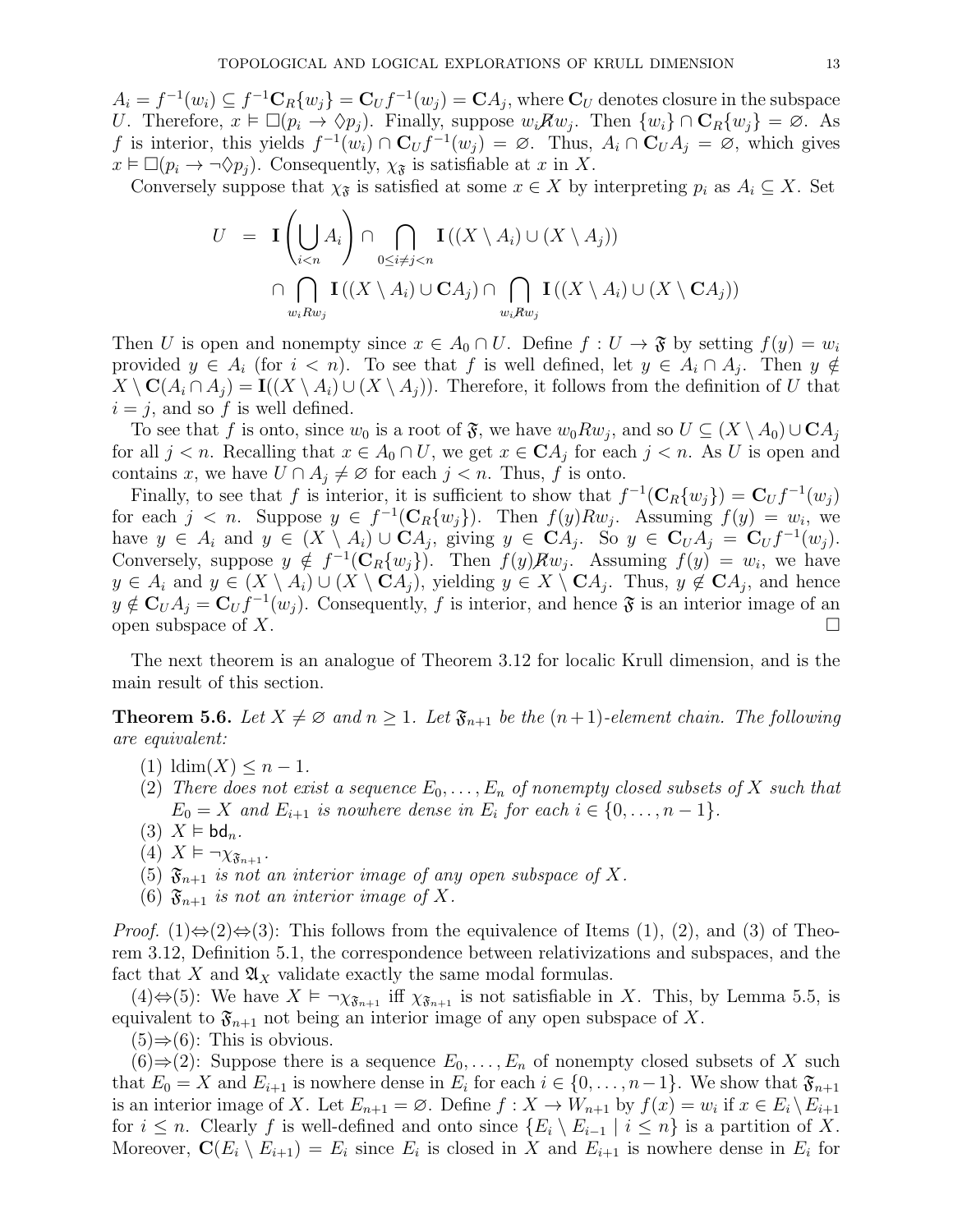$i \leq n$ . Thus,

$$
f^{-1}(\mathbf{C}_R\{w_i\}) = f^{-1}(\{w_i,\ldots,w_n\}) = \bigcup_{j=i}^n (E_j \setminus E_{j+1}) = E_i = \mathbf{C}(E_i \setminus E_{i+1}) = \mathbf{C}f^{-1}(w_i).
$$

Consequently, f is an onto interior map, and hence  $\mathfrak{F}_{n+1}$  is an interior image of X.

(1)⇒(5): Suppose there is an open subspace Y of X and an onto interior map  $f: Y \to Y$  $\mathfrak{F}_{n+1}$ . For each  $i < n+1$ , put  $E_i = f^{-1}(\mathbf{C}_R\{w_i\}) \neq \emptyset$ . Since f is interior, each  $E_i$  is closed in Y. Therefore, for  $i < n$ , we have

$$
\mathbf{I}_{E_i} \mathbf{C}_{E_i}(E_{i+1}) = \mathbf{I}_{E_i}(E_{i+1}) = E_i \setminus \mathbf{C}_{E_i}(E_i \setminus E_{i+1}) = E_i \setminus \mathbf{C}_Y(E_i \setminus E_{i+1})
$$
  
=  $E_i \setminus \mathbf{C}_Y f^{-1}(w_i) = E_i \setminus f^{-1}(\mathbf{C}_R\{w_i\}) = E_i \setminus E_i = \varnothing.$ 

So  $E_{i+1}$  is nowhere dense in  $E_i$ . Moreover,  $E_0 = f^{-1}(\mathbf{C}_R\{w_0\}) = Y$ . Thus, there is a sequence  $E_0, \ldots, E_n$  of nonempty closed subsets of Y such that  $E_0 = Y$  and  $E_{i+1}$  is nowhere dense in  $E_i$  for each  $i \in \{0, \ldots, n-1\}$ . Since Items (1) and (2) are equivalent,  $\dim(Y) > n-1$ . By Lemma 5.3,  $\dim(X) \geq \dim(Y) > n - 1$ .

We next compare localic Krull dimension to other well-known dimension functions. We recall that if X is a regular space, then the Menger-Urysohn dimension of X is denoted by  $ind(X)$ , if X is a Tychonoff space, then the Cech-Lebesgue dimension of X is denoted by  $\dim(X)$ , and if X is a normal space, then the Brouwer-Cech dimension of X is denoted by  $\text{Ind}(X)$  (see, e.g., [15, Ch. 7] for a detailed account of these three dimension functions). Also, for a spectral space X, let kdim(X) denote the Krull dimension of X, and for a  $T_0$ -space X, let gdim(X) denote Isbell's graduated dimension of  $X$  [23].

**Lemma 5.7.** Let  $X$  be a topological space.

- (1) If X is a spectral space, then  $\text{kdim}(X) \leq \text{ldim}(X)$ .
- (2) If X is a  $T_0$ -space, then  $\text{gdim}(X) \leq \text{ldim}(X)$ .
- (3) If X is a regular space, then  $\text{ind}(X) \leq \text{ldim}(X)$ .
- (4) If X is a normal space, then  $\text{Ind}(X) < \text{ldim}(X)$  and  $\dim(X) < \text{ldim}(X)$ .

*Proof.* (1) The Krull dimension of a spectral space X can be defined as the supremum of the lengths of chains in the specialization order R of X. Since  $\varepsilon$  :  $X \to (\mathfrak{A}_X)_*$  is an R-embedding, the supremum of the lengths of chains in the specialization order of X can be no larger than the supremum of the lengths of chains in  $(\mathfrak{A}_X)_*$ . The result follows.

(2) Recall that Isbell's graduated dimension of a  $T_0$ -space X is the least n such that some lattice basis of  $\mathfrak{H}_X$  is a directed union of finite topologies of Krull dimension n. Suppose the Isbell dimension of X is n. The lattice of all opens  $\mathfrak{H}_X$  is a directed union of finite topologies  $\tau_i$  since the variety of distributive lattices is locally finite. Because the Krull dimension of each  $\tau_i$  is  $\geq n$ , we see that  $\dim(X) \geq n$ , as desired.

(3) Induction on  $n \geq -1$ . The base case is clear since  $\text{ind}(X) = -1$  iff  $X = \emptyset$ , which happens iff  $\text{ldim}(X) = -1$ . For the inductive step, suppose  $\text{ldim}(X) = n$ . If Y is closed and nowhere dense in X, then  $\dim(Y) \leq n-1$ . By the inductive hypothesis,  $\mathrm{ind}(Y) \leq n-1$ . Because the boundary of an open set is (closed and) nowhere dense in  $X$ , it follows that the boundary B of any open subset of X has  $\text{ind}(B) \leq n-1$ . Thus,  $\text{ind}(X) \leq n$ .

(4) Let X be normal. Replacing each occurrence of ind in the proof of  $(3)$  by Ind yields  $\text{Ind}(X) \leq \text{ldim}(X)$ . By [15, Thm. 7.2.8],  $\dim(X) \leq \text{Ind}(X) \leq \text{ldim}(X)$ .

**Remark 5.8.** It remains open whether  $\dim(X) \leq \dim(X)$  for any Tychonoff space X.

We next calculate the localic Krull dimension of some well-known spaces.

Example 5.9.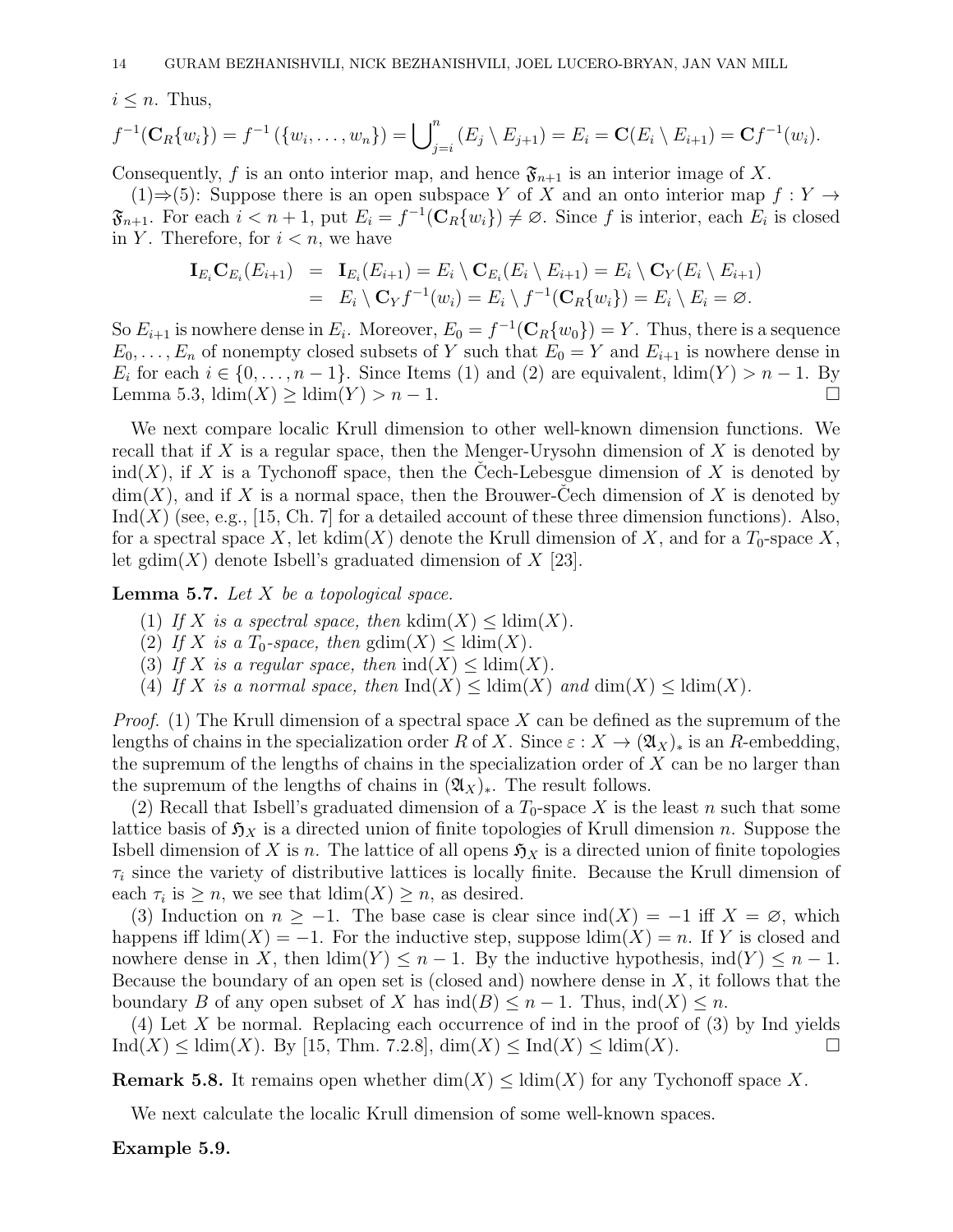- (1) It follows from the celebrated McKinsey-Tarski theorem [30] that every finite rooted S4-frame is an interior image of any separable crowded metrizable space. Let R,  $\mathcal{C}$ , and  $\mathbb{Q}$  denote the real line, the Cantor discontinuum, and the rational line, respectively. It follows from Theorem 5.6 that each of  $\mathbb{R}, \mathcal{C}, \mathbb{Q}$  has infinite localic Krull dimension.
- (2) Let  $n > 1$ . It is well known that the *n*-element chain is an interior image of the ordinal  $\omega^n$ , and that the  $(n + 1)$ -element chain is not an interior image of  $\omega^n$ . By Theorem 5.6,  $\text{ldim}(\omega^n) = n - 1$ .
- (3) A reasoning similar to (2) yields that  $\dim(\omega^{n} + 1) = n$  and  $\dim(\omega^{\omega} + 1) = \infty$ . Since these ordinals are compact, and hence Stone spaces, we obtain the examples alluded to in the introduction.

For  $T_1$ -spaces there is an alternate description of localic Krull dimension, which is based on an appropriate generalization of the concept of a nodec space. In the next section we first generalize the concept of a discrete closure algebra to that of an  $n$ -discrete closure algebra, and show that *n*-discrete closure algebras can be characterized by an appropriate generalization of the well-known Zeman formula in modal logic. We then use these results in Section 7 to give an alternate description of localic Krull dimension for  $T_1$ -spaces.

## 6.  $n$ -DISCRETE ALGEBRAS AND  $n$ -ZEMAN FORMULAS

**Definition 6.1.** Let  $\mathfrak{A}$  be a closure algebra.

- (1) Call  $\mathfrak A$  0-discrete if  $\mathfrak A$  is discrete.
- (2) For  $n \geq 1$ , call  $\mathfrak{A}$  *n*-discrete if  $\mathfrak{A}_a$  is  $(n-1)$ -discrete for each nowhere dense  $a \in \mathfrak{A}$ .

Let  $\mathfrak{F} = (W, R)$  be an Esakia space. Set

$$
M_1 = \max_R(W)
$$
 and  $M_{n+1} = \max_R \left(W \setminus \bigcup_{i=1}^n M_i\right)$  for  $n \ge 1$ .

Note that  $M_1$  is always closed, and if  $n > 1$ , then  $M_n$  could be empty.

We will freely use the well-known fact that if  $U, V$  are disjoint closed subsets of W such that U is an R-upset and V is an R-downset, then there is a clopen R-upset containing U and disjoint from  $V$ .

**Definition 6.2.** Let  $\mathfrak{F} = (W, R)$  be an Esakia space and let  $U \subseteq W$ .

- (1) We call  $w \in U$  an R-minimal point of U if  $u \in U$  and uRw imply wRu.
- (2) We call w a *strictly minimal point of U* if  $u \in U$  and  $uRw$  imply  $u = w$ .

Clearly every strictly minimal point is R-minimal, but the converse is not true in general. We let  $\min_R(\mathfrak{F})$  denote the set of R-minimal points and  $\min(\mathfrak{F})$  the set of strictly minimal points of  $\mathfrak{F}$ .

**Theorem 6.3.** A closure algebra  $\mathfrak{A}$  is n-discrete iff depth $(\mathfrak{A}_*) \leq n+1$  and  $M_{n+1} \subseteq \min(\mathfrak{A}_*)$ .

*Proof.* Suppose that  $\mathfrak{A}$  is *n*-discrete. Let  $\mathfrak{A}_* = (W, R)$ . First we show that depth $(\mathfrak{A}_*) \leq n+1$ . If not, then there exist  $w_0, \ldots, w_{n+1} \in W$  such that  $w_{i+1} \vec{R} w_i$  for  $i \leq n$ . We build inductively a decreasing sequence of clopen R-downsets  $A_0, \ldots, A_{n+1}$  of  $\mathfrak{A}_*$  such that  $w_i \notin A_{i+1}, w_{i+1} \in$  $A_{i+1}$ , and  $A_{i+1} \cap \max_R(A_i) = \emptyset$ . Let  $A_0 = W$ . Suppose  $A_i$  is already constructed. Since  $w_{i+1}\vec{R}w_i$ , we have  $w_{i+1} \notin R[\max_R(A_i) \cup \{w_i\}]$ . Therefore, there is a clopen R-downset  $A_{i+1}$ such that  $A_{i+1} \subseteq A_i$ ,  $w_{i+1} \in A_{i+1}$ , and  $A_{i+1} \cap R[\max_R(A_i) \cup \{w_i\}] = \emptyset$ . Let  $a_0, \ldots, a_{n+1} \in \mathfrak{A}$ be such that  $\beta(a_i) = A_i$  for  $i \leq n+1$ . Since  $A_{i+1} \cap \max_R(A_i) = \emptyset$ , Lemma 2.4 yields that  $a_{i+1}$  is nowhere dense in  $\mathfrak{A}_{a_i}$ . Because  $\mathfrak{A}$  is n-discrete,  $\mathfrak{A}_{a_i}$  is  $(n-i)$ -discrete for each  $i \leq n$ .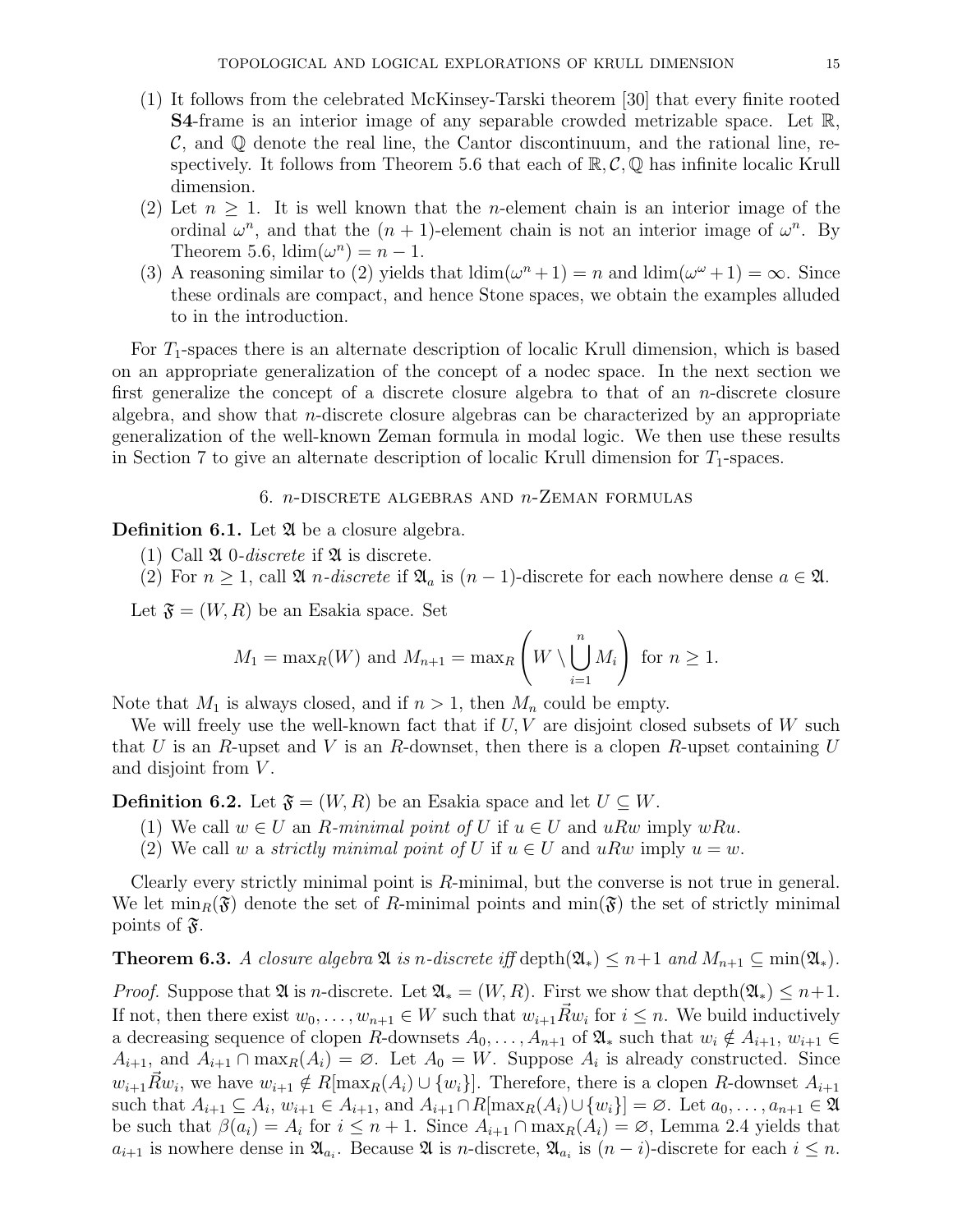So  $\mathfrak{A}_{a_n}$  is 0-discrete, and hence discrete. As  $a_{n+1}$  is nowhere dense in  $\mathfrak{A}_{a_n}$ , we must have  $a_{n+1} = 0$ . But this is a contradiction since  $w_{n+1} \in A_{n+1} = \beta(a_{n+1})$ . Thus, depth $(\mathfrak{A}_*) \leq n+1$ .

Next we show that  $M_{n+1} \subseteq \min(\mathfrak{A}_*)$ . If not, then there are distinct  $w, v \in M_{n+1}$  such that wRv and vRw. Let  $w_0, \ldots, w_{n-1} \in W$  be such that  $w_i \in M_{i+1}$  for  $i \leq n-1$  and  $w_{i+1}R\bar{w}_i$ for  $i < n-1$ . Set  $w_n := w$  and  $w_{n+1} := v$ . Then  $w_n \vec{R} w_{n-1}$ . Let  $A_0, \ldots, A_n$  be the clopen R-downsets of  $\mathfrak{A}_*$  constructed above for the sequence  $w_0, \ldots, w_n$ . Since  $w_n \neq w_{n+1}$  there is clopen  $A_{n+1}$  of  $\mathfrak{A}_*$  such that  $w_n \notin A_{n+1}$ ,  $w_{n+1} \in A_{n+1}$ , and  $A_{n+1}$  can be chosen so that  $A_{n+1} \cap \max_{R}(A_n) = \emptyset$ . Let  $a_0, \ldots, a_{n+1} \in \mathfrak{A}$  be such that  $\beta(a_i) = A_i$ . The same argument as above yields that  $a_{i+1}$  is nowhere dense in  $\mathfrak{A}_{a_i}$  for  $i \leq n$ . Since  $\mathfrak{A}$  is *n*-discrete,  $\mathfrak{A}_{a_n}$  is discrete, so  $a_{n+1} = 0$ , contradicting to  $w_{n+1} \in A_{n+1} = \beta(a_{n+1})$ . Thus,  $M_{n+1} \subseteq \min(\mathfrak{A}_*)$ , as desired.

Conversely, suppose that  $\mathfrak{A}$  is not *n*-discrete and depth $(\mathfrak{A}_*) \leq n+1$ . We show that  $M_{n+1} \nsubseteq$ min( $\mathfrak{A}_*$ ). Since  $\mathfrak A$  is not *n*-discrete, there is a sequence of closed elements  $a_0, \ldots, a_n \in \mathfrak A$  such that  $a_0 = 1$ ,  $a_{i+1}$  is nowhere dense in  $\mathfrak{A}_{a_i}$  for  $i < n$ , and  $\mathfrak{A}_{a_n}$  is not discrete. Let  $A_i := \beta(a_i)$ for  $i \leq n$ . Then each  $A_i$  is a clopen R-downset and Lemma 2.4 gives  $A_{i+1} \cap \max_R(A_i) = \emptyset$ for  $i < n$ . As  $\mathfrak{A}_{a_n}$  is not discrete, there is  $a \in \mathfrak{A}_{a_n}$  such that  $a \neq \mathbf{C}a$ . Therefore, there is  $w \in \mathbf{C}_R \beta(a) \setminus \beta(a)$ . Thus, there is  $v \in \beta(a)$  such that  $wRv$ . Clearly  $w, v$  are distinct. We build  $w_0, \ldots, w_{n+1}$  as follows. Set  $w_{n+1} := w$  and  $w_n := v$ . As  $a \leq a_n$ , we see that  $w_n \in A_n$ . Suppose  $w_i$  has already been chosen in  $A_i$  for  $1 \leq i \leq n$ . Since  $A_i \subseteq A_{i-1}$ , there is  $w_{i-1} \in \max_{R}(A_{i-1})$  such that  $w_i R w_{i-1}$ . As  $a_i$  is nowhere dense in  $\mathfrak{A}_{a_{i-1}}$ , we have  $w_i \notin \max_R(A_{i-1}),$  so  $w_i \vec{R} w_{i-1}.$  Therefore,

$$
w_{n+1}Rw_n\vec{R}w_{n-1}\vec{R}\cdots\vec{R}w_1\vec{R}w_0.
$$

Since depth $(\mathfrak{A}_*) \leq n+1$ , we must have  $w_n R w_{n+1}$ . Thus,  $w_n, w_{n+1} \in M_{n+1}$ , and hence  $M_{n+1} \nsubseteq \min(\mathfrak{A}_*)$ .

In order to axiomatize n-discrete closure algebras, we generalize the Zeman formula

$$
zem = \Box \Diamond \Box p \rightarrow (p \rightarrow \Box p)
$$

as follows.

**Definition 6.4.** For  $n \geq 1$ , let

$$
\operatorname{zem}_n = \Box (\Box (\Box p_{n+1} \to \mathrm{bd}_n) \to p_{n+1}) \to (p_{n+1} \to \Box p_{n+1}).
$$

We call  $\mathsf{zem}_n$  the *n*-Zeman formula.

As we saw in Section 3, if we interpret  $p_i$  as  $a_i \in \mathfrak{A}$ , then  $\neg \mathsf{bd}_n$  is interpreted as  $d_n$ . Therefore,  $\Box(\Box p_{n+1} \to \mathrm{bd}_n)$  is interpreted as  $-C(\mathrm{I}a_{n+1} \cap d_n) = -e_n$ .

**Lemma 6.5.** Suppose  $\{b_n \mid n \in \omega\}$  is a family of closed elements of  $\mathfrak{A}$  such that  $b_0 = 1$  and  $b_{n+1}$  is nowhere dense in  $\mathfrak{A}_{b_n}$ . For  $n \geq 1$ , set  $a_n = -b_n$ . Then  $e_n = d_n = b_n$ , where  $e_n$  and  $d_n$  are defined as in Definition 3.8.

*Proof.* We show by induction on  $n \geq 1$  that  $d_n = b_n$ . If  $n = 1$ , then as  $b_1$  is closed and nowhere dense in  $\mathfrak{A}$ , we see that  $a_1$  is open and dense in  $\mathfrak{A}$ . So

$$
d_1 = \mathbf{C}\mathbf{I}a_1 - a_1 = \mathbf{C}a_1 - a_1 = 1 - a_1 = b_1.
$$

For the inductive step, notice that  $b_n - b_{n+1}$  is dense in  $\mathfrak{A}_{b_n}$  because  $b_{n+1}$  is nowhere dense in  $\mathfrak{A}_{b_n}$ . Therefore,  $\mathbf{C}(b_n - b_{n+1}) = b_n$ . Since  $a_{n+1}$  is open in  $\mathfrak{A}$ , we have

$$
d_{n+1} = \mathbf{C}(\mathbf{I}a_{n+1} \wedge d_n) - a_{n+1} = \mathbf{C}(a_{n+1} \wedge b_n) - a_{n+1}
$$
  
=  $\mathbf{C}(b_n - b_{n+1}) - a_{n+1} = b_n - a_{n+1} = b_n \wedge b_{n+1} = b_{n+1}.$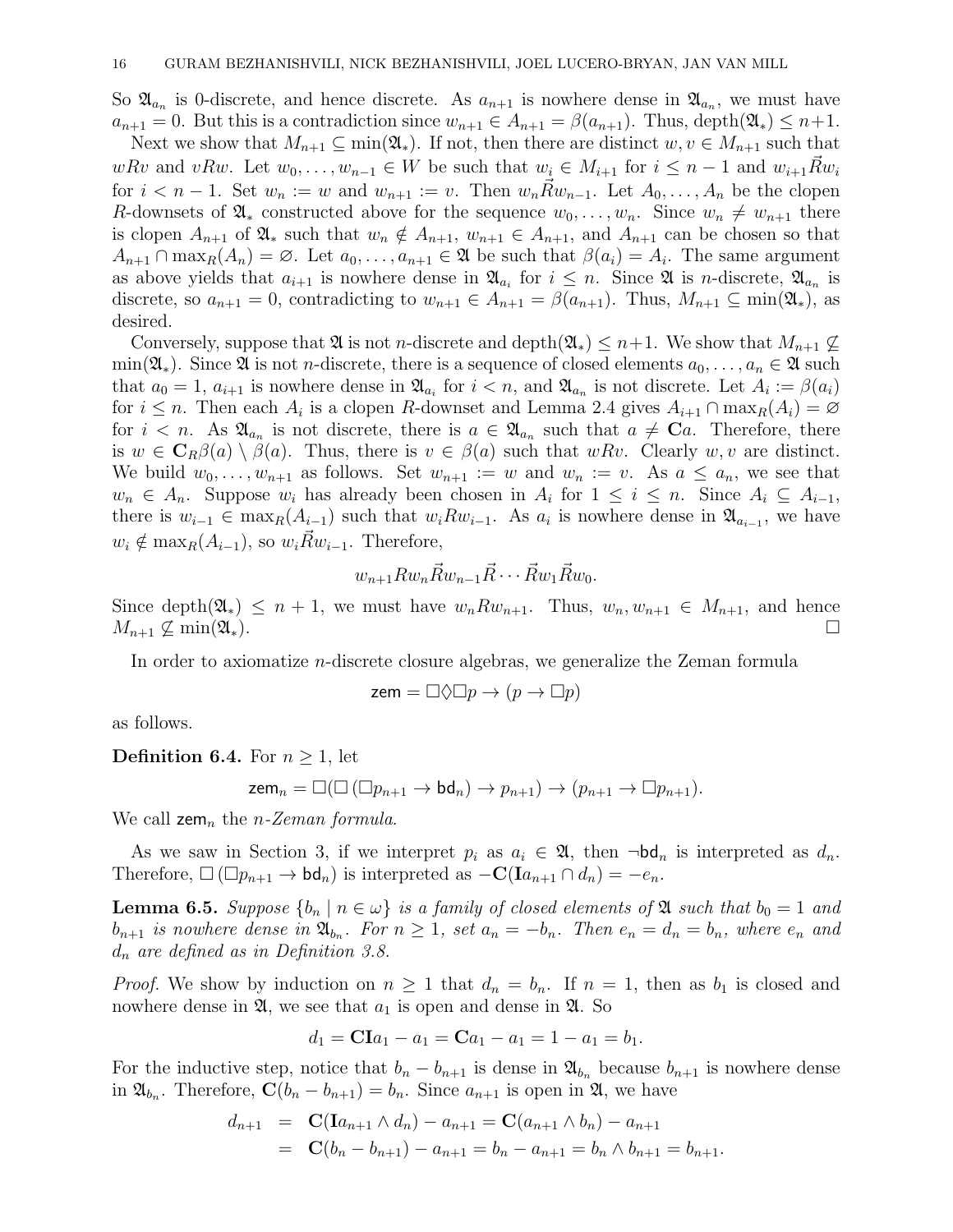Finally,

$$
e_n = \mathbf{C}(\mathbf{I}a_{n+1} \wedge d_n) = \mathbf{C}(a_{n+1} \wedge b_n) = \mathbf{C}(b_n - b_{n+1}) = b_n.
$$

Suppose that  $\mathfrak A$  is a closure algebra and  $\mathfrak A_*(W,R)$  is its Esakia space. For  $a_1,\ldots,a_{n+1}\in$ **2**, let  $d_n$  and  $e_n$  be defined as in Definition 3.8. Set  $D_n = \beta(d_n)$  and  $E_n = \beta(e_n)$ . If we interpret  $p_i$  as  $\beta(a_i)$ , then  $D_n$  is the interpretation of  $\neg bd_n$  and  $W \setminus E_n$  is the interpretation of  $\square$  ( $\square p_{n+1} \rightarrow \mathsf{bd}_n$ ).

**Lemma 6.6.** Suppose  $\mathfrak{A}$  is a closure algebra and  $\mathfrak{A}_* = (W, R)$  is the Esakia space of  $\mathfrak{A}$ . Let  $n \geq 1, a_1, \ldots, a_n \in \mathfrak{A}, d_n$  is as in Definition 3.8, and  $D_n = \beta(d_n)$ . Then  $(\bigcup_{i=1}^n M_i) \cap D_n = \varnothing$ .

*Proof.* Set  $A_i = \beta(a_i)$ . First suppose that  $n = 1$  and  $w \in M_1 \cap D_1$ . Then  $w \in M_1$  and  $w \in D_1 = \mathbf{C}_R \mathbf{I}_R(A_1) \setminus A_1$ . Therefore, there is  $v \in \mathbf{I}_R(A_1)$  with  $wRv$ . Since  $w \in M_1$  and wRv, we see that vRw. Thus, as  $v \in I_R(A_1)$ , we have  $w \in A_1$ . The obtained contradiction proves that  $M_1 \cap D_1 = \emptyset$ .

Next suppose that  $(\bigcup_{i=1}^n M_i) \cap D_n = \emptyset$  and  $w \in (\bigcup_{i=1}^{n+1} M_i) \cap D_{n+1}$ . Then  $w \in \bigcup_{i=1}^{n+1} M_i$ and  $w \in \mathbf{C}_R(\mathbf{I}_R A_{n+1} \cap D_n) \setminus A_{n+1}$ . Therefore, there is  $v \in \mathbf{I}_R A_{n+1} \cap D_n$  with  $wRv$ . From  $v \in D_n$  it follows that  $v \notin \bigcup_{i=1}^n M_i$ , so  $v \in M_{n+1}$ . But then  $w \in M_{n+1}$ , so  $vRw$ . This together with  $v \in I_R(A_{n+1})$  yields  $w \in A_{n+1}$ , a contradiction. Thus,  $\left(\bigcup_{i=1}^{n+1} M_i\right) \cap D_{n+1} = \emptyset$ .

Therefore, Lemma 6.6 yields that  $\bigcup_{i=1}^n M_i$  is always contained in the interpretation of  $\mathsf{bd}_n$ .

**Theorem 6.7.** Let  $\mathfrak{A}$  be a nondiscrete closure algebra,  $\mathfrak{A}_* = (W, R)$  be its Esakia space, and  $n \geq 1$ . Then  $\mathfrak{A}$  is n-discrete iff  $\mathfrak{A} \models$  zem<sub>n</sub>.

*Proof.* By Theorem 6.3,  $\mathfrak A$  is *n*-discrete iff depth $(\mathfrak A_*) \leq n+1$  and  $M_{n+1} \subseteq \min(\mathfrak A_*)$ . Thus, it is sufficient to prove that  $\mathfrak{A} \models \mathsf{zem}_n$  iff  $\mathrm{depth}(\mathfrak{A}_*) \leq n+1$  and  $M_{n+1} \subseteq \min(\mathfrak{A}_*)$ .

Suppose that  $\mathfrak{A} \models \mathsf{zem}_n$ . First we show that  $\operatorname{depth}(\mathfrak{A}_*) \leq n+1$ . If  $\operatorname{depth}(\mathfrak{A}_*) > n+1$ , then there are  $w_0, \ldots, w_{n+1} \in X$  such that  $w_{i+1} \overrightarrow{R} w_i$  for each  $i \leq n$ . We build  $B_0, \ldots, B_{n+1} \subseteq X$ as follows. Set  $B_0 = X$ . Suppose  $B_i$  is already built. Since  $w_{i+1}R w_i$ , we have  $w_{i+1} \notin$  $R[\max_R(B_i) \cup \{w_i\}]$ . Therefore, as  $\mathfrak{A}_*$  is an Esakia space, there is an R-downset  $B_{i+1} \subseteq W$ such that  $B_{i+1} \subseteq B_i$ ,  $w_{i+1} \in B_{i+1}$ , and  $B_{i+1} \cap R[\max_R(B_i) \cup \{w_i\}] = \emptyset$ . For  $i = 1, \ldots, n$ , let  $A_i = X \setminus B_i$  and let  $A_{n+1} = X \setminus (B_n \setminus B_{n+1})$ . Let  $b_i$  be such that  $\beta(b_i) = B_i$ , and set  $A_i = \beta(a_i)$ ,  $D_i = \beta(d_i)$ , and  $E_i = \beta(e_i)$ .

We claim that if we interpret  $p_i$  as  $A_i$ , then  $\mathfrak{A}_* \not\vDash \mathsf{zem}_n$ . For this it is sufficient to show that  $I_R(E_n \cup A_{n+1}) \cap A_{n+1} \nsubseteq I_R(A_{n+1})$ . Clearly  $w_{n+1} \in A_{n+1}$ . By Lemma 6.5,  $e_n = b_n$ , and hence  $E_n = B_n$ . Since

$$
w_{n+1} \in X = \mathbf{I}_R(X) = \mathbf{I}_R(A_{n+1} \cup (X \setminus A_{n+1})) = \mathbf{I}_R(A_{n+1} \cup (B_n \setminus B_{n+1}))
$$
  
\n
$$
\subseteq \mathbf{I}_R(A_{n+1} \cup \mathbf{C}_R(B_n \setminus B_{n+1})) = \mathbf{I}_R(A_{n+1} \cup B_n) = \mathbf{I}_R(A_{n+1} \cup E_n),
$$

we have that  $w_{n+1} \in I_R(E_n \cup A_{n+1}) \cap A_{n+1}$ . On the other hand, since  $w_{n+1}Rw_n$  and  $w_n \notin I_R(E_n \cup A_{n+1})$  $A_{n+1}$ , we see that  $w_{n+1} \notin I_R(A_{n+1})$ . Thus,  $I_R(E_n \cup A_{n+1}) \cap A_{n+1} \nsubseteq I_R(A_{n+1})$ , and hence  $\mathfrak{A}_*$   $\nvdash$  zem<sub>n</sub>. The obtained contradiction proves that depth $(\mathfrak{A}_*) \leq n+1$ .

Next we show that  $M_{n+1} \subseteq \min(\mathfrak{A}_*)$ . If not, then there are distinct  $w, v \in M_{n+1}$  such that wRv and vRw. Since  $w \in M_{n+1}$ , there are  $w_0, \ldots, w_{n-1} \in X$  such that  $w_i \in M_{i+1}$ ,  $w_{i+1}Rw_i$ , and  $wRw_{n-1}$ . Let  $w_n := w$  and  $w_{n+1} := v$ . Build  $B_0, \ldots, B_n \subseteq W$  as above. Since  $w_n \neq w_{n+1}$ , there is  $B_{n+1} \subseteq W$  such that  $w_n \notin B_{n+1}$  and  $w_{n+1} \in B_{n+1}$ , and  $B_{n+1}$  can be selected so that  $\max_R(B_n) \cap B_{n+1} = \emptyset$ . For  $i = 1, \ldots, n$ , let  $A_i = W \setminus B_i$  and let  $A_{n+1} =$  $W \setminus (B_n \setminus B_{n+1}).$  The same argument as above yields that  $\mathbf{I}_R(E_n \cup A_{n+1}) \cap A_{n+1} \nsubseteq \mathbf{I}_R(A_{n+1}).$ Therefore,  $\mathfrak{A}_* \not\models \mathsf{zem}_n$ , a contradiction. This proves that if  $\mathfrak{A} \vDash \mathsf{zem}_n$ , then depth $(\mathfrak{A}_*) \leq n+1$ and  $M_{n+1} \subseteq \min(\mathfrak{A}_*)$ .

 $\Box$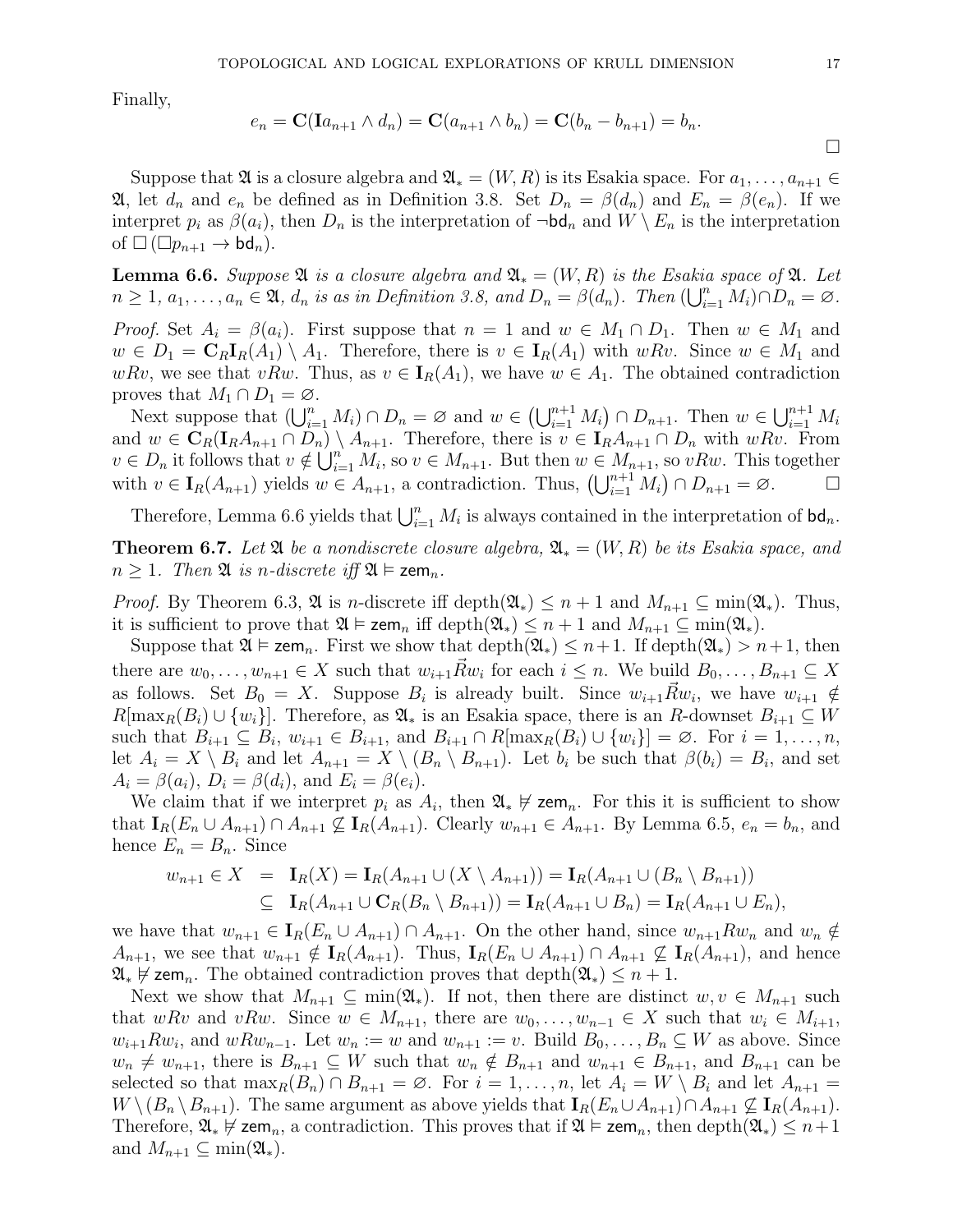Conversely, suppose that depth $(\mathfrak{A}_*) \leq n+1$  and  $M_{n+1} \subseteq \min(\mathfrak{A}_*)$ . Let  $p_1, \ldots, p_{n+1}$  be interpreted as  $a_1, \ldots, a_{n+1} \in \mathfrak{A}$ . Let  $A_i = \beta(a_i), D_i = \beta(d_i)$ , and  $E_i = \beta(e_i)$ . Then in  $\mathfrak{A}_*$  the formula  $\mathsf{bd}_n$  is interpreted as  $W \backslash D_n$  and  $\square(\square p_{n+1} \to \mathsf{bd}_n)$  is interpreted as  $W \backslash E_n$ . Therefore, to see that  $\mathfrak A$  satisfies zem<sub>n</sub>, it is sufficient to show that  $I_R(E_n \cup A_{n+1}) \cap A_{n+1} \subseteq I_R(A_{n+1}).$ Suppose  $w \in I_R(E_n \cup A_{n+1}) \cap A_{n+1}$  and  $wRv$ . Then  $w \in A_{n+1}$  and  $v \in E_n \cup A_{n+1}$ . If  $v \in E_n$ , then  $v \in \mathbf{C}_R(\mathbf{I}_R A_{n+1} \cap D_n)$ . So there is  $u \in \mathbf{I}_R A_{n+1} \cap D_n$  such that vRu. By Lemma 6.6,  $u \notin \bigcup_{i=1}^n M_i$ . Thus,  $u \in M_{n+1} \subseteq \min(\mathfrak{A}_*)$ , yielding  $w = v = u$ . Consequently,  $v \in A_{n+1}$ , and hence  $w \in I_R(A_{n+1}),$  as desired.

Let  $S4_n := S4 + bd_n$  and  $S4.Z_n := S4 + zem_n$ . It is well known (see, e.g., [6, Thm. 8.85]) that every normal extension of  $S4_n$  has the finite model property.

## Theorem 6.8.

(1)  $\mathbf{S4}_{n+1} \subseteq \mathbf{S4} \mathbf{Z}_n$ .

(2)  $\mathbf{S4} \mathbf{Z}_n$  has the finite model property.

*Proof.* (1) Suppose  $\mathfrak{A} \models \mathbf{S4} \mathbf{Z}_n$ . By Theorem 6.7, depth $(\mathfrak{A}_*) \leq n+1$ . Therefore, by Theorem 3.12,  $\mathfrak{A} \models \mathbf{S4}_{n+1}$ . Thus,  $\mathbf{S4}_{n+1} \subseteq \mathbf{S4} \mathbf{Z}_n$ . To see that the inclusion is proper, consider the finite **S4**-frame  $\mathfrak{F}$  depicted in Figure 2. Since depth $(\mathfrak{F}) = n + 1$ , we see that  $\mathfrak{F}$  satisfies  $\mathbf{S4}_{n+1}$ . On the other hand, as  $M_{n+1} = \{r_1, r_2\} \not\subseteq \varnothing = \min(\mathfrak{F})$ , the frame  $\mathfrak{F}$  does not satisfy  $S4.Z_n$ .



FIGURE 2. An  $S4_{n+1}$ -frame  $\mathfrak F$  that is not an  $S4.Z_n$ -frame.

(2) Follows from (1) since every normal extension of  $S4_n$  has the finite model property.  $\Box$ 

7. *n*-DISCRETE SPACES AND TOPOLOGICAL COMPLETENESS OF  $S4.Z_n$ 

In this section we use the results of the previous section to generalize the concept of a discrete space to that of an *n*-discrete space. We show that a  $T_1$ -space X is 1-discrete iff X is nodec, and more generally, X is n-discrete iff  $\dim(X) \leq n$ . This yields a number of topological incompleteness results in modal logic. The main result of the section is the construction of a countable crowded  $\omega$ -resolvable Tychonoff space  $Z_n$  of localic Krull dimension *n* such that  $S4.Z_n$  is the logic of  $Z_n$ .

**Definition 7.1.** A nonempty topological space X is called *n*-discrete provided  $\mathfrak{A}_X$  is *n*discrete.

**Remark 7.2.** It follows that X is 0-discrete iff X is discrete, and for  $n \geq 1$ , X is n-discrete iff every nowhere dense subset of X is  $(n-1)$ -discrete.

**Remark 7.3.** Let X be a nonempty nondiscrete space. By Theorem 6.7, X is *n*-discrete iff  $X \vDash$  zem<sub>n</sub>.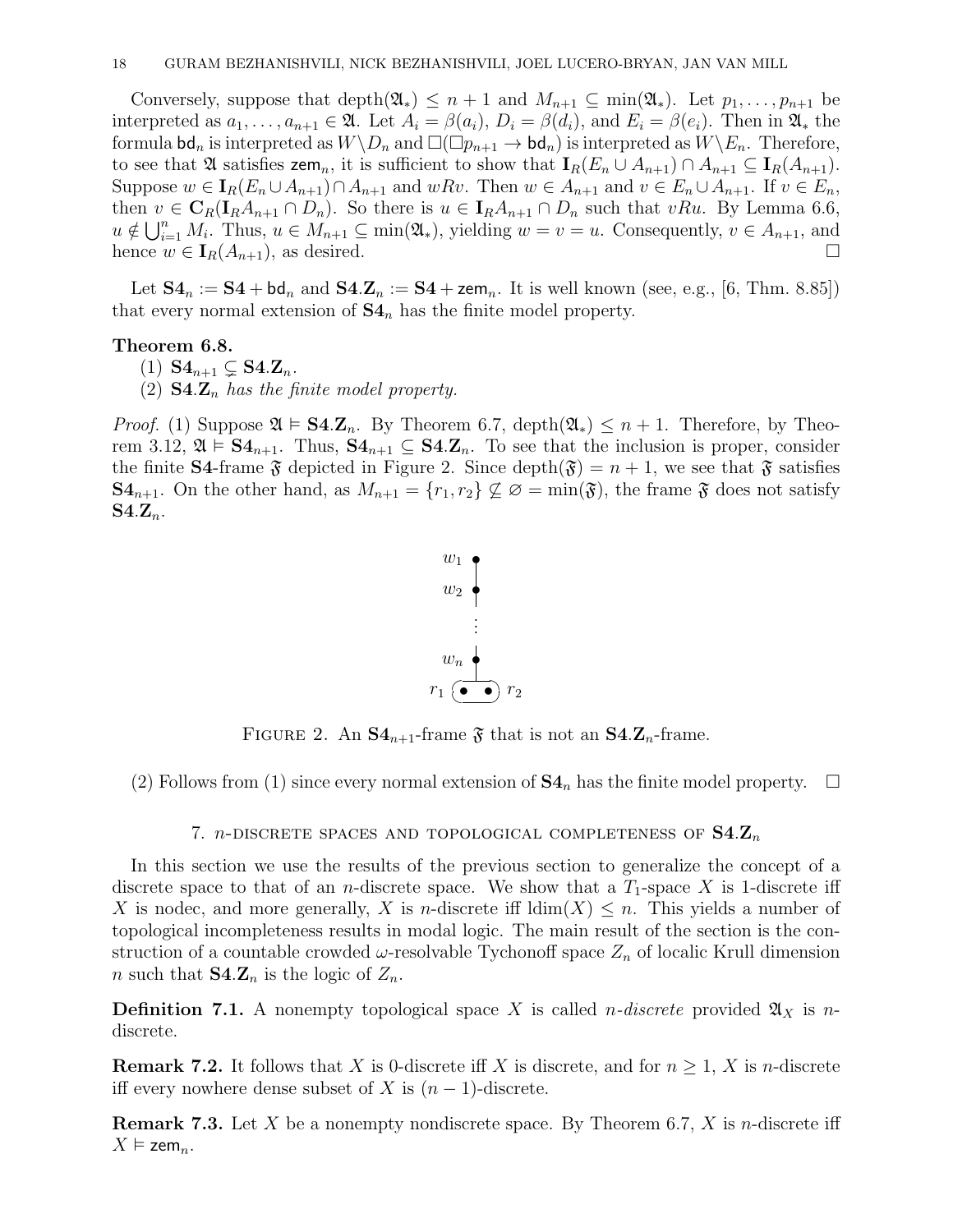**Remark 7.4.** Let X be a nonempty Alexandroff space and let R be the specialization order of X. Then  $\mathfrak{F} := (X, R)$  is an **S4**-frame. Since X and  $\mathfrak{F}$  satisfy the same modal formulas, by Remark 7.3, X is *n*-discrete iff  $\mathfrak{F} \models \mathsf{zem}_n$ . Moreover, a slightly simplified version of the proof of Theorem 6.7 yields that  $\mathfrak{F} \models \mathsf{zem}_n$  iff  $\mathrm{depth}(\mathfrak{F}) \leq n+1$  and  $M_{n+1} \subseteq \min(\mathfrak{F})$ . This, in particular, implies that each  $S4.Z_n$  is a canonical logic. In fact, since by Theorem 6.8(2),  $S4.Z_n$  has the finite model property,  $S4.Z_n$  is the logic of finite *n*-discrete Alexandroff spaces.

Recall that a space is *nodec* if every nowhere dense set is closed. It is well known (see, e.g., [10]) that a space is nodec iff every nowhere dense set is closed and discrete. As follows from [1], the Zeman formula zem defines the class of nodec spaces, and  $S4.Z = S4 + z$ em is the logic of the class of nodec spaces.

## **Lemma 7.5.** Let X be a  $T_1$ -space.

- (1)  $\dim(X) \leq 0$  iff X is discrete.
- (2)  $\dim(X) \leq 1$  iff X is nodec.

*Proof.* (1) If X is discrete, then the only nowhere dense subset of X is  $\emptyset$ . Therefore,  $\dim(X) \leq 0$ . Conversely, if X is not discrete, then there is  $x \in X$  such that  $\{x\}$  is not open, so  $I\{x\} = \emptyset$ . Since X is  $T_1$ , we see that  $IC\{x\} = I\{x\} = \emptyset$ , so  $\{x\}$  is nowhere dense. Thus,  $ldim(X) > 0$ .

(2) Suppose X is nodec. Let D be an arbitrary nowhere dense subspace of X. Then D is closed and discrete. Since X is  $T_1$ , so is D. Therefore, by (1),  $\dim(D) \leq 0$ . Thus,  $\dim(X) \leq 1$ . Conversely, if X is not nodec, then there is a nowhere dense subspace D of X which is not closed. Therefore,  $CD$  is a nowhere dense subspace of X which is not discrete. By (1),  $\text{ldim}(\mathbf{CD}) > 0$ . Thus,  $\text{ldim}(X) > 1$ .

## Lemma 7.6.  $S4.Z = S4.Z_1$ .

*Proof.* By Remark 7.4 and Lemma 7.5,  $S4.Z_1$  is the logic nodec spaces. By [1, Thm. 4.6], the same is true of **S4.Z**. Thus,  $S4.Z = S4.Z_1$ .

**Theorem 7.7.** Let X be a  $T_1$ -space and  $n \in \omega$ . Then  $\dim(X) \leq n$  iff X is n-discrete.

*Proof.* By induction on n. The case  $n = 0$  is Lemma 7.5(1). Suppose for every  $T_1$ -space Y, we have Y is n-discrete iff  $\dim(Y) \leq n$ . We show that X is  $(n+1)$ -discrete iff  $\dim(X) \leq n+1$ . We have  $\dim(X) \leq n+1$  iff  $\dim(Y) \leq n$  for every nowhere dense subspace Y of X. Since a subspace of a  $T_1$ -space is a  $T_1$ -space, by inductive hypothesis, this is equivalent to every nowhere dense subspace Y of X being n-discrete. But this is equivalent to X being  $(n+1)$ -discrete.

**Corollary 7.8.** For  $n \geq 1$ , no logic in the interval  $[\mathbf{S4}_{n+1}, \mathbf{S4} \mathbf{Z}_n]$  is the logic of any class of  $T_1$ -spaces.

*Proof.* Suppose  $L \in [S4_{n+1}, S4 \cdot \mathbb{Z}_n)$  and K is a class of  $T_1$ -spaces. If L is the logic of K, then for each  $X \in \mathcal{K}$ , we have  $X \models L$ . Therefore, since  $S4_{n+1} \subseteq L$ , we have  $X \models bd_{n+1}$ . By Theorem 5.6,  $\dim(X) \leq n$ . As X is  $T_1$ , by Theorem 7.7, X is *n*-discrete. By Remark 7.3,  $X \models \textsf{zem}_n$ . Thus,  $\textsf{S4.Z}_n \subseteq L$ , a contradiction. Consequently, L is not the logic of any class of  $T_1$ -spaces.

On the other hand, for each  $n \geq 1$  we construct a countable crowded  $\omega$ -resolvable Tychonoff space  $Z_n$  of localic Krull dimension n such that  $S4.Z_n$  is the logic of  $Z_n$ . The basic building block for the construction is a countable crowded  $\omega$ -resolvable Tychonoff nodec space Y such that the remainder  $Y^* = \beta Y \setminus Y$  contains a subspace homeomorphic to  $\beta\omega$ which consists entirely of remote points of Y. In Section 7.1 we explain why such a building block Y exists, in Section 7.2 we build the spaces  $Z_n$  from Y, and in Section 7.3 we prove that  $S4.Z_n$  is the logic of  $Z_n$ .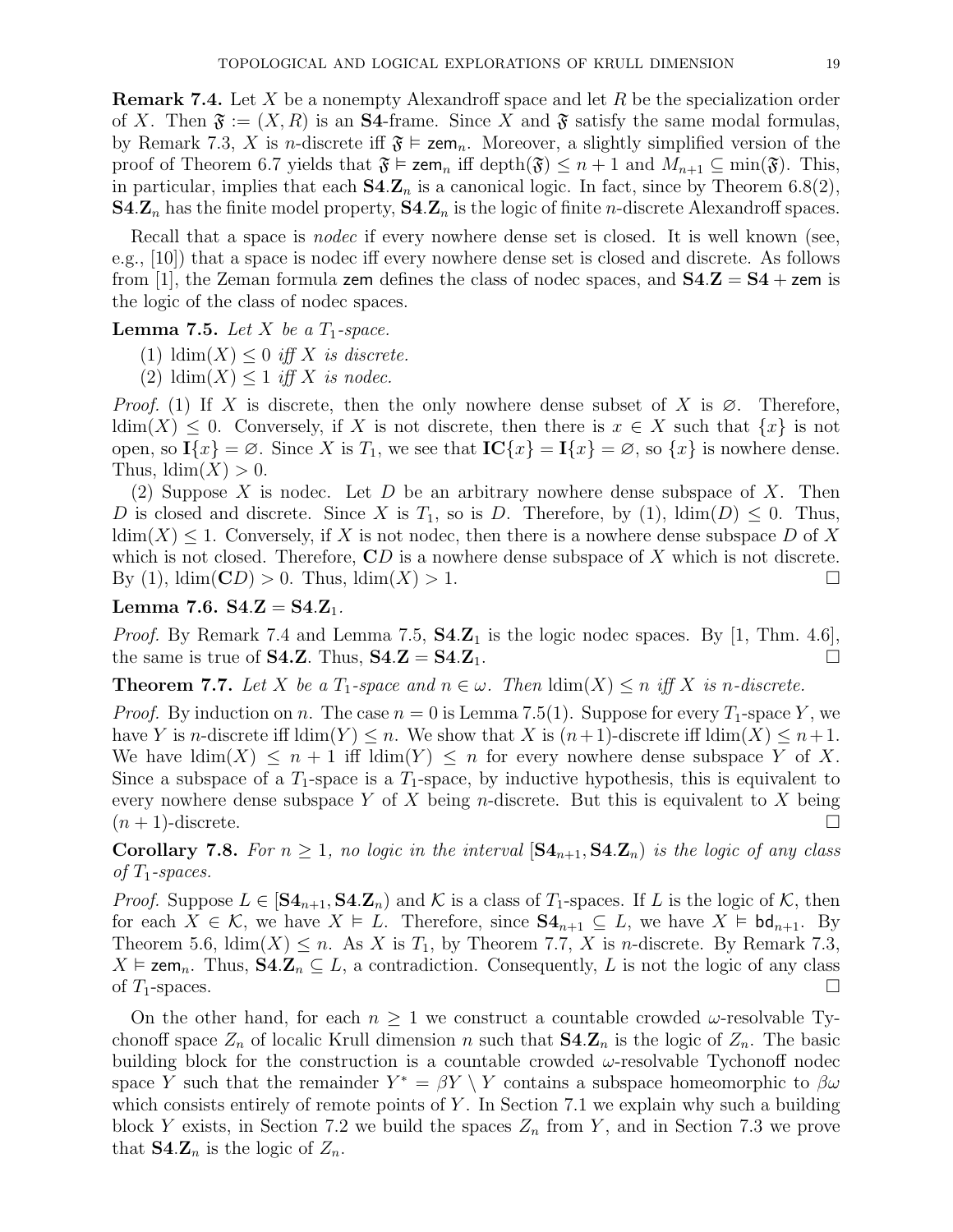7.1. The basic building block. Let X be a topological space. We recall (see Juhász [26, 27) that a  $\pi$ -base of X is a collection B of nonempty open subsets of X such that every nonempty open subset of X contains a member of B. The  $\pi$ -weight  $\pi(X)$  of X is the smallest cardinality of such a family. We will be interested in Tychonoff spaces of countable  $\pi$ -weight.

For a compact Hausdorff space X, let  $EX$  be the Gleason cover of  $X$  [21, 34]. It is well known that EX is constructed as the Stone space of the Boolean algebra of regular open subsets of  $X$ , and hence  $EX$  is an extremally disconnected compact Hausdorff space, where we recall that a space is *extremally disconnected* if the closure of each open set is open.

If  $\nabla \in EX$ , then  $\bigcap \{ \mathbf{C}_X(U) \mid U \in \nabla \}$  is a singleton of X, which we denote by  $p_X(\nabla)$ . This defines a map  $p_X : EX \to X$ . It is well known that  $p_X$  is an *irreducible map*; that is,  $p<sub>X</sub>$  is an onto continuous map such that for every proper closed subset F of EX, the image  $p_X(F)$  is a proper closed subset of X. Since  $p_X$  is evidently closed, this yields that  $F \subseteq EX$ is nowhere dense iff  $p_X(F) \subseteq X$  is nowhere dense, and that  $\pi(X) = \pi(EX)$ .

Let Z be a subspace of X. A point  $x \in X \setminus Z$  is remote from Z provided  $x \notin C_X(D)$  for every nowhere dense subset D of Z. Observe that if x is remote from Z, then x is remote from every subspace of Z. The following simple lemma was used in [32, 12] for constructing various examples.

**Lemma 7.9.** For a  $T_1$ -space X, if every  $x \in X$  is remote from  $X \setminus \{x\}$ , then X is nodec.

*Proof.* Let D be a nowhere dense subset of X and  $x \notin D$ . Since X is a  $T_1$ -space, D is a nowhere dense subset of  $X \setminus \{x\}$ . Therefore, as x is remote from  $X \setminus \{x\}$ , we see that  $x \notin \mathbf{C}(D)$ . Thus, X is nodec.

Suppose X is a Tychonoff space. A remote point of X is a point  $p \in \beta X \setminus X$  that is remote from  $X$ . In the context of Cech-Stone compactifications, remote points are very well studied in the literature. In particular, we have:

**Theorem 7.10.** [5, 9] If X is a nonpseudocompact Tychonoff space with countable  $\pi$ -weight, then the remainder  $X^* := \beta X \setminus X$  contains a point that is remote from X.

Here we recall that a Tychonoff space  $X$  is *pseudocompact* if every continuous real-valued function on X is bounded. This result was generalized to products of such spaces in  $[11]$ .

Let I be the closed unit interval and let EI be the Gleason cover of I. For  $t \in I$ , let  $X = E\mathbb{I} \setminus p_{\mathbb{I}}^{-1}(\{t\}).$  Since X is a dense subspace of EI, it is C<sup>\*</sup>-embedded in EI (see, e.g., [37, Prop. 10.47]), meaning that every bounded continuous real-valued function on X extends to EI. Therefore, by [37, Thm. 1.46],  $\beta X = E$ I. It is also clear that X is a nonpseudocompact Tychonoff space with countable  $\pi$ -weight. Thus, by Theorem 7.10, there is a point  $x_t \in p_{\mathbb{I}}^{-1}(\{t\})$  that is remote from X.

Let D be any countable dense subset of  $\mathbb{I}$  (e.g.,  $D = \mathbb{I} \cap \mathbb{Q}$ ). We set

$$
Y := \{x_t \mid t \in D\}.
$$

**Lemma 7.11.** [32, 12] Y is a countable crowded extremally disconnected  $\omega$ -resolvable nodec space that is of countable  $\pi$ -weight.

Here we recall (see, e.g., [13]) that a partition P of a space X is dense if each  $D \in \mathcal{P}$  is dense in X, and that X is  $\kappa$ -resolvable if it has a dense partition of size  $\kappa$ . We now isolate the crucial property of Y that makes our construction in Section 7.2 work.

**Proposition 7.12.** *Y* has a compact set of remote points that is homeomorphic to  $\beta\omega$ .

*Proof.* Since Y is countable, we can pick a nonempty closed  $G_{\delta}$ -subset S of  $\beta Y$  such that  $Y \cap S = \emptyset$ . Put  $T = \beta Y \setminus S$ . By [37, Thm. 1.49],  $\beta T = \beta Y$  and  $T^* = S$ . By [9, Thm. 11.1],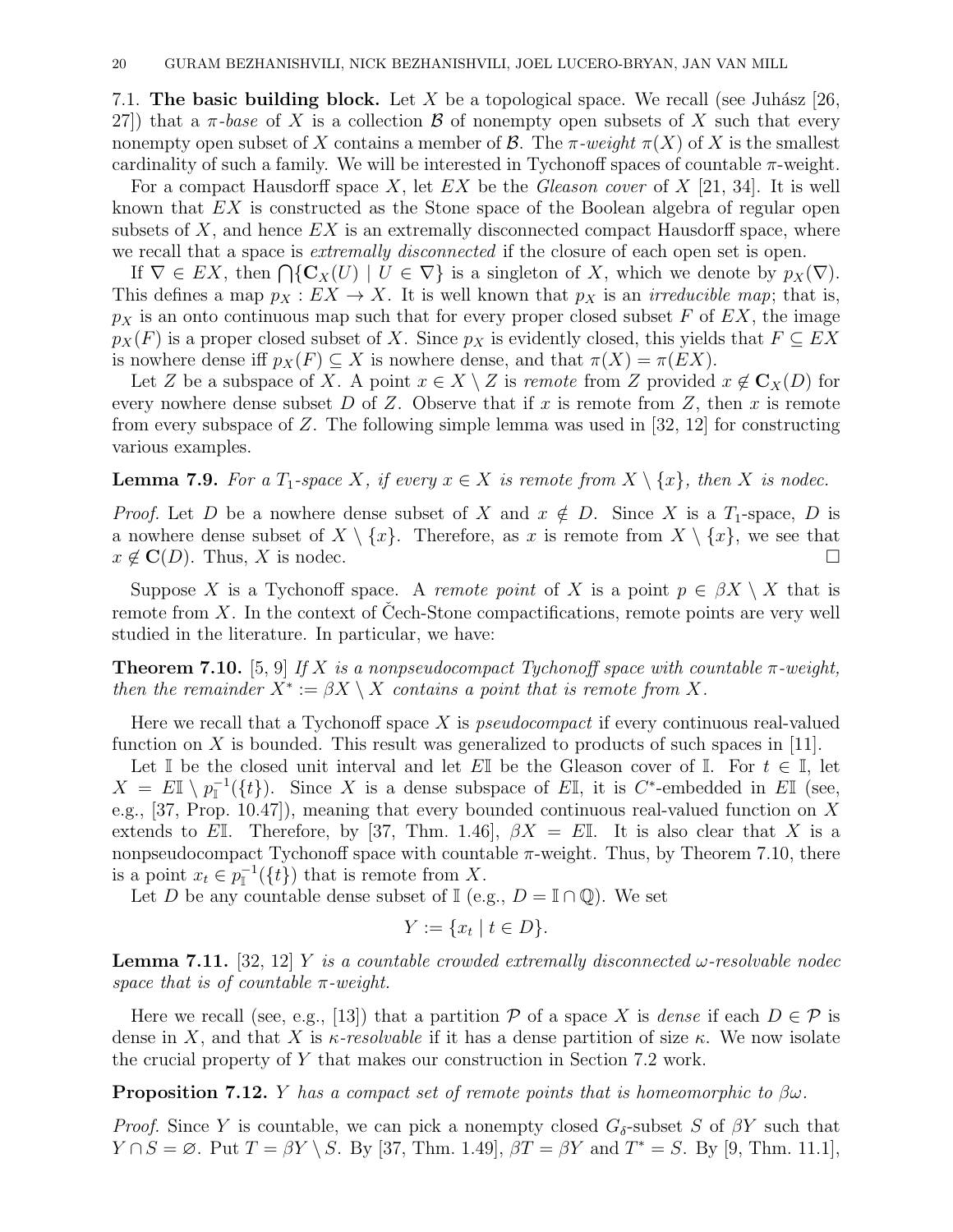we can choose a countably infinite discrete set D consisting entirely of remote points of  $T$  every limit point of which is also a remote point of  $T$ . Observe that every point from D is remote from Y since Y is a subspace of T. We show that D is  $C^*$ -embedded in  $\beta Y$ by utilizing a technique of [33]. Since  $D \subseteq T^* = S$  and S is closed,  $\mathbb{C}D \subseteq S$ . Because  $Y \subseteq \beta Y \setminus S$ , we see that  $\mathbf{C}(D) \cap Y \subseteq \mathbf{C}(D) \setminus S = \varnothing$ . Therefore, D is closed in the subspace  $D\cup Y$ , which is normal since it is countable. By the Tietze Extension Theorem (see, e.g.,[15, Thm. 2.1.8]), D is C<sup>\*</sup>-embedded in  $D \cup Y$ , and so D is C<sup>\*</sup>-embedded in  $\beta Y$ . This, by [37, Thm. 1.46], yields that  $\mathbf{C}(D) = \beta D$ , and hence Y has a compact set of remote points that is homeomorphic to  $\beta\omega$ .

7.2. The spaces  $Z_n$ . Let  $\mathfrak{F} = (W, R)$  be a rooted S4-frame. We call  $\mathfrak{F}$  a tree if R is a partial order and  $(\forall w, u, v \in W)(u, v \in \mathbb{C}_R\{w\} \Rightarrow uRv$  or  $vRu)$ . We will always denote the root of a tree  $\mathfrak F$  by r, the R-maximal points of  $\mathfrak F$  by max $(\mathfrak F)$ , and call v a *child* of w provided  $wRv$ and from  $wRuRv$  it follows that  $w = u$  or  $u = v$ . For  $n \geq 1$ , let  $\mathfrak{T}_n$  denote the tree of depth n in which all non-R-maximal points have  $\omega$  children.

We call a cluster in  $\mathfrak F$  trivial if it is a singleton, and proper otherwise. The skeleton of  $\mathfrak F$ is the partially ordered **S4**-frame obtained by modding out the clusters of  $\mathfrak{F}$ . We call  $\mathfrak{F}$  a quasi-tree if the skeleton of  $\mathfrak{F}$  is a tree. A cluster of a quasi-tree  $\mathfrak{F}$  is maximal if all its points are R-maximal, and it is the *root cluster* if it contains a root of  $\mathfrak{F}$ .

Let P be a partition of a space X. We call P clopen provided each  $A \in \mathcal{P}$  is clopen in X. For a cardinal  $\kappa$ , we consider the  $\kappa$ -fork depicted in Figure 3.



FIGURE 3. The  $\kappa$ -fork.

**Lemma 7.13.** The  $\kappa$ -fork is an interior image of a space X iff there are a closed nowhere dense subset N of X and a clopen partition  $\mathcal{P} = \{A_\lambda \mid \lambda < \kappa\}$  of the subspace  $X \setminus N$  such that  $CA = A \cup N$  for each  $A \in \mathcal{P}$ .

*Proof.* Let  $\mathfrak{F} = (W, R)$  be the  $\kappa$ -fork. First suppose that  $f : X \to W$  is an onto interior map. Let  $N = f^{-1}(r)$  and  $A_{\lambda} = f^{-1}(w_{\lambda})$ . Then

$$
CN = Cf^{-1}(r) = f^{-1}C_R\{r\} = f^{-1}(r) = N
$$

and

$$
ICN = IN = If^{-1}(r) = f^{-1}I_R\{r\} = f^{-1}(\emptyset) = \emptyset.
$$

Therefore, N is closed and nowhere dense in X. Clearly  $\mathcal{P} = \{A_\lambda \mid \lambda < \kappa\}$  is a partition of  $X \setminus N$ . Moreover, since each  $\{w_{\lambda}\}\$ is simultaneously an R-upset and an R-downset in the subframe  $W \setminus \{r\}$ , each  $A_{\lambda}$  is clopen in  $X \setminus N$ . Finally,

$$
CA_{\lambda} = Cf^{-1}(w_{\lambda}) = f^{-1}(C_R\{w_{\lambda}\}) = f^{-1}(\{w_{\lambda}, r\}) = A_{\lambda} \cup N.
$$

Next suppose that there are a closed nowhere dense subset  $N$  of  $X$  and a clopen partition  $\mathcal{P} = \{A_{\lambda} \mid \lambda < \kappa\}$  of the subspace  $X \setminus N$  such that  $\mathbf{C}A = A \cup N$  for each  $A \in \mathcal{P}$ . Define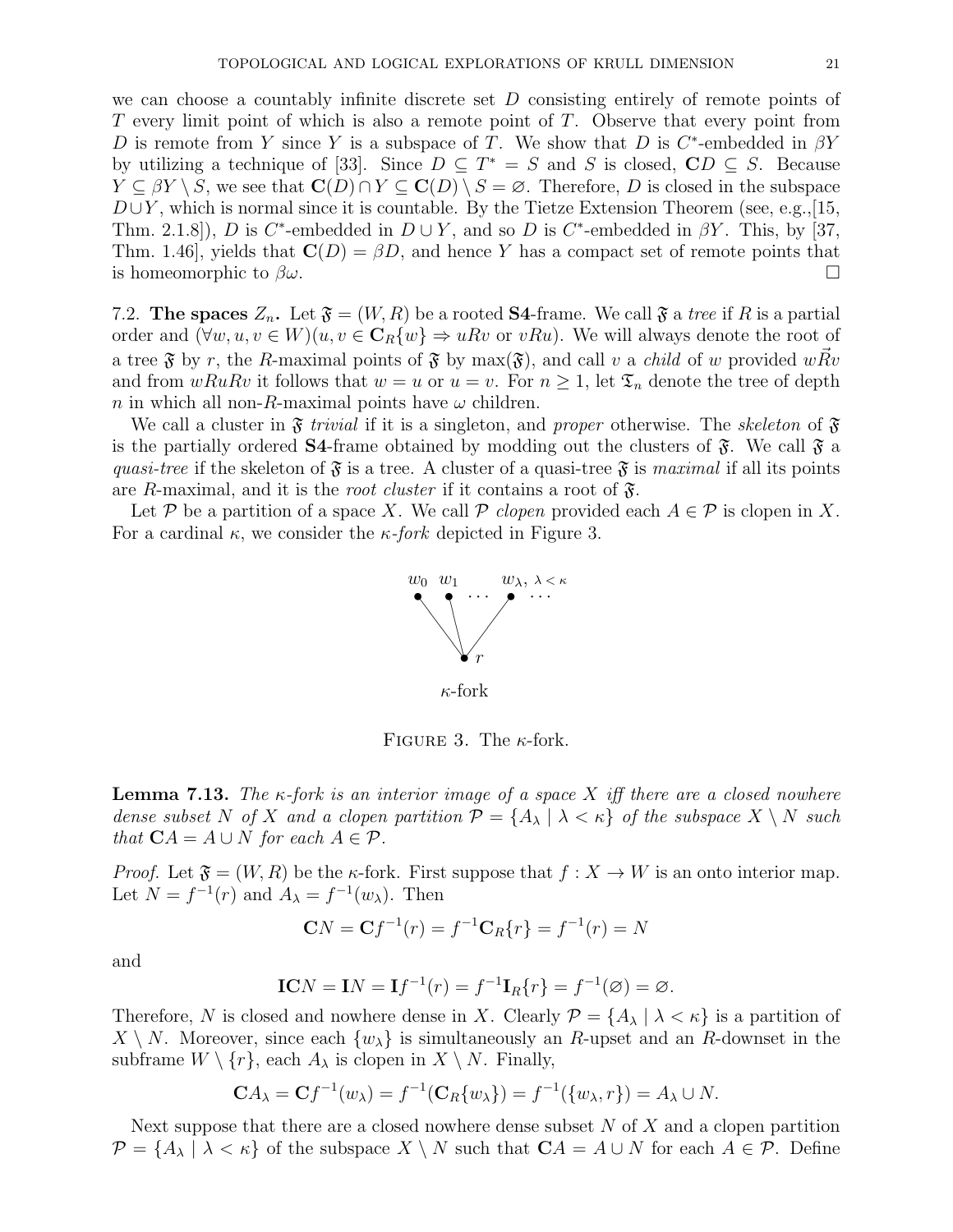$f: X \to W$  by setting

$$
f(x) = \begin{cases} r & \text{if } x \in N \\ w_{\lambda} & \text{if } x \in A_{\lambda} \end{cases}
$$

It is clear that  $f$  is a well-defined onto map. Moreover,

$$
f^{-1}(\mathbf{C}_R\{r\}) = f^{-1}(r) = N = \mathbf{C}N = \mathbf{C}f^{-1}(r)
$$

and

$$
f^{-1}(\mathbf{C}_R\{w_\lambda\}) = f^{-1}(\{w_\lambda, r\}) = A_\lambda \cup N = \mathbf{C}A_\lambda = \mathbf{C}f^{-1}(w_\lambda).
$$
  
Thus, *f* is interior.

We assume the reader is familiar with the construction of attaching spaces or adjunction space (see, e.g., [22, pp. 12–14] or [38, pp. 65–66]). Given an indexed family of spaces  $X_i$  and subspaces  $Y_i \subseteq X_i$ , along with continuous maps  $f_i: Y_i \to Z$ , one can form an *adjunction space* which is a quotient of the topological sum  $\bigoplus_{i\in I} X_i$  in which the only nontrivial equivalence classes are

$$
\{(y_i, y_j) \mid i, j \in I, y_i \in Y_i, y_j \in Y_j, f_i(y_i) = f_j(y_j)\}.
$$

When  $Z$  is a singleton, the adjunction space is often referred to as the *wedge sum*.

Given an equivalence relation  $\equiv$  on a set X, let  $[x]$  be the equivalence class of  $x \in X$ . call  $U \subseteq X$  saturated provided that  $x \in U$  implies  $[x] \subseteq U$ . Recall that open (resp. closed) sets in a quotient space  $X/\equiv$  correspond to saturated open (resp. closed) sets in X.

Using Y we recursively build the family of spaces  $\{Z_n \mid n \geq 1\}$  such that each  $Z_n$  is a subspace of  $Z_{n+1}$  and there is an onto interior mapping  $\alpha_n : Z_n \to \mathfrak{T}_{n+1}$ .

**Base case**  $(n = 1)$ : Let  $\{Y_n \mid n \in \omega\}$  be a pairwise disjoint family of spaces such that there is a homeomorphism  $h_n: Y \to Y_n$  for each  $n \in \omega$ . Fix  $y \in Y$  and set  $y_n = h_n(y)$ . Let  $Z_1$  be the wedge sum of  $\{(Y_n, y_n) \mid n \in \omega\}$ . We identify each  $Y_n \setminus \{y_n\}$  with its image in  $Z_1$ and refer to the point  $\{y_n \mid n \in \omega\}$  in  $Z_1$  using the symbol y; see Figure 4. Since  $\mathfrak{T}_2$  is the ω-fork and {y} is a closed nowhere dense subset of  $Z_1$  such that  $\{Y_n \setminus \{y_n\} \mid n \in ω\}$  is a clopen partition of  $Z_1 \setminus \{y\}$  satisfying  $y \in \mathbb{C}_{Z_1}(Y_n \setminus \{y_n\})$ , it follows from Lemma 7.13 that there is an onto interior mapping  $\alpha_1 : Z_1 \to \mathfrak{T}_2$  such that  $\alpha_1^{-1}(r) = \{y\}.$ 



FIGURE 4. Realizing  $Z_1$  as a wedge sum of the  $Y_i$ .

**Recursive step**  $(n \geq 1)$ : Suppose  $Z_n$  with the above properties is already built. Identify  $\mathfrak{T}_{n+1}$  with the subframe  $\mathfrak{T}_{n+2} \setminus \max(\mathfrak{T}_{n+2})$ . Enumerate  $\max(\mathfrak{T}_{n+1})$  as  $\{w_i \mid i \in \omega\}$ . Label points in max $(\mathfrak{T}_{n+2})$  as  $w_{i,j}$  where  $w_{i,j}$  is the j<sup>th</sup> child of  $w_i$ . Let  $\alpha_n: Z_n \to \mathfrak{T}_{n+1}$  be an onto interior map such that  $(\alpha_n)^{-1}(r) = \{y\}$  where y is the point in the base case defining  $Z_1$ . Set  $X_i = (\alpha_n)^{-1}(\mathbf{C}_R\{w_i\})$ ; see Figure 5.

Since  $X_i$  is countable, there is a continuous bijection  $f: \omega \to X_i$  which extends to a continuous onto map  $g : \beta \omega \to \beta X_i$ . Up to homeomorphism,  $\beta \omega$  is a subspace of  $\beta Y$ such that each point in  $\beta\omega$  is a remote point of Y. Consider the quotient space  $Q_i$  of  $\beta Y$ obtained by the equivalence relation whose only nontrivial equivalence classes are the fibers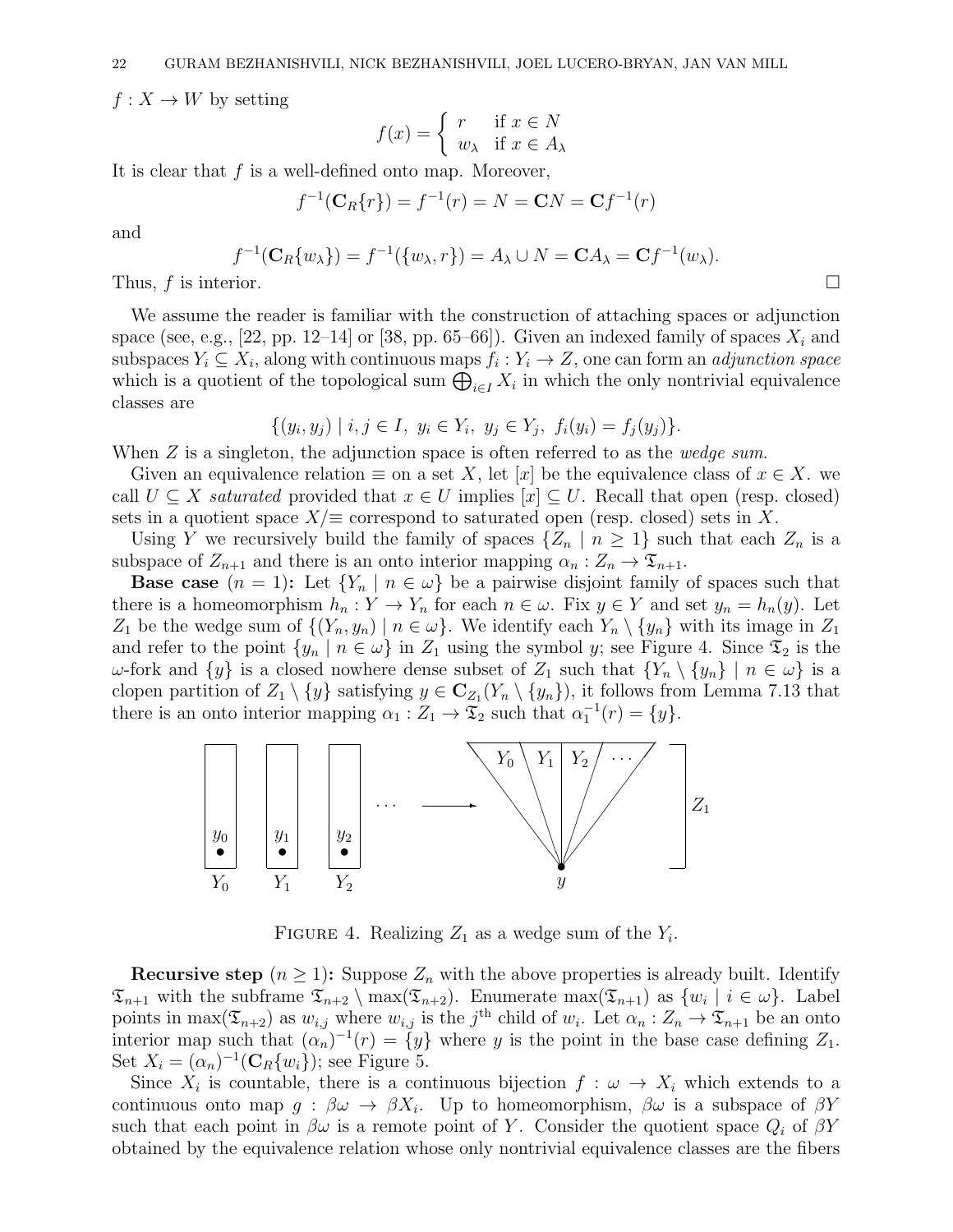

FIGURE 5. Mapping  $Z_n$  onto  $\mathfrak{T}_{n+1}$  viewed as a subframe of  $\mathfrak{T}_{n+2}$ .

of g, namely  $g^{-1}(x)$  for each  $x \in \beta X_i$ . By [15, Thm. 2.4.13] the quotient mapping of  $\beta Y$ onto  $Q_i$  is closed. Intuitively,  $Q_i$  is obtained from  $\beta Y$  by replacing the copy of  $\beta\omega$  that 'is remote from Y' by  $\beta X_i$ . We identify Y,  $\beta X_i$ , and  $X_i$  with their respective images in  $Q_i$ , see Figure 6. For a nowhere dense subset N of Y, we have  $C_{\beta Y}(N) \cap \beta \omega = \varnothing$ , so  $C_{\beta Y}(N)$  is saturated, and hence  $\mathbf{C}_{Q_i}(N) \cap \beta X_i = \varnothing$ .



FIGURE 6. Identifying Y,  $\beta X_i$ , and  $X_i$  in the quotient  $Q_i$  of  $\beta Y$ .

Viewing  $Y \cup X_i$  as a subspace of  $Q_i$ , the subsets Y and  $X_i$  are complements of each other, Y is dense, and  $X_i$  is closed and nowhere dense. Let  $A_i$  be the adjunction space of  $\omega$  copies of  $Y \cup X_i$  glued through the identity map on the copies of  $X_i$ . That is, up to homeomorphism, A<sub>i</sub> is the quotient of the topological sum  $\bigcup_{m\in\omega}(Y\cup X_i)\times\{m\}$  under the equivalence relation whose nontrivial equivalence classes are  $\{(x,m) | m \in \omega\}$  for each  $x \in X_i$ ; see Figure 7.

To facilitate defining  $\alpha_{n+1}: Z_{n+1} \to \mathfrak{T}_{n+2}$  we denote the  $\omega$  copies of Y in  $A_i$  by  $Y_{i,j}$  where  $j \in \omega$ . We also identify  $X_i$  with its homeomorphic copy in  $A_i$ . The quotient mapping from  $\bigoplus_{j\in\omega}Y_{i,j}\cup X_i$  onto  $A_i$  is closed. Thus, in  $A_i$  we have that  $\bigcup_{j\in\omega}Y_{i,j}$  and  $X_i$  are complements of each other,  $\bigcup_{j\in\omega} Y_{i,j}$  is dense, and  $X_i$  is closed and nowhere dense.

We define  $Z_{n+1}$  as the adjunction space of the  $A_i$  for  $i \in \omega$  through the following gluing. For each  $A_i$  consider the inclusion mapping  $I_i: X_i \to Z_n$ . Glue through the equivalence relation whose nontrivial equivalence classes are  $\{(x_i, x_j) | x_i \in X_i, x_j \in X_j, I_i(x_i) = I_j(x_j)\}.$ Intuitively the gluing is through identifying points in  $X_i$  and  $X_j$  that are equal in  $Z_n$ ; see Figure 8. Identify the  $Y_{i,j}$ ,  $X_i$ , and  $Z_n$  with their images in  $Z_{n+1}$ . Observe that  $Y_{i,j}$  is open in  $Y_{i,j} \cup X_i$  and saturated in  $\bigoplus_{j \in \omega} (Y_{i,j} \cup X_i)$ , hence open in  $A_i$ . Similarly,  $Y_{i,j}$  is saturated in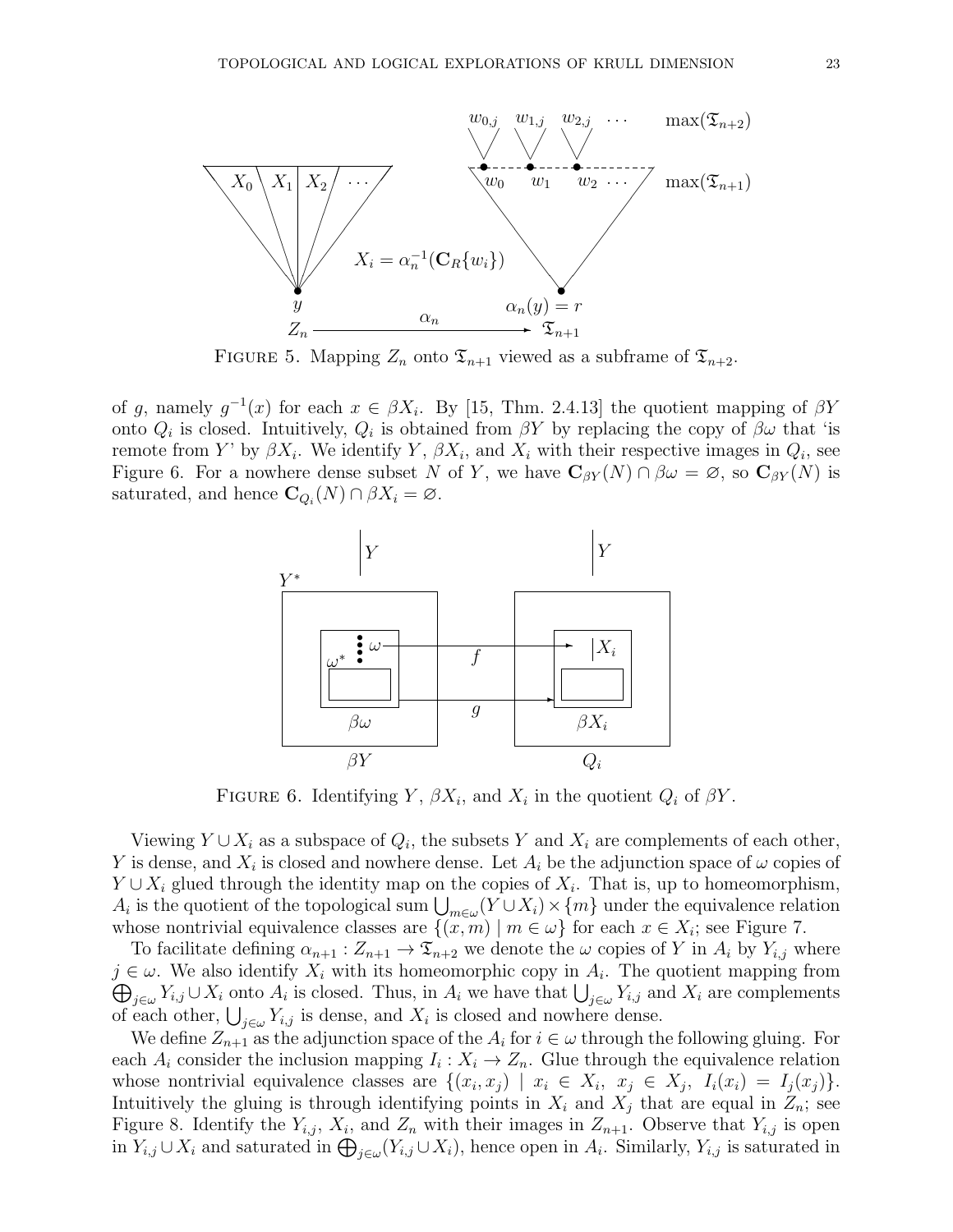

FIGURE 7. The adjunction space  $A_i$  obtained by gluing  $\omega$  copies of  $Y \cup X_i$ through  $X_i$ .

 $\bigoplus_{i\in\omega}A_i$ , and so open in  $Z_{n+1}$ . Thus, in  $Z_{n+1}$  we have that  $\bigcup_{i,j\in\omega}Y_{i,j}$  and  $Z_n$  are complements of each other,  $\bigcup_{i,j\in\omega} Y_{i,j}$  is dense and open, and  $Z_n$  is closed and nowhere dense.



FIGURE 8. Attaching the  $A_i$  to obtain  $Z_{n+1}$ .

We now extend  $\alpha_n : Z_n \to \mathfrak{T}_{n+1}$  to  $\alpha_{n+1} : Z_{n+1} \to \mathfrak{T}_{n+2}$  by setting  $\alpha_{n+1}(z) = w_{i,j}$  for each  $z \in Y_{i,j}$ . Let  $w \in \mathfrak{T}_{n+2}$ . If  $w = w_{i,j} \in \max(\mathfrak{T}_{n+2})$ , then

$$
\alpha_{n+1}^{-1}(\mathbf{C}_R\{w_{i,j}\}) = \alpha_{n+1}^{-1}(\{w_{i,j}\} \cup \mathbf{C}_R\{w_i\}) = \alpha_{n+1}^{-1}(w_{i,j}) \cup \alpha_n^{-1}(\mathbf{C}_R\{w_i\})
$$
  
=  $Y_{i,j} \cup X_i = \mathbf{C}_{Z_{n+1}}(Y_{i,j}) = \mathbf{C}_{Z_{n+1}}\alpha_{n+1}^{-1}(w_{i,j}).$ 

Otherwise  $w \in \mathfrak{T}_{n+1}$ , so since  $\alpha_n$  is interior and  $Z_n$  is closed in  $Z_{n+1}$ , we have

$$
\alpha_{n+1}^{-1}(\mathbf{C}_R\{w\}) = \alpha_n^{-1}(\mathbf{C}_R\{w\}) = \mathbf{C}_{Z_n}\alpha_n^{-1}(w) = \mathbf{C}_{Z_{n+1}}\alpha_{n+1}^{-1}(w).
$$

Thus,  $\alpha_{n+1}$  is interior and  $\alpha_{n+1}^{-1}(r) = \{y\}.$ 

**Lemma 7.14.** Let  $X = \bigoplus_{i \in \omega} Y_i$ . For  $n \in \omega$ , if  $0 \leq \text{ldim}(Y_i) \leq n$  for each i, then  $\text{ldim}(X) \leq$  $n$ .

*Proof.* Induction on n. Base case  $(n = 0)$ :  $\dim(Y_i) = 0$ . Let N be nowhere dense in X. Then  $N_i = N \cap Y_i$  is nowhere dense in  $Y_i$ . Therefore,  $\text{ldim}(N_i) = -1$ , and so  $N_i = \emptyset$ . Thus,  $N = \emptyset$ . From this it follows that  $\dim(N) = -1$ , and hence  $\dim(X) = 0$ .

**Inductive step**  $(n \geq 0)$ : Suppose for any family of spaces  $\{Y'_i \mid i \in \omega\}$ , if  $0 \leq \text{ldim}(Y'_i) \leq$ n for each i, then  $\dim(\bigoplus_{i\in\omega}Y_i')\leq n$ . Assume  $0\leq \dim(Y_i)\leq n+1$  for each  $i\in\omega$ . Let N be nowhere dense in X. Then  $Y_i' = N \cap Y_i$  is nowhere dense in  $Y_i$ . Therefore,  $\text{ldim}(Y_i') \leq n$ . By the inductive hypothesis,  $\text{ldim}(N) \leq n$ . Thus,  $\text{ldim}(X) \leq n+1$ .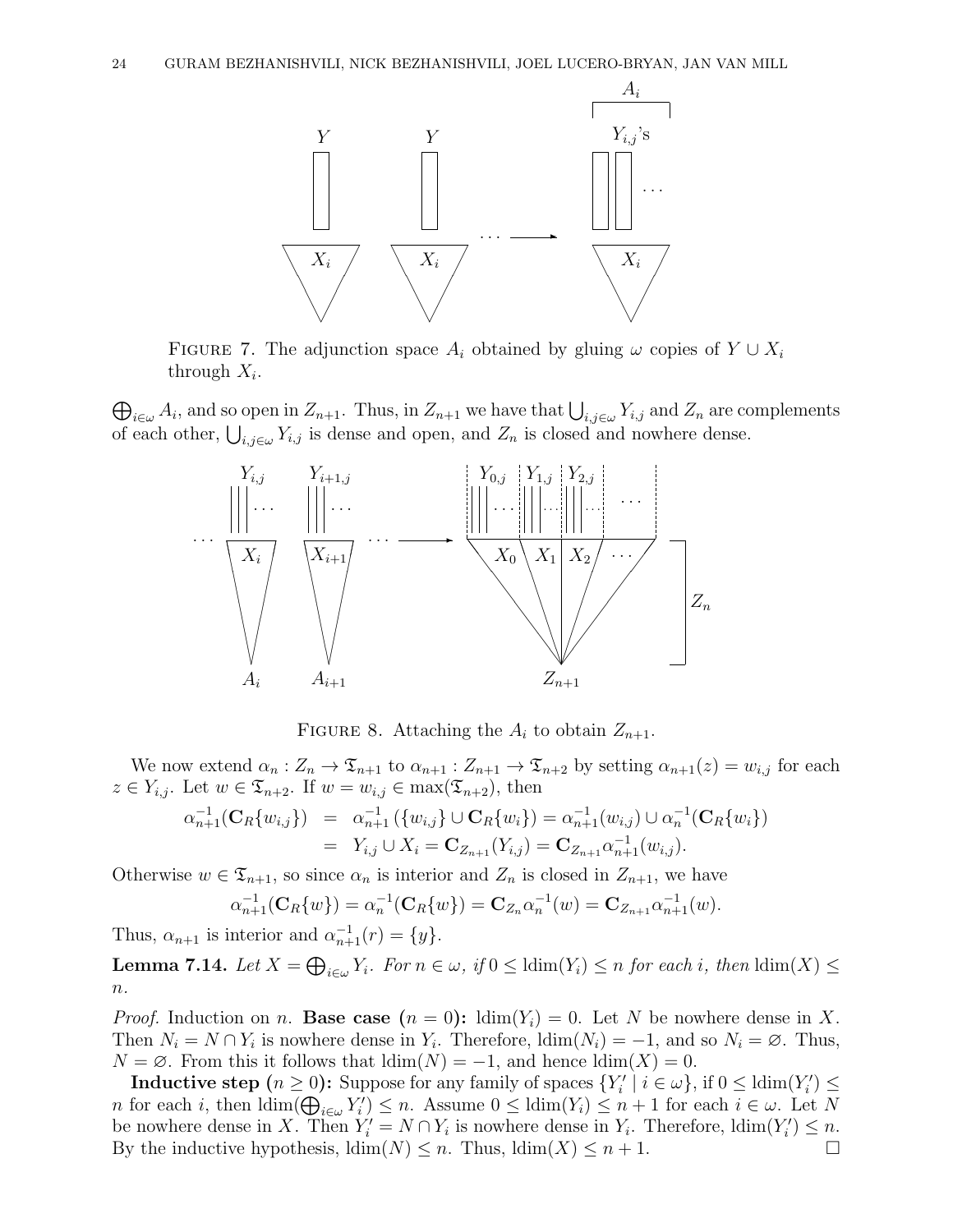## **Lemma 7.15.** For  $n \geq 1$ ,  $\dim(Z_n) = n$ .

*Proof.* Since  $\mathfrak{T}_{n+1}$  is an interior image of  $Z_n$ , the  $(n+1)$ -element chain is an interior image of  $Z_n$ . By Theorem 5.6,  $\dim(Z_n) \geq n$ . We show that  $\dim(Z_n) \leq n$  by induction on  $n \geq 1$ .

**Base case**  $(n = 1)$ : Let N be nowhere dense in  $Z_1$ . Set  $N_i = N \cap Y_i$  for each  $i \in \omega$ . Then  $N_i$  is nowhere dense in  $Z_1$ . Noting  $Y_i$  is a closed subspace of  $Z_1$  homeomorphic to Y (which is a crowded  $T_1$ -space), it follows that  $N_i$  is nowhere dense in  $Y_i$ . Because Y is nodec,  $Y_i$  is nodec, and so  $N_i$  is closed in  $Y_i$ . Let N' be the union of the  $N_i$  in the topological sum of the  $Y_i$  which is the preimage of the adjunction space  $Z_1$ . Then N' is closed in the sum. Since N' is the preimage of N, we see that N is closed in  $Z_1$ . Therefore,  $Z_1$  is nodec. Because  $Z_1$ is a T<sub>1</sub>-space, it follows from Lemma 7.5(2) that  $\dim(Z_1) \leq 1$ .

**Inductive step**  $(n \geq 1)$ : Assume  $\dim(Z_n) = n$ . Since  $Z_{n+1}$  was constructed in three stages, our proof is also in three stages. First we show that  $\dim(Y \cup X_i) \leq n+1$ , next that  $\dim(A_i) \leq n+1$ , and finally that  $\dim(Z_{n+1}) \leq n+1$ .

**Stage 1:** Since  $\text{ldim}(Z_n) = n$  and each  $X_i \subseteq Z_n$ , by Lemma 5.3,  $\text{ldim}(X_i) \leq n$ . Also, the  $(n + 1)$ -element chain is an interior image of  $X_i$ , giving that  $\dim(X_i) \geq n$ . Thus,  $ldim(X_i) = n$ .

Let N be nowhere dense in  $Y \cup X_i$ , and set  $M = N \cap Y$ . Then M is nowhere dense in  $Y \cup X_i$ . Let U be an open subset of Y contained in  $\mathbb{C}_Y M$ . Since Y is open in  $Y \cup X_i$ , we have that U is open in  $Y \cup X_i$  and is contained in  $\mathbb{C}_Y M \subseteq \mathbb{C}M$ . Because M is nowhere dense in  $Y \cup X_i$ , we obtain  $U = \emptyset$ , and so M is nowhere dense in Y. Since Y is nodec, M is closed and discrete in Y. By the construction of  $Y \cup X_i$ , each  $x \in X_i$  is the image of a set of points each remote from Y, and hence  $\mathbf{C}M \cap X_i = \emptyset$ . Thus,  $\mathbf{C}M \subseteq Y$ , from which it follows that  $\mathbf{C}_Y M = \mathbf{C} M$ . Therefore, since M is closed in Y, it is closed in  $Y \cup X_i$ . Consequently, M is closed in N. In fact, M is clopen in N since Y is open and  $M = N \cap Y$ . Therefore, N is the disjoint union of M and  $N \cap X_i$ . As M is discrete,  $\dim(M) \leq 0$ . Also, since  $N \cap X_i$ is a subspace of  $X_i$ , we have  $\dim(N \cap X_i) \leq \dim(X_i) = n$ . By Lemma 7.14,  $\dim(N) \leq n$ . Thus,  $\dim(Y \cup X_i) \leq n+1$ .

**Stage 2:** Let N be nowhere dense in  $A_i$ . Set  $N_j = N \cap Y_{i,j}$ . Recalling that  $Y_{i,j} \cup X_i$  is homeomorphic to  $Y \cup X_i$ , by replacing M by  $N_j$  and  $Y \cup X_i$  by  $Y_{i,j} \cup X_i$  in the proof of Stage 1, we see that  $N_j$  is closed in  $Y_{i,j} \cup X_i$  and  $N_j \cap X_i = \emptyset$  for all  $j \in \omega$ . Therefore,  $\bigcup_{j\in\omega}N_j$  is closed in the topological sum  $\bigoplus_{j\in\omega}(Y_{i,j}\cup X_i)$ . Since  $\bigcup_{j\in\omega}N_j$  is also saturated in  $\bigoplus_{j\in\omega}(Y_{i,j}\cup X_j)$ , it is closed in  $A_i$ , and hence closed in N. Also,  $\bigcup_{j\in\omega}N_j=N\cap\bigcup_{j\in\omega}Y_{i,j}$  is open in N since  $\bigcup_{j\in\omega}Y_{i,j}$  is open in  $A_i$ . Therefore, N is the disjoint union of  $N\cap X_i$  and  $\bigcup_{j\in\omega}N_j$ . By Lemma 7.14, ldim  $\left(\bigcup_{j\in\omega}N_j\right)\leq 1\leq n$  since  $\text{ldim}(N_j)\leq \text{ldim}(Y_{i,j})\leq 1$ . Also ldim( $N \cap X_i$ ) ≤ ldim( $X_i$ ) = n, so utilizing Lemma 7.14 again yields ldim( $N$ ) ≤ n. Thus,  $\operatorname{ldim}(A_i) \leq n+1.$ 

**Stage 3:** Let N be nowhere dense in  $Z_{n+1}$ . Set  $N_i = (N \cap A_i) \setminus X_i$ . By recognizing that  $N_i$  is realized within the discussion of Stage 2 as  $\bigcup_{j\in\omega}N_j$ , we see that each  $N_i$  is closed in  $A_i$ , and hence  $\bigcup_{i\in\omega}N_i$  is closed in  $\bigoplus_{i\in\omega}A_i$ . Moreover,  $\bigcup_{i\in\omega}N_i$  is saturated, and so  $\bigcup_{i\in\omega}N_i$ is closed in  $Z_{n+1}$ . Therefore,  $\bigcup_{i\in\omega}N_i$  is also closed in N. But  $\bigcup_{i\in\omega}N_i = N \cap (Z_{n+1}\setminus Z_n)$ , so  $\bigcup_{i\in\omega}N_i$  is open in N. Thus, N is the disjoint union of  $N\cap Z_n$  and  $\bigcup_{i\in\omega}N_i$ . Since  $\text{ldim}(N_i) \leq \text{ldim}(A_i \setminus X_i) = \text{ldim}\left(\bigoplus_{j \in \omega} Y_{i,j}\right) \leq 1$ , Lemma 7.14 yields that  $\text{ldim}\left(\bigcup_{i \in \omega} N_i\right) \leq \text{ldim}(A_i \setminus X_i)$  $1 \leq n$ . Also  $\dim(N \cap Z_n) \leq \dim(Z_n) = n$ , so by Lemma 7.14,  $\dim(N) \leq n$ . Consequently,  $\dim(Z_{n+1}) \leq n+1.$ 

7.3. **Completeness.** Since  $S4.Z_n$  has the finite model property,  $S4.Z_n$  is the logic of finite uniquely rooted **S4**-frames  $\mathfrak{F}$  of depth  $\leq n+1$ . Since each such  $\mathfrak{F}$  can be unraveled into a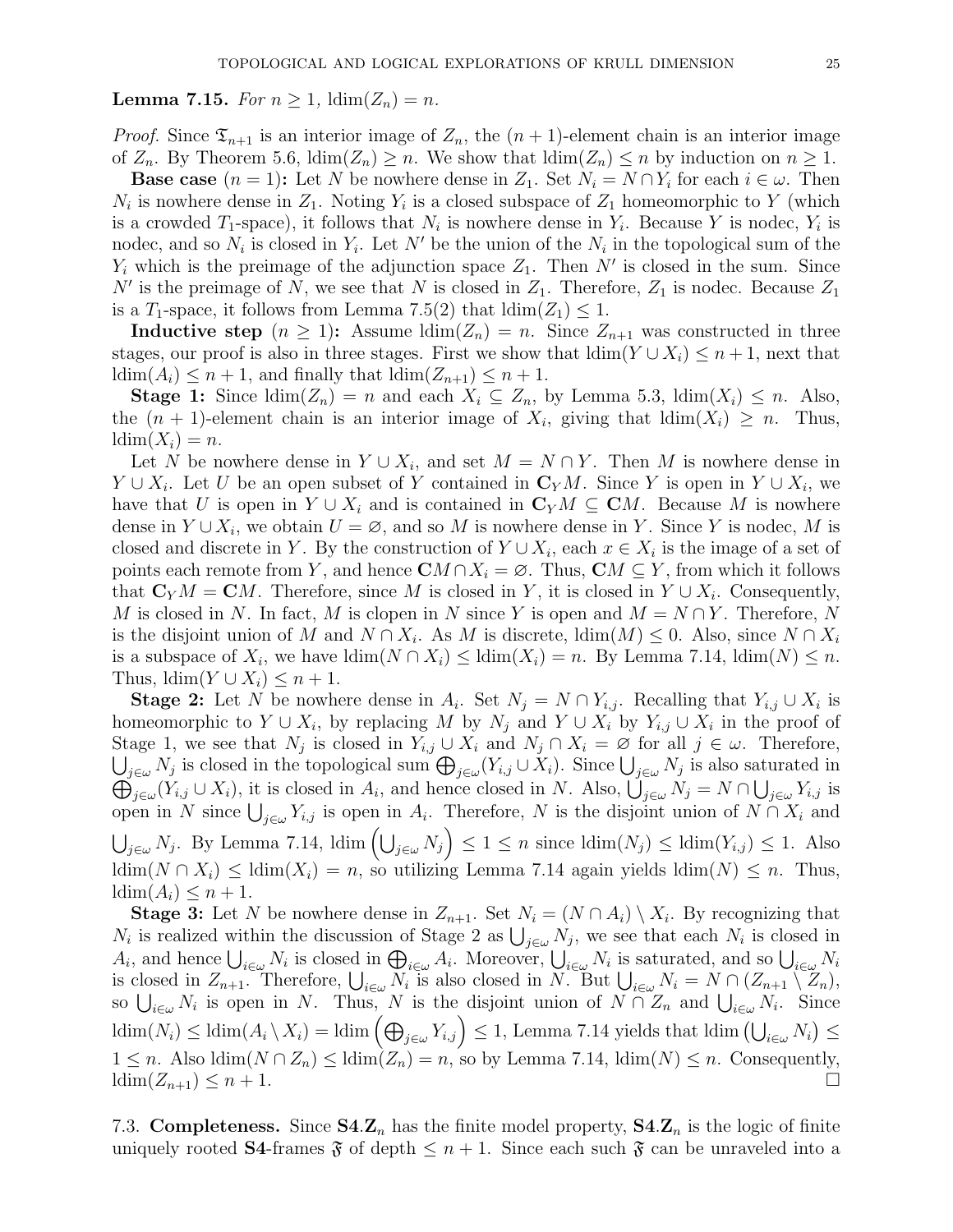uniquely rooted finite quasi-tree  $\mathfrak T$  whose depth is  $\leq n+1$ , we see that  $\mathbf{S4} \mathbf{Z}_n$  is the logic of uniquely rooted finite quasi-trees  $\mathfrak T$  of depth  $\leq n+1$ .

Let  $\mathcal{Q}_n$  be the quasi-tree whose skeleton is  $\mathfrak{T}_n$  and in which the root cluster is the only trivial cluster and all other clusters are countably infinite. Clearly identifying the clusters yields an onto p-morphism  $p_n : \mathcal{Q}_n \to \mathcal{I}_n$ . Because every uniquely rooted finite quasi-tree of depth  $\leq n+1$  is an interior image of  $\mathcal{Q}_{n+1}$ , we see that  $\mathbf{S4} \cdot \mathbf{Z}_n$  is the logic of  $\mathcal{Q}_{n+1}$ . Since we will utilize this fact, we state is as a lemma.

## **Lemma 7.16.** S4. $\mathbf{Z}_n$  is the logic of  $\mathcal{Q}_{n+1}$ .

Since  $\dim(Z_n) = n$  and  $Z_n$  is  $T_1$ , we see that  $Z_n \models \mathbf{S4} \cdot \mathbf{Z}_n$ . Therefore, to show that  $\mathbf{S4} \cdot \mathbf{Z}_n$ is the logic of  $Z_n$ , in view of Lemma 7.16, it is sufficient to prove that  $\mathcal{Q}_{n+1}$  is an interior image of  $Z_n$ . The idea of the proof is to 'fatten' the mapping  $\alpha_n : Z_n \to \mathfrak{T}_{n+1}$  to a mapping  $Z_n \to \mathcal{Q}_{n+1}$ . Let  $\mathfrak{C}_{\kappa}$  be the *κ*-*cluster* as depicted in Figure 9.



FIGURE 9. The  $\kappa$ -cluster.

**Lemma 7.17.** A space X is  $\kappa$ -resolvable iff  $\mathfrak{C}_{\kappa}$  is an interior image of X.

*Proof.* First suppose that X is  $\kappa$ -resolvable. Then there is a dense partition  $\{D_\lambda : \lambda < \kappa\}$ of X. Define  $f: X \to \mathfrak{C}_{\kappa}$  by  $f(x) = w_{\lambda}$  if  $x \in D_{\lambda}$ . Clearly f is a well-defined onto map. Moreover, for each  $\lambda < \kappa$ , we have:

$$
Cf^{-1}(w_{\lambda}) = C(D_{\lambda}) = X = f^{-1}(\{w_{\lambda} : \lambda < \kappa\}) = f^{-1}(C_R\{w_{\lambda}\}).
$$

Thus, f is an interior map.

Conversely, let  $f: X \to \mathfrak{C}_{\kappa}$  be an onto interior map. Then  $\{f^{-1}(w_\lambda): \lambda < \kappa\}$  is a partition of X such that

$$
Cf^{-1}(w_{\lambda}) = f^{-1}(C_R\{w_{\lambda}\}) = f^{-1}(\{w_{\lambda} : \lambda < \kappa\}) = X.
$$

Thus,  $\{f^{-1}(w_\lambda): \lambda < \kappa\}$  is a dense partition of X, and hence X is  $\kappa$ -resolvable.

**Theorem 7.18.** For each  $n \geq 1$ ,  $\mathbf{S4} \cdot \mathbf{Z}_n$  is the logic of  $Z_n$ .

*Proof.* As we already pointed out, in view of Lemma 7.16, it is sufficient to show that  $Q_{n+1}$ is an interior image of  $Z_n$ . The proof is by induction on n.

Let  $n = 1$ . Let  $\mathfrak{C}_i$  be the maximal cluster in  $\mathcal{Q}_2$  whose  $p_2$ -image is  $w_i \in \max(\mathfrak{T}_2)$  (here we are using the enumeration of  $max(\mathfrak{T}_2)$  as it appears in the recursive step of defining the  $Z_n$ ). So  $\mathfrak{C}_i = p_2^{-1}(w_i)$ . Since each  $Y_i \setminus \{y_i\}$  is an open subspace of  $Y_i$ ,  $Y_i$  is homeomorphic to Y, and Y is  $\omega$ -resolvable, we see that each  $Y_i \setminus \{y_i\}$  is  $\omega$ -resolvable. As  $Y_i \setminus \{y_i\}$  is homeomorphic to the subspace  $Y_i \setminus \{y\}$  of  $Z_1$ , by Lemma 7.17, there is an onto interior map  $f_i: Y_i \setminus \{y\} \to \mathfrak{C}_i$ . Define  $f: Z_1 \to Q_2$  by

$$
f(z) = \begin{cases} f_i(z) & \text{if } z \in Y_i \setminus \{y\} \\ r & \text{if } z = y \end{cases}
$$

Since  $\{Y_i \setminus \{y\} \mid i \in \omega\} \cup \{y\}$  is a partition of  $Z_1$  and each  $f_i$  is onto, f is a well-defined onto map. Let  $w \in \mathcal{Q}_2$ . Suppose  $w \in \mathfrak{C}_i$  for some  $i \in \omega$ . Then

$$
f^{-1}(\mathbf{C}_R\{w\}) = f^{-1}(\mathfrak{C}_i \cup \{r\}) = f_i^{-1}(\mathfrak{C}_i) \cup \{y\}
$$
  
=  $(Y_i \setminus \{y\}) \cup \{y\} = \mathbf{C}_{Z_1}(Y_i \setminus \{y\}) = \mathbf{C}_{Z_1}f^{-1}(w).$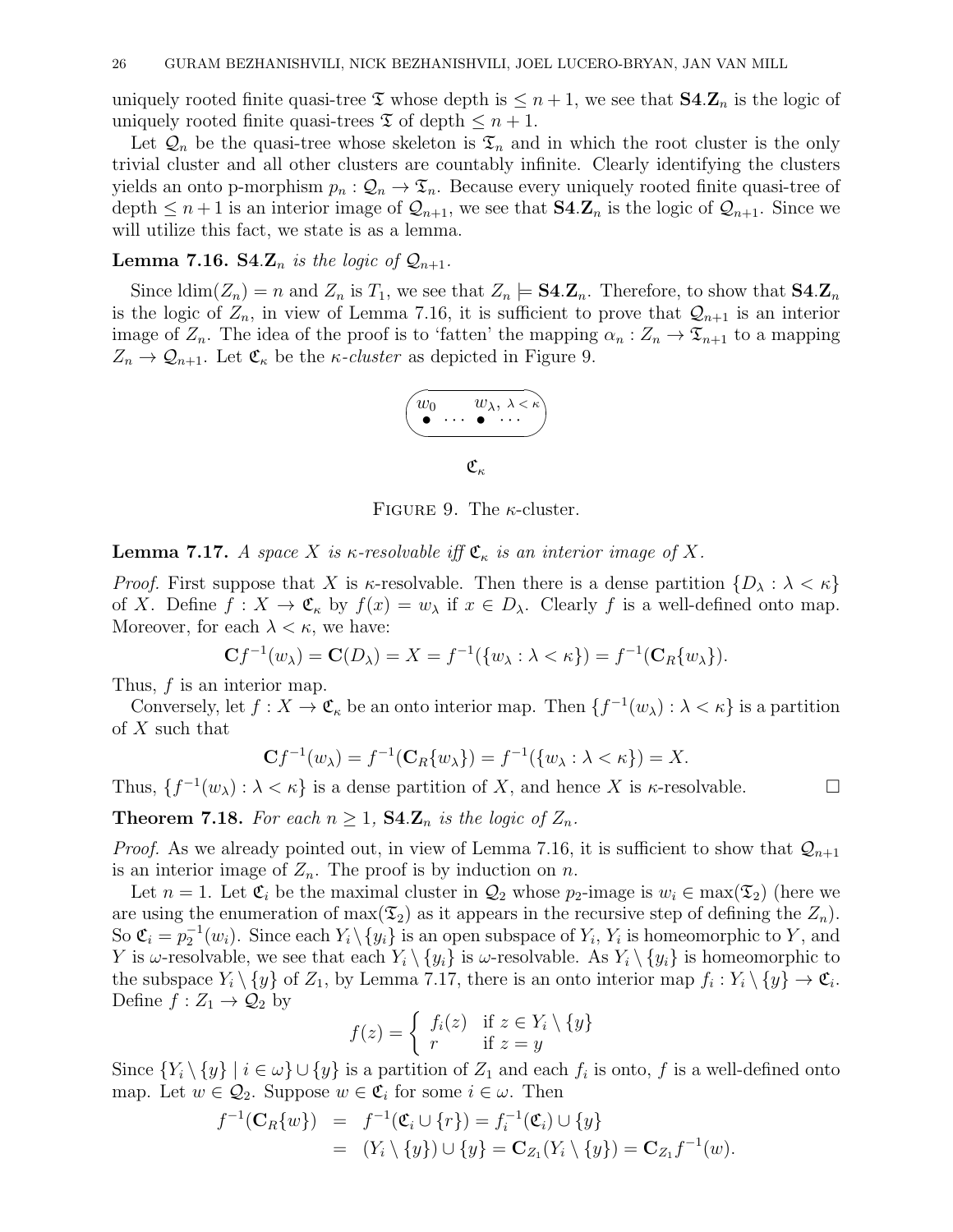Otherwise  $w$  is the root, and so

$$
f^{-1}(\mathbf{C}_R\{w\}) = f^{-1}(w) = \{y\} = \mathbf{C}_{Z_1}\{y\} = \mathbf{C}_{Z_1}f^{-1}(w).
$$

Thus,  $f: Z_1 \to Q_2$  is an onto interior map.

Let  $n \geq 1$ . Suppose  $g: Z_n \to \mathcal{Q}_{n+1}$  is an onto interior map. Identify  $\mathcal{Q}_{n+1}$  with the subframe  $\mathcal{Q}_{n+2} \setminus \max_R(\mathcal{Q}_{n+2})$ . Let  $w_{i,j} \in \max(\mathcal{I}_{n+2})$  be the j<sup>th</sup> child of  $w_i \in \max(\mathcal{I}_{n+1})$ (as in the recursive step of building the  $Z_n$ ). Let  $\mathfrak{C}_{i,j}$  be the maximal cluster in  $\mathcal{Q}_{n+2}$  whose  $p_{n+2}$ -image is  $w_{i,j}$ . So  $\mathfrak{C}_{i,j} = p_{n+2}^{-1}(w_{i,j})$ . Also, let  $\mathfrak{C}_i$  be the maximal cluster in  $\mathcal{Q}_{n+1}$  whose  $p_{n+2}$ -image is  $w_i \in \max(\mathfrak{T}_{n+1})$ . So  $\mathfrak{C}_i = p_{n+2}^{-1}(w_i)$ . Since each subspace  $Y_{i,j}$  of  $Z_{n+1}$  is homeomorphic to Y, we see that  $Y_{i,j}$  is  $\omega$ -resolvable. By Lemma 7.17, there is an onto interior map  $f_{i,j}: Y_{i,j} \to \mathfrak{C}_{i,j}$ . Define  $f: Z_{n+1} \to \mathcal{Q}_{n+2}$  by

$$
f(z) = \begin{cases} f_{i,j}(z) & \text{if } z \in Y_{i,j} \\ g(z) & \text{if } z \in Z_n \end{cases}
$$

Since  ${Y_{i,j} \mid i,j \in \omega} \cup {Z_n}$  is a partition of  $Z_{n+1}$  and the  $f_{i,j}$  and g are onto, f is a well-defined onto map. Let  $w \in \mathcal{Q}_{n+2}$ . Suppose  $w \in \mathfrak{C}_{i,j}$  for some  $i, j \in \omega$ . Because  $Z_n$  is closed in  $Z_{n+1}$ , both g and  $f_{i,j}$  are interior maps, and  $g^{-1}C_R(\mathfrak{C}_i) = X_i$ , we have

$$
f^{-1}(\mathbf{C}_R\{w\}) = f^{-1}(\mathfrak{C}_{i,j} \cup \mathbf{C}_R(\mathfrak{C}_i)) = f_{i,j}^{-1}(\mathfrak{C}_{i,j}) \cup g^{-1}\mathbf{C}_R(\mathfrak{C}_i) = Y_{i,j} \cup X_i
$$
  
=  $\mathbf{C}_{Z_{n+1}}(Y_{i,j}) = \mathbf{C}_{Z_{n+1}}(\mathbf{C}_{Y_{i,j}}(f_{i,j}^{-1}(w)) = \mathbf{C}_{Z_{n+1}}f^{-1}(w).$ 

Otherwise  $w \in \mathcal{Q}_{n+1}$ , and so

$$
f^{-1}(\mathbf{C}_R\{w\}) = g^{-1}(\mathbf{C}_R\{w\}) = \mathbf{C}_{Z_n}g^{-1}(w) = \mathbf{C}_{Z_{n+1}}f^{-1}(w).
$$

Thus,  $f: Z_{n+1} \to Q_{n+2}$  is an onto interior map.

As an immediate consequence, we obtain:

**Corollary 7.19.** For each  $n \geq 1$ ,  $\mathbf{S4} \mathbf{Z}_n$  is the logic of a countable crowded  $\omega$ -resolvable Tychonoff space of localic Krull dimension n.

Moreover, since  $S4.Z = S4.Z_1$ , we obtain the following topological completeness for the Zeman logic:

# Corollary 7.20. S4.Z is the logic of a countable crowded  $\omega$ -resolvable Tychonoff nodec space.

That S4.Z is the logic of nodec spaces was shown in [1, Thm. 4.6], but the proof required the use of Alexandroff nodec spaces. The above corollary strengthens this result considerably by providing a topologically "nice" nodec space whose logic is S4.Z.

### **REFERENCES**

- 1. G. Bezhanishvili, L. Esakia, and D. Gabelaia, Some results on modal axiomatization and definability for topological spaces, Studia Logica  $81$  (2005), no. 3, 325–355.
- 2. G. Bezhanishvili, D. Gabelaia, and M. Jibladze, Spectra of compact regular frames, Submitted, 2015.
- 3. P. Blackburn, M. de Rijke, and Y. Venema, Modal logic, Cambridge University Press, 2001.
- 4. A. Boileau and A. Joyal, La logique des topos, J. Symbolic Logic 46 (1981), no. 1, 6–16.
- 5. S. B. Chae and J. H. Smith, Remote points and G-spaces, Topology Appl. 11 (1980), no. 3, 243–246.
- 6. A. Chagrov and M. Zakharyaschev, Modal logic, Oxford University Press, 1997.
- 7. T. Coquand and H. Lombardi, Hidden constructions in abstract algebra: Krull dimension of distributive lattices and commutative rings, Commutative ring theory and applications (Fez, 2001), Lecture Notes in Pure and Appl. Math., vol. 231, Dekker, New York, 2003, pp. 477–499.
- 8. T. Coquand, H. Lombardi, and M.-F. Roy, An elementary characterization of Krull dimension, From sets and types to topology and analysis, Oxford Logic Guides, vol. 48, Oxford Univ. Press, Oxford, 2005, pp. 239–244.